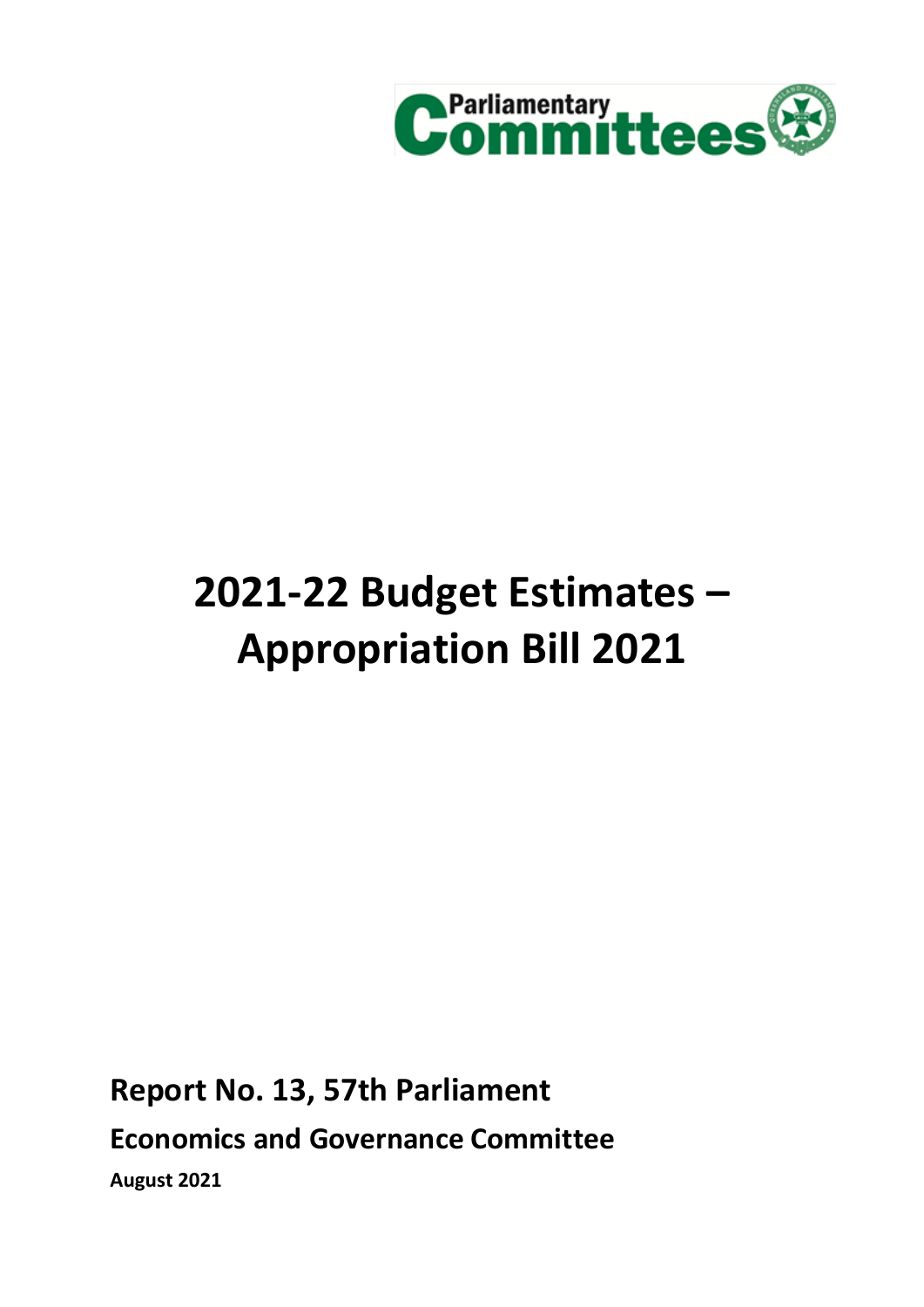## **Economics and Governance Committee**

| <b>Chair</b>        | Mr Linus Power MP, Member for Logan            |
|---------------------|------------------------------------------------|
| <b>Deputy Chair</b> | Mr Ray Stevens MP, Member for Mermaid Beach    |
| <b>Members</b>      | Mr Michael Crandon MP, Member for Coomera      |
|                     | Mrs Melissa McMahon MP, Member for Macalister* |
|                     | Mr Daniel Purdie MP, Member for Ninderry       |
|                     | Mr Adrian Tantari MP, Member for Hervey Bay    |

**\***Mr Chris Whiting MP, Member for Bancroft, and Mr Don Brown MP, Member for Capalaba, participated as substitute members for Mrs Melissa McMahon MP, Member for Macalister, for the committee's public hearing for the consideration of the 2021-22 portfolio budget estimates.

#### **Committee Secretariat**

| <b>Telephone</b>                                | +61 7 3553 6637               |
|-------------------------------------------------|-------------------------------|
| Fax                                             | +61 7 3553 6699               |
| Email                                           | egc@parliament.gld.gov.au     |
| <b>Technical Scrutiny</b><br><b>Secretariat</b> | +61 7 3553 6601               |
| <b>Committee webpage</b>                        | www.parliament.qld.gov.au/EGC |

#### **Acknowledgements**

The committee thanks the Premier and Minister for Trade; Treasurer and Minister for Investment; Minister for Tourism Industry Development and Innovation and Minister for Sport; and portfolio statutory entities for their assistance.

The committee also acknowledges the assistance provided by the departmental officers and other officials who contributed to the work of the committee during the estimates process.

All web address references were correct as at 18 August 2021.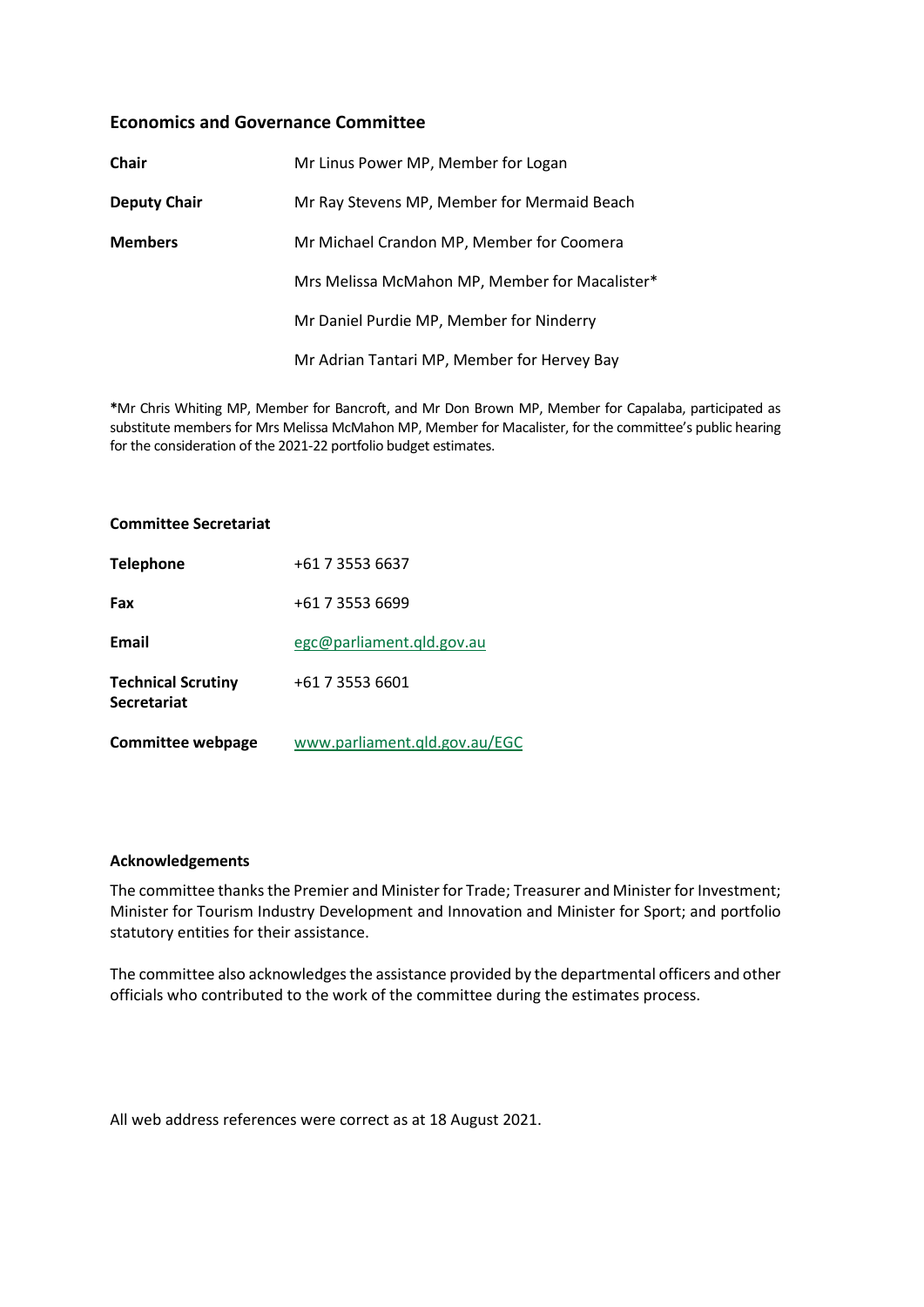# **Contents**

|              | Chair's foreword                                                                | Ϊİ             |
|--------------|---------------------------------------------------------------------------------|----------------|
|              | <b>Abbreviations</b>                                                            | iii            |
| 1            | Introduction                                                                    | 1              |
| 1.1          | Role of the committee                                                           | $\mathbf{1}$   |
| 1.2          | Inquiry process                                                                 | $\mathbf{1}$   |
| 1.3          | Aim of this report                                                              | 1              |
| 1.4          | Participation of other Members                                                  | $\overline{2}$ |
| $\mathbf{2}$ | Recommendation                                                                  | 3              |
| 3            | <b>Premier and Minister for Trade</b>                                           | 4              |
| 3.1          | Department of Premier and Cabinet                                               | 4              |
|              | 3.1.1<br><b>Budget overview</b>                                                 | 5              |
|              | Capital program<br>3.1.2                                                        | 6              |
| 3.2          | Trade and Investment Queensland                                                 | $\overline{7}$ |
|              | 3.2.1<br><b>Budget overview</b>                                                 | 7              |
| 3.3          | Office of the Governor                                                          | 8              |
|              | <b>Budget overview</b><br>3.3.1                                                 | 8              |
| 3.4          | <b>Public Service Commission</b>                                                | 9              |
|              | <b>Budget overview</b><br>3.4.1                                                 | 10             |
| 3.5          | Queensland Audit Office                                                         | 10             |
|              | 3.5.1<br><b>Budget overview</b>                                                 | 11             |
| 3.6          | Key issues raised during consideration of the budget estimates                  | 12             |
| 4            | <b>Treasurer and Minister for Investment</b>                                    | 15             |
| 4.1          | Queensland Treasury                                                             | 15             |
|              | 4.1.1<br><b>Budget overview</b>                                                 | 16             |
|              | 4.1.2<br>Capital program                                                        | 18             |
| 4.2          | Motor Accident Insurance Commission/Nominal Defendant                           | 18             |
|              | 4.2.1<br><b>Budget overview</b>                                                 | 18             |
| 4.3          | Key issues raised during consideration of the budget estimates                  | 19             |
| 5            | Minister for Tourism Industry Development and Innovation and Minister for Sport | 23             |
| 5.1          | Department of Tourism, Innovation and Sport                                     | 23             |
|              | <b>Budget overview</b><br>5.1.1                                                 | 24             |
|              | 5.1.2<br>Capital program                                                        | 25             |
| 5.2          | Tourism and Events Queensland                                                   | 25             |
|              | 5.2.1<br><b>Budget overview</b>                                                 | 25             |
| 5.3          | Key issues raised during consideration of the budget estimates                  | 26             |
|              | <b>Statement of Reservation</b>                                                 | 29             |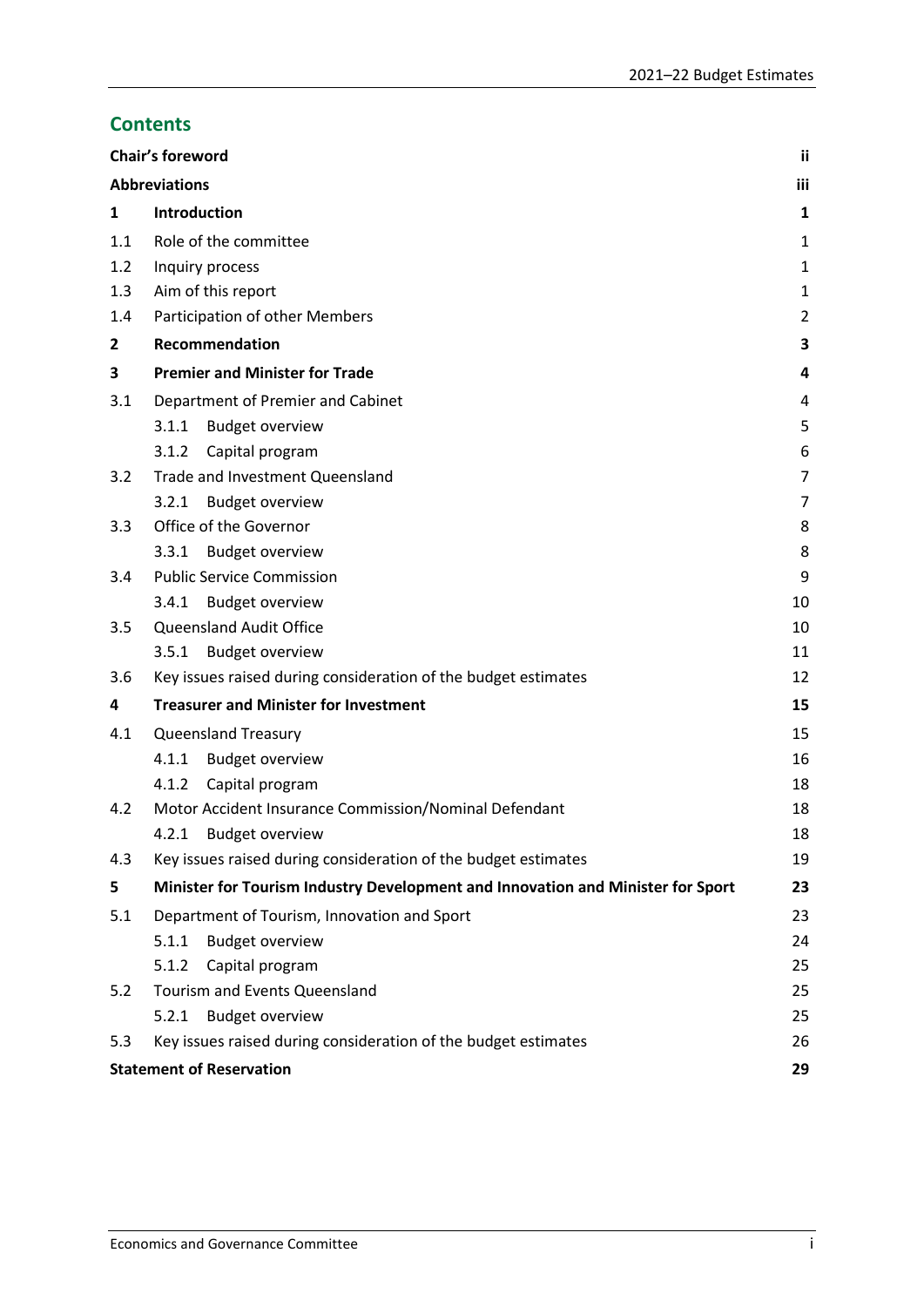# <span id="page-3-0"></span>**Chair's foreword**

This report presents a summary of the Economics and Governance Committee's consideration of the budget estimates for the committee's portfolio areas for the 2021-22 financial year, as set out in the Appropriation Bill 2021.

Central to these considerations was the committee's conduct of a question on notice process and public hearing, which provided an opportunity for the committee to examine the estimates of expenditure in greater detail, including further exploring information set out in the budget papers accompanying the Bill.

The committee has recommended that the proposed expenditure, as detailed in the Appropriation Bill 2021, be agreed to by the Legislative Assembly without amendment.

On behalf of the committee, I wish to thank the Premier and Minister for Trade, the Treasurer and Minister for Investment, the Minister for Tourism Industry Development and Innovation and Minister for Sport, and statutory officers and other portfolio entity officers for their cooperation in providing information to the committee throughout this process.

I would also like to thank my fellow committee members for their contributions, and other non-committee members whose participation in the hearing provided additional scrutiny of the estimates.

Finally, I thank the committee's secretariat and other Parliamentary Service staff for their assistance.

Vinus Parer

Linus Power MP Chair August 2021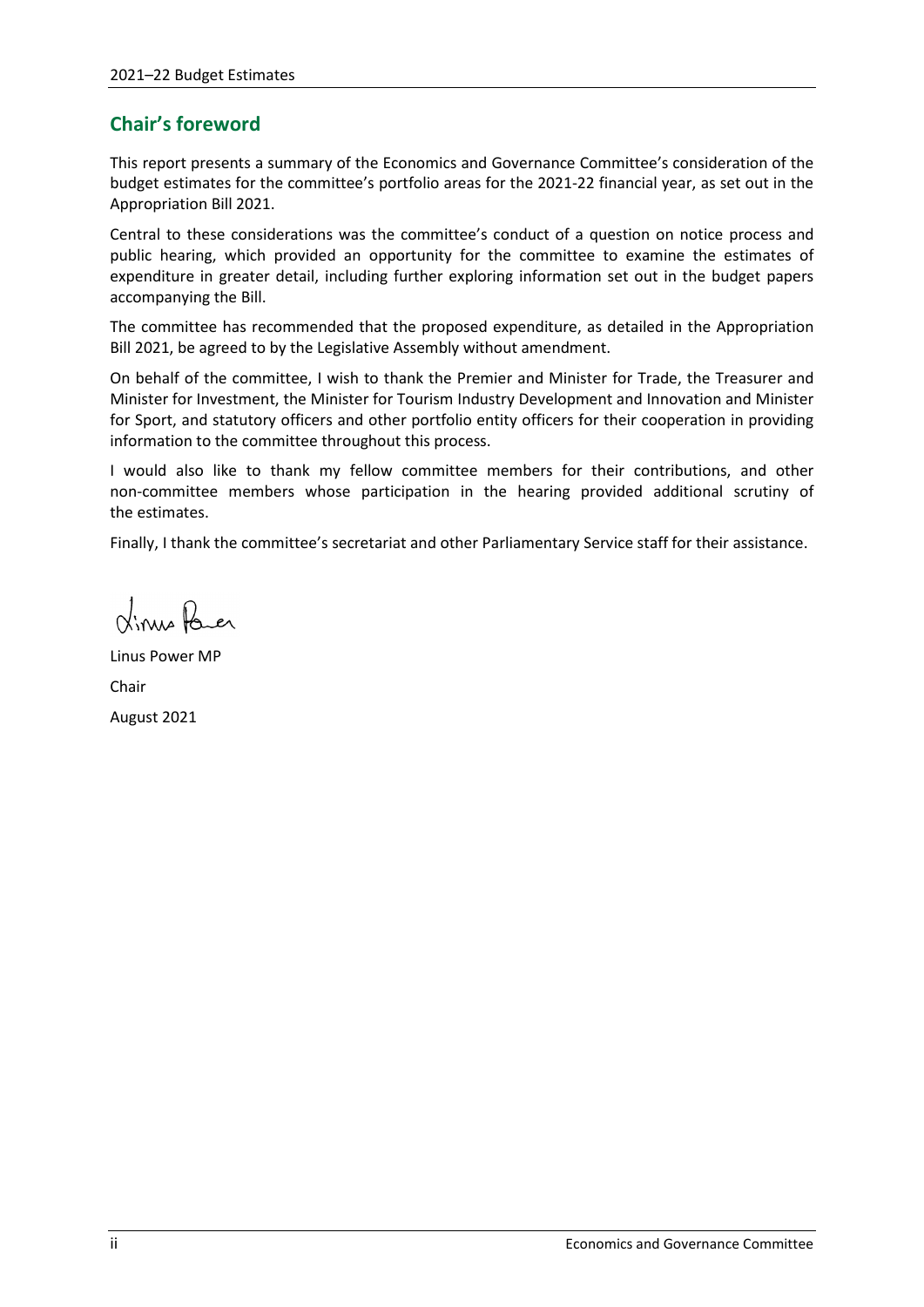# <span id="page-4-0"></span>**Abbreviations**

| committee              | <b>Economics and Governance Committee</b>                                          |
|------------------------|------------------------------------------------------------------------------------|
| <b>CTP</b>             | compulsory third party                                                             |
| <b>DPC</b>             | Department of Premier and Cabinet                                                  |
| <b>DTIS</b>            | Department of Tourism, Innovation and Sport                                        |
| <b>GOCs</b>            | government owned corporations                                                      |
| ICT                    | information and communication technology                                           |
| <b>MAIC</b>            | <b>Motor Accident Insurance Commission</b>                                         |
| Minister               | Minister for Tourism Industry Development and Innovation and Minister<br>for Sport |
| Premier                | Premier and Minister for Trade                                                     |
| <b>PSC</b>             | <b>Public Service Commission</b>                                                   |
| QAO                    | <b>Queensland Audit Office</b>                                                     |
| QT                     | <b>Queensland Treasury</b>                                                         |
| QTC                    | Queensland Treasury Corporation                                                    |
| <b>SDS</b>             | <b>Service Delivery Statements</b>                                                 |
| <b>Standing Orders</b> | Standing Rules and Orders of the Legislative Assembly (Queensland)                 |
| <b>TEQ</b>             | <b>Tourism and Events Queensland</b>                                               |
| <b>TIQ</b>             | Trade and Investment Queensland                                                    |
| Treasurer              | Treasurer and Minister for Investment                                              |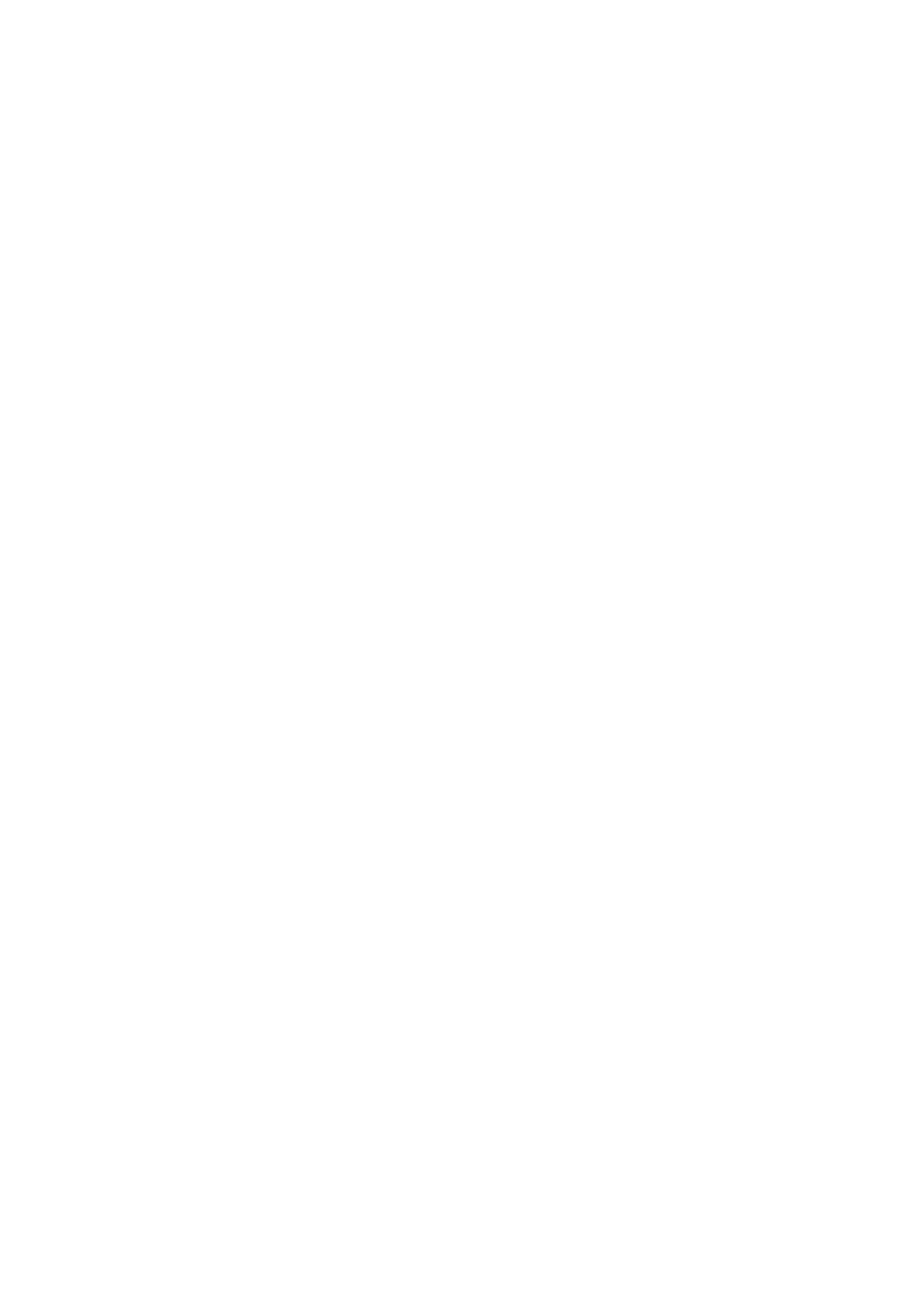# <span id="page-6-0"></span>**1 Introduction**

## <span id="page-6-1"></span>**1.1 Role of the committee**

The Economics and Governance Committee (committee) is a portfolio committee of the Legislative Assembly which commenced on 26 November 2020 under the *Parliament of Queensland Act 2001* and the Standing Rules and Orders of the Legislative Assembly (Standing Orders). [1](#page-6-4)

The committee's primary areas of responsibility are:

- Premier and Cabinet, and Trade
- Treasury and Investment
- Tourism Industry Development, Innovation and Sport.

The committee also has oversight functions in relation to the Auditor-General and the Integrity Commissioner.

## <span id="page-6-2"></span>**1.2 Inquiry process**

On 18 June 2021, the Appropriation Bill 2021 and the estimates for the committee's area of responsibility were referred to the committee for investigation and report.[2](#page-6-5)

In making this referral, the Legislative Assembly agreed to a resolution setting out dates and specified timeframes for each portfolio committee to hold its estimates hearing, and requiring the committees to report back to the Assembly on the referred estimates by 20 August 2021.<sup>[3](#page-6-6)</sup>

In keeping with the Assembly's direction, on 16 July 2021, the committee conducted a public hearing and took evidence about the proposed expenditures from the Premier and Minister for Trade (Premier), the Treasurer and Minister for Investment (Treasurer), the Minister for Tourism Industry Development and Innovation and Minister for Sport (Minister), and other witnesses.

Prior to the hearing, the committee also provided and received answers to questions on notice from the Premier, Treasurer and Minister.

These answers to the committee's pre-hearing questions on notice, along with documents tabled during the hearing and answers and additional information provided by Ministers after the hearing, are included in a volume of additional information tabled with this report. A copy of the transcript of the committee's hearing is available on the committee's webpage[.4](#page-6-7)

## <span id="page-6-3"></span>**1.3 Aim of this report**

This report summarises the estimates referred to the committee and highlights some of the issues the committee examined.

The committee considered the estimates referred to it by scrutinising information contained in:

the budget papers

1

answers to pre-hearing questions on notice

<span id="page-6-4"></span><sup>1</sup> *Parliament of Queensland Act 2001*, s 88 and Standing Rules and Orders of the Legislative Assembly (Standing Orders), Standing Order 194.

<span id="page-6-5"></span><sup>2</sup> Queensland Parliament, Record of Proceedings, 18 June 2021, p 2193. Standing Order 177 provides for the automatic referral of the Annual Appropriation Bills to portfolio committees once the Bills have been read a second time.

<span id="page-6-6"></span><sup>3</sup> Queensland Parliament, Record of Proceedings, 18 June 2021, pp 2195-2201.

<span id="page-6-7"></span><sup>4</sup> [https://www.parliament.qld.gov.au/work-of-committees/committees/EGC/inquiries/past](https://www.parliament.qld.gov.au/work-of-committees/committees/EGC/inquiries/past-inquiries/Estimates2021)[inquiries/Estimates2021.](https://www.parliament.qld.gov.au/work-of-committees/committees/EGC/inquiries/past-inquiries/Estimates2021)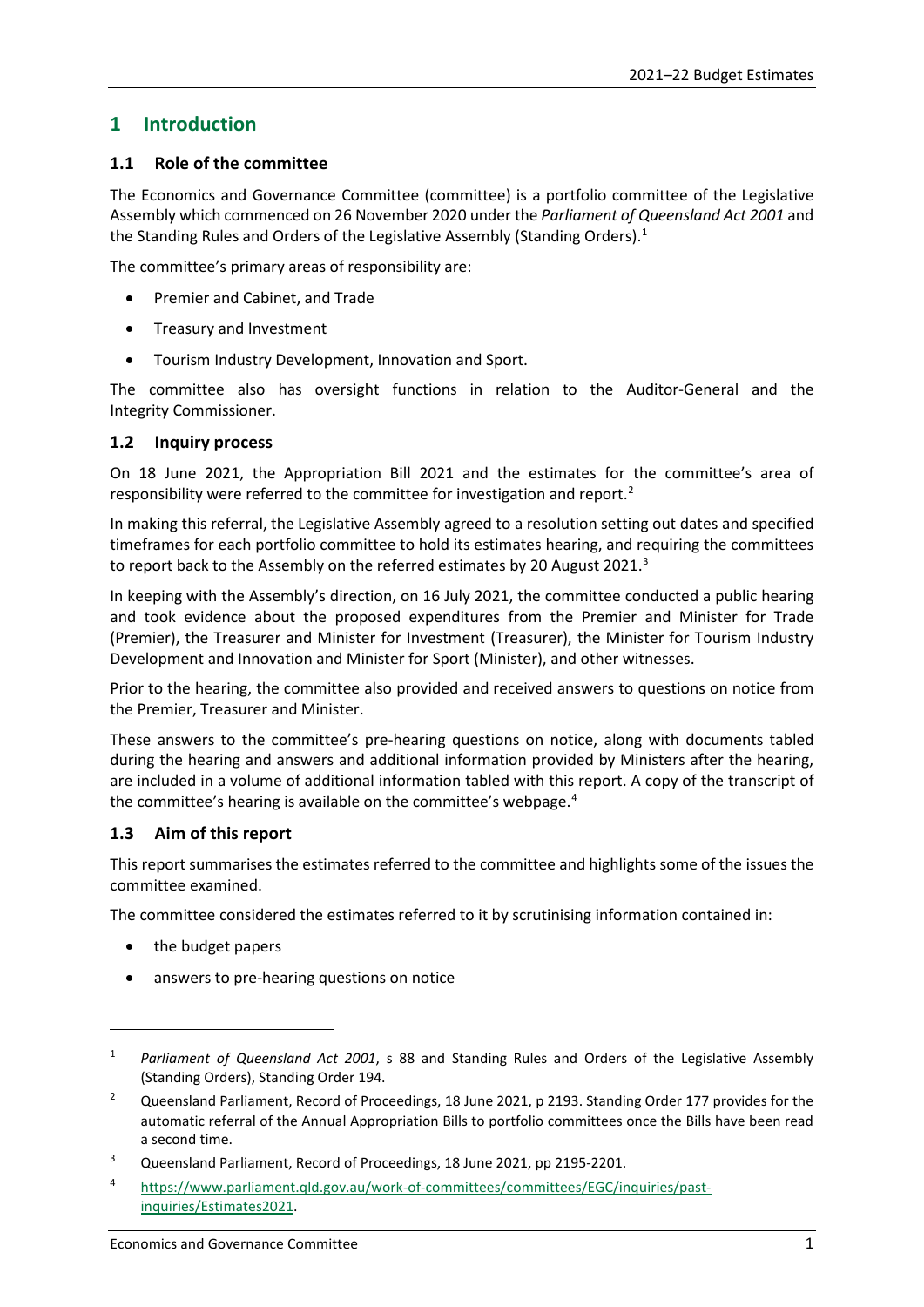- evidence taken at the hearing
- an answer to a question taken on notice at the hearing
- additional information given in relation to answers.

## <span id="page-7-0"></span>**1.4 Participation of other Members**

The committee gave leave for other (non-committee) Members to participate in the hearing. The following Members participated in the hearing during the committee's examination of the estimates for its portfolio areas:

- Steven Andrew MP, Member for Mirani
- Michael Berkman MP, Member for Maiwar
- Jarrod Bleijie MP, Member for Kawana
- David Crisafulli MP, Member for Broadwater
- David Janetzki MP, Member for Toowoomba South
- Robbie Katter MP, Member for Traeger
- Dr Amy MacMahon MP, Member for South Brisbane
- Tim Mander MP, Member for Everton
- Sam O'Connor MP, Member for Bonney
- Fiona Simpson MP, Member for Maroochydore.

A list of the Members granted leave to participate in the hearing is also included in the volume of additional information tabled with this report.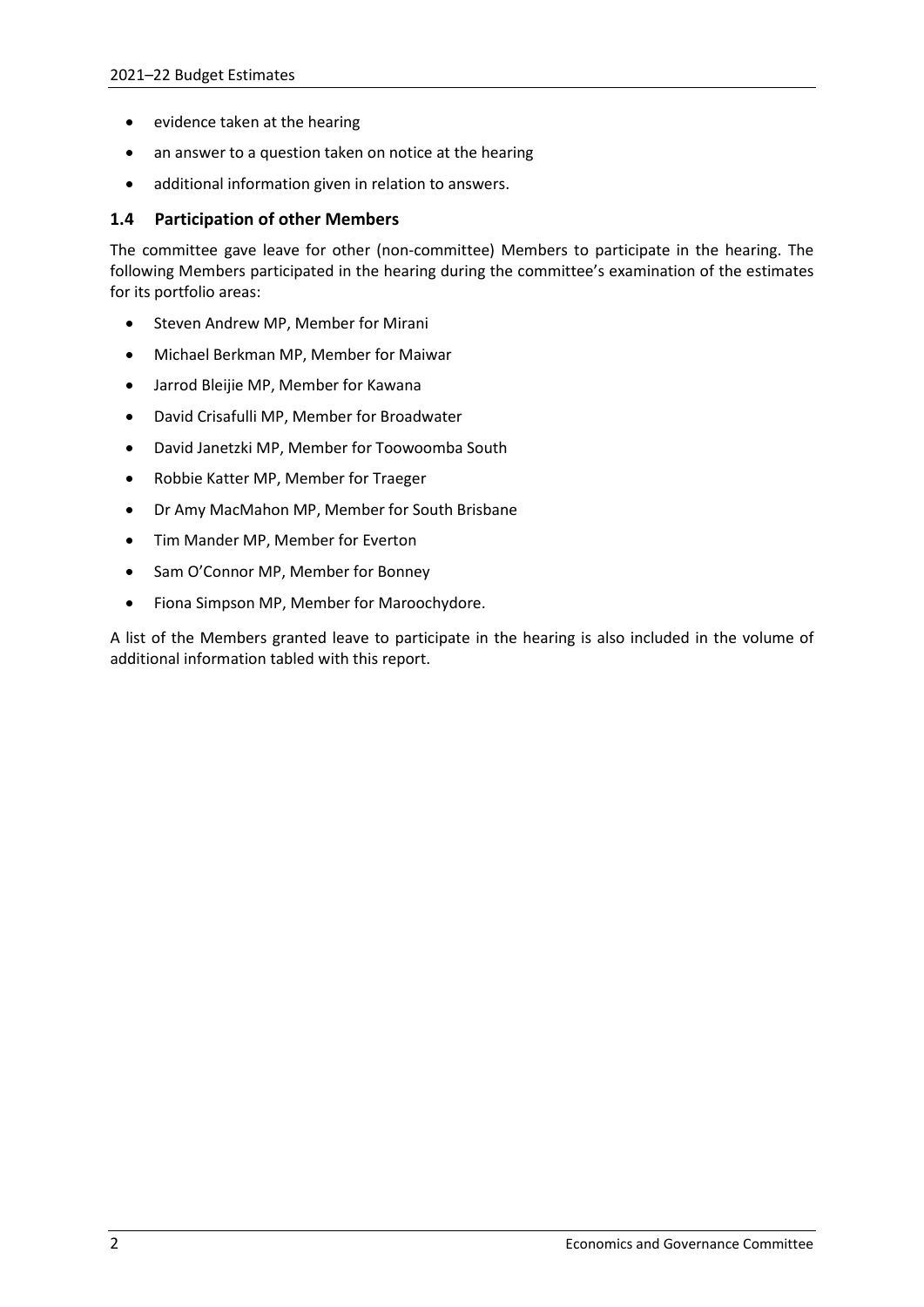# <span id="page-8-0"></span>**2 Recommendation**

Pursuant to Standing Order 187(1), the committee must state whether the proposed expenditures referred to it are agreed to.

The committee agrees to the portfolio area expenditures as proposed and recommends their approval by the Legislative Assembly.

## **Recommendation 1**

The committee recommends that the proposed expenditures, as detailed in the Appropriation Bill 2021 for the committee's areas of responsibility, be agreed to by the Legislative Assembly without amendment.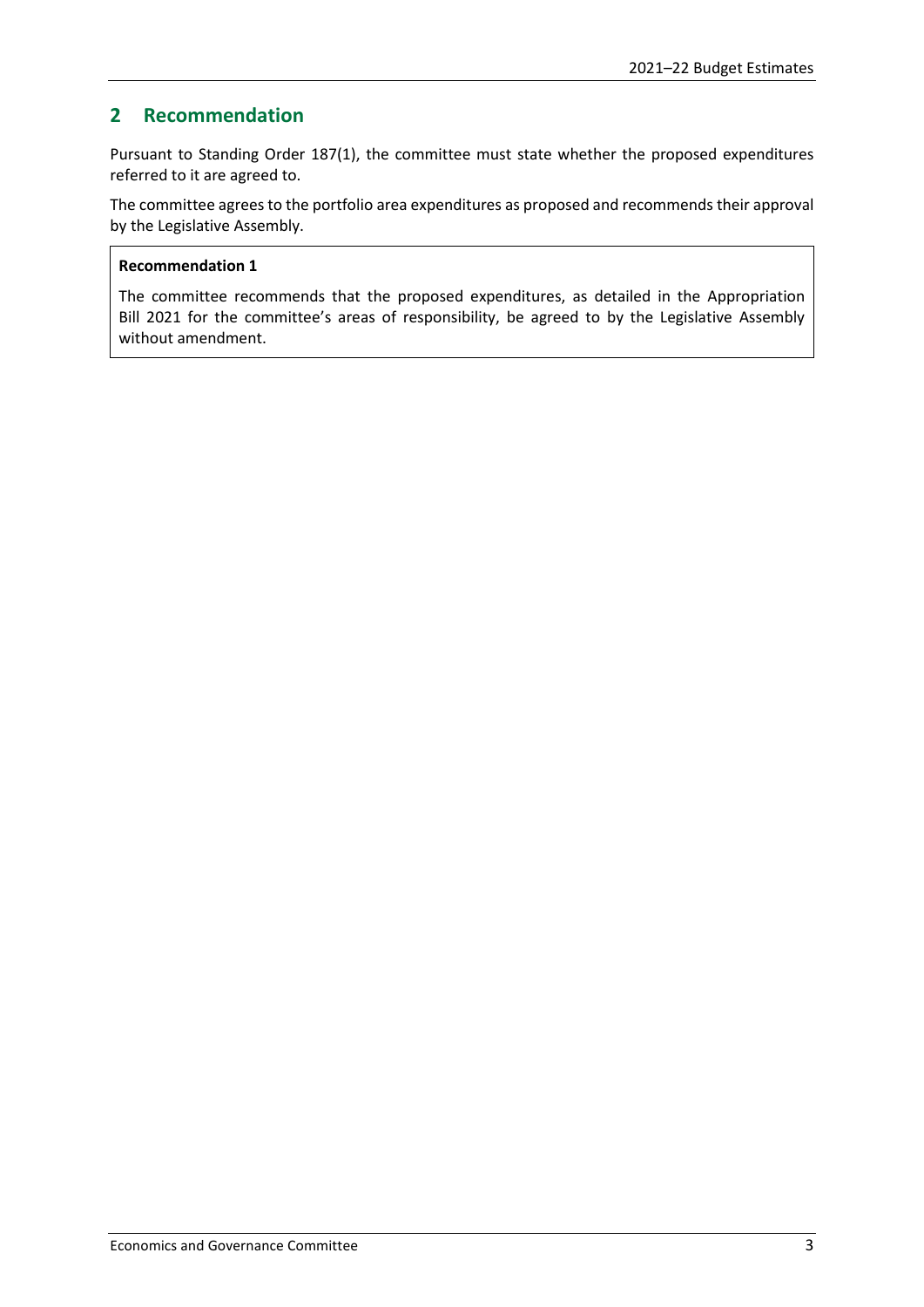# <span id="page-9-0"></span>**3 Premier and Minister for Trade**

The Premier has responsibility for the following agencies, services and statutory entities:

- the Department of Premier and Cabinet (DPC)
- Trade and Investment Queensland (TIQ)
- the Office of the Governor
- the Public Service Commission (PSC)
- the Queensland Audit Office (QAO).<sup>[5](#page-9-2)</sup>

The Premier's responsibilities also include:

- the Screen Industry Development area, through which DPC provides administered funding for Screen Queensland
- the administration of the *Integrity Act 2009*, under which the Integrity Commissioner operates.<sup>[6](#page-9-3)</sup>

In keeping with the requirements of Schedule [7](#page-9-4) of the Standing Orders,<sup>7</sup> each of the Auditor-General, Integrity Commissioner, and the chief executives of TIQ, the Office of the Governor, the PSC, and Screen Queensland were present at the hearing on 16 July 2021 to assist the committee with its consideration of the portfolio estimates.

## <span id="page-9-1"></span>**3.1 Department of Premier and Cabinet**

DPC is the lead, central agency of the Queensland public service. Its objectives are to:

- lead the policy development process across government to ensure effective outcomes for Queenslanders
- inform the strategic direction of government
- ensure a strong system of government
- maintain a high-performing and responsive workforce.<sup>[8](#page-9-5)</sup>

The department's activities are coordinated through 4 service areas:

- Policy Advice and Coordination, and Cabinet Support
- Strategy and Engagement
- Government Services
- Legislative Drafting and e-Publishing. $9$

The Policy Advice and Coordination, and Cabinet Support service area provides advice and support to the Premier and Cabinet, leads intergovernmental relations (including supporting the Premier's attendance at National Cabinet), and leads policy development on key social, economic, environmental and other whole-of-government issues and challenges.<sup>[10](#page-9-7)</sup> Strategy and Engagement informs the

<span id="page-9-2"></span><sup>5</sup> Queensland Budget 2021-22, Service Delivery Statements (SDS), Department of Premier and Cabinet (DPC), p (i).

<span id="page-9-3"></span><sup>6</sup> Administrative Arrangements Order (No. 1) 2021, p 2.

<span id="page-9-4"></span><sup>&</sup>lt;sup>7</sup> Schedule 7 of the Standing Orders sets out a list of statutory entities to which direct questioning of chief executives at estimates applies.

<span id="page-9-5"></span><sup>8</sup> Queensland Budget 2021-22, SDS, DPC, p 1; DPC, 'Strategic Plan 2020-2024', [https://www.premiers.qld.gov.au/publications/categories/plans/strategic-plan/2020-2024-strategic](https://www.premiers.qld.gov.au/publications/categories/plans/strategic-plan/2020-2024-strategic-plan.aspx#innovative)[plan.aspx#innovative.](https://www.premiers.qld.gov.au/publications/categories/plans/strategic-plan/2020-2024-strategic-plan.aspx#innovative)

<span id="page-9-6"></span><sup>&</sup>lt;sup>9</sup> Queensland Budget 2021-22, SDS, DPC, p 1.

<span id="page-9-7"></span><sup>10</sup> Queensland Budget 2021-22, SDS, DPC, p 4; DPC, *2019-20 Annual Report*, September 2020, p 12.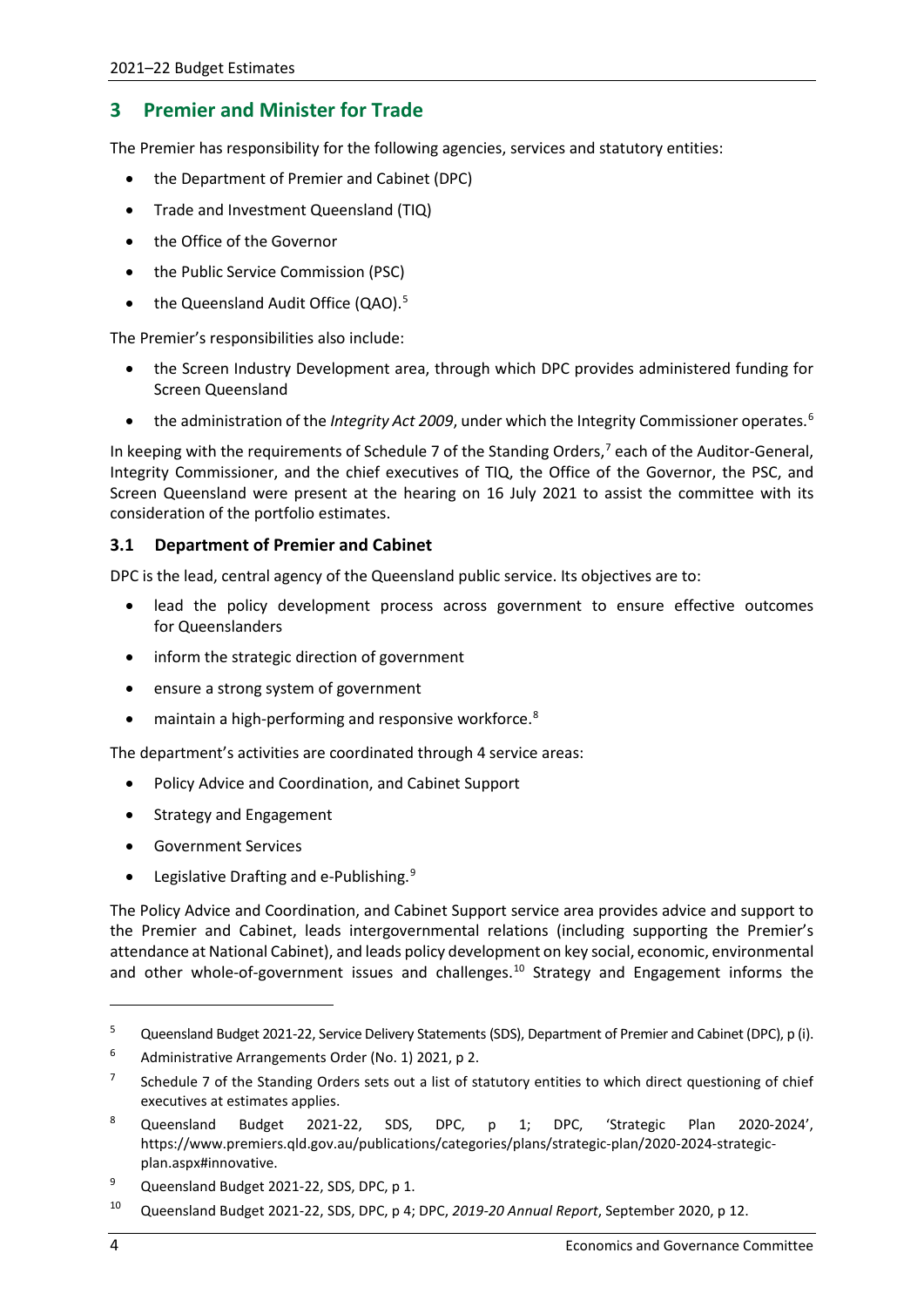strategic direction of the Queensland Government and leads the government's externally focused activities through targeted communications, research and engagement with the community, businesses and stakeholders locally and internationally. [11](#page-10-1) Government Services provides high-level constitutional, legal and public administration support to the Premier and Cabinet, as well as supporting Ministerial offices and the Office of the Leader of the Opposition.<sup>[12](#page-10-2)</sup> The service area also provides a central point of contact for veterans' matters and coordinates the delivery of the government's commitments to support veterans.<sup>[13](#page-10-3)</sup> Finally, the Legislative Drafting and e-Publishing service area, through the Office of the Queensland Parliamentary Counsel, is responsible for drafting and providing access to Queensland legislation of the highest standard.<sup>[14](#page-10-4)</sup>

DPC also has responsibility for administering funding for Ministerial offices, the Office of the Leader of the Opposition, TIQ (see 3.2 below), and Screen Queensland. Screen Queensland is a Queensland Government-owned company that invests in and supports the Queensland screen industry, with the aim of making Queensland a global leader in the screen industry across all platforms and genres.<sup>[15](#page-10-5)</sup>

## <span id="page-10-0"></span>**3.1.1 Budget overview**

The proposed budget for DPC in 2021-22 is \$276.7 million, comprising \$109.2 million in departmental expenditure and \$167.5 million in funding to be administered by the department on behalf of the state.<sup>[16](#page-10-6)</sup>

The proposed \$109.2 million in departmental expenses represents an increase of \$812,000 on estimated actual departmental spending in 2020-21, $^{17}$  $^{17}$  $^{17}$  which the DPC Service Delivery Statements (SDS) advise 'reflects increased funding provided in the 2021-22 Budget (for initiatives such as the Regional Communities Program) and other adjustments'. [18](#page-10-8)

The planned \$167.5 million in administered expenses, which marks a \$19.2 million increase on DPC's estimated actual administered expenditure in 2020-21, includes:

- a \$7.7 million increase in administered grant funding for TIQ as compared with the 2020-21 estimated actual funding for the entity, due primarily to a deferral of funding for certain key programs as a result of COVID-19 related industry impacts which will be expensed in 2021-22
- a \$7.7 million increase in administered grant funding for Screen Queensland (as compared with the 2020-21 estimated actual), driven primarily by additional funding for the Production Attraction Strategy, the Post, Digital and Visual Effects Incentive, and the Screen Finance program, as well as the introduction of the North Queensland Regional program and deferral of some 2020-21 funding commitments to 2021-22
- a \$3.8 million increase in the operating budget for Ministerial Offices and for the Leader of the Opposition (as compared with the 2020-21 estimated actual), as a result of increased funding to support expanded Ministerial portfolios, funds carried over as savings from 2020-21 due to staff vacancies during the year, offset wage cost increases resulting from enterprise bargaining, and additional funding for a device replacement roll out.<sup>[19](#page-10-9)</sup>

<span id="page-10-1"></span><sup>11</sup> Queensland Budget 2021-22, SDS, DPC, p 5.

<span id="page-10-2"></span><sup>12</sup> Queensland Budget 2021-22, SDS, DPC, p 5.

<span id="page-10-3"></span><sup>13</sup> Queensland Budget 2021-22, SDS, DPC, p 5.

<span id="page-10-4"></span><sup>14</sup> Queensland Budget 2021-22, SDS, DPC, p 6.

<span id="page-10-5"></span><sup>15</sup> Screen Queensland, 'About', https://screenqueensland.com.au/about-sq/what-we-do/.

<span id="page-10-6"></span><sup>16</sup> Queensland Budget 2021-22, SDS, DPC, pp 7-8, 11.

<span id="page-10-7"></span><sup>&</sup>lt;sup>17</sup> Queensland Budget 2021-22, SDS, DPC, p 7.

<span id="page-10-8"></span><sup>18</sup> Queensland Budget 2021-22, SDS, DPC, p 7.

<span id="page-10-9"></span><sup>&</sup>lt;sup>19</sup> Queensland Budget 2021-22, SDS, DPC, p 7.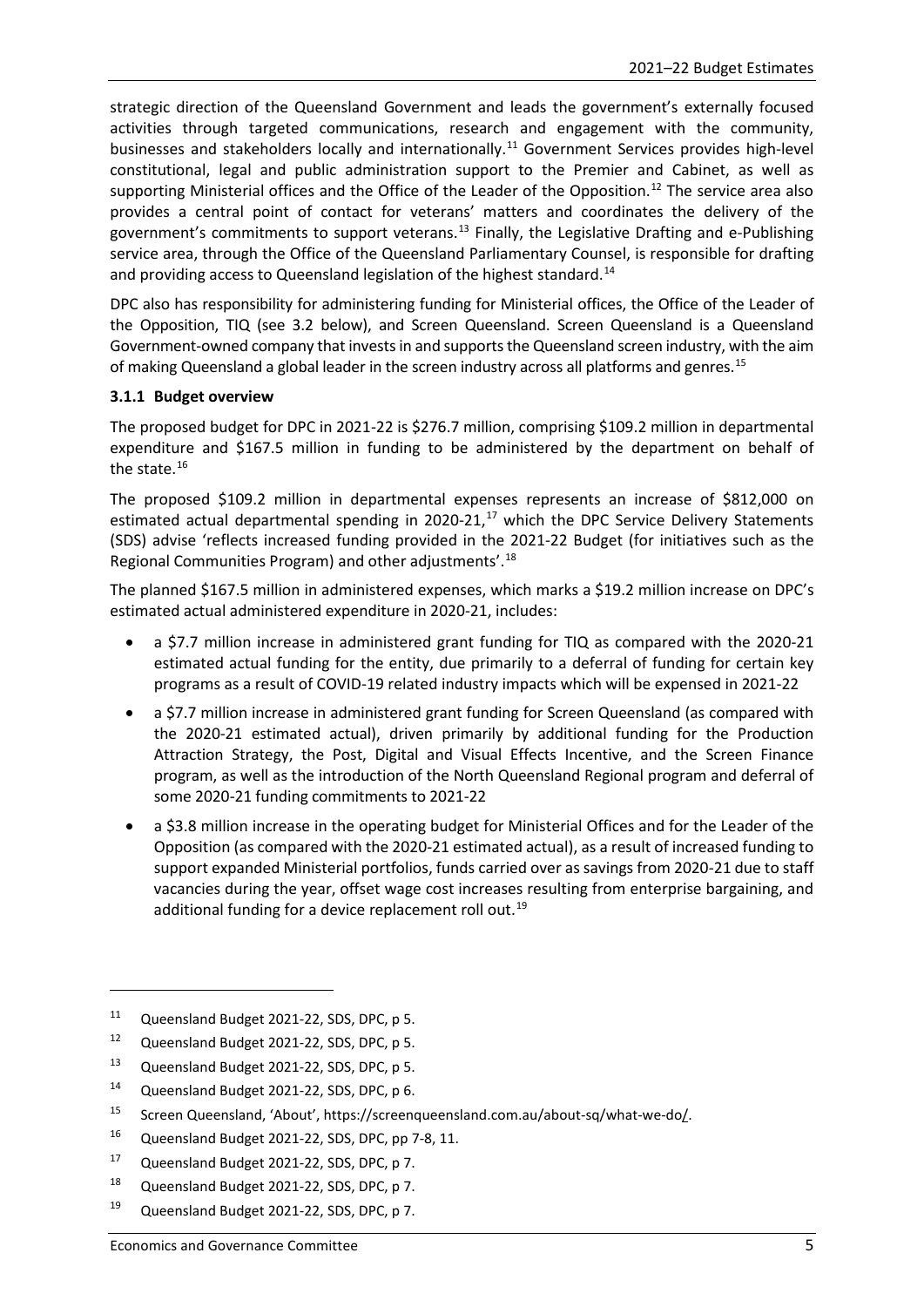To fund this budgeted expenditure, the Appropriation Bill 2021 proposes that DPC receive a departmental appropriation of \$99.8 million in [20](#page-11-1)21-22,<sup>20</sup> with the remainder of the \$109.2 million in planned departmental spending to be financed through a combination of user charges and fees, grants and other contributions, interest and distributions from managed funds, and other revenue. $^{21}$  $^{21}$  $^{21}$ DPC's administered items expenditure (\$167.5 million) would be wholly funded by appropriation revenue.<sup>[22](#page-11-3)</sup>

The following table (as set out in the Appropriation Bill 2021) illustrates the combined total of the cash appropriations for the department for 2021-22, compared with the budgeted and actual cash appropriations for DPC in 2020-21.

| <b>Appropriations</b>     | <b>Budget</b><br>2020-21<br>\$'000 | <b>Est. Actual</b><br>2020-21<br>\$'000 | <b>Vote</b><br>2021-22<br>\$'000 |
|---------------------------|------------------------------------|-----------------------------------------|----------------------------------|
| Controlled Items          |                                    |                                         |                                  |
| departmental services     | 87,757                             | 78,335                                  | 99,816                           |
| equity adjustment         |                                    |                                         | $\cdot$ $\cdot$                  |
| <b>Administered Items</b> | 146,812                            | 138,070                                 | 167,549                          |
| Vote                      | 234,569                            | 216,405                                 | 267,365                          |

*Source*: Appropriation Bill 2021, Schedule 2, p 11.

As highlighted in the table, the total combined 2021-22 appropriation of \$267.4 million represents a significant increase on both the budgeted and estimated actual total appropriations for the department in 2020-21, which are approximately \$32.8 million and \$51.0 million lower respectively. As previously noted, these differences reflect the effects of both the deferral of certain planned expenditure from 2020-21 to 2021-22, and further, additional funding – particularly for administered bodies – over the year ahead.

The 2021-22 service area highlights for DPC include the following key funding announcements:

- \$71 million over 4 years to support Screen Queensland, including \$53 million to continue the Production Attraction Strategy and \$18 million to extend the Post, Digital and Visual Effects incentive and Screen Finance program and introduce the North Queensland regional program
- \$9.1 million over 5 years and \$2.5 million per year ongoing to continue the Office for Rural and Regional Queensland, which provides stakeholder engagement through the DPC's regional presence, including Regional Community Forums
- \$20.6 million over 5 years for TIQ to continue delivering initiatives from the *International Education and Training Strategy to Advance Queensland 2016-2026*. [23](#page-11-4)

# <span id="page-11-0"></span>**3.1.2 Capital program**

A total of \$860,000 has been set aside in 2021-22 for capital purchases for DPC, including Ministerial offices and the Office of the Leader of the Opposition, for ongoing upgrades and maintenance of departmental and Ministerial Services information and communication technology (ICT) systems and other minor works.<sup>[24](#page-11-5)</sup>

<span id="page-11-1"></span><sup>20</sup> Appropriation Bill 2021, Schedule 1, p 6.

<span id="page-11-2"></span><sup>&</sup>lt;sup>21</sup> Queensland Budget 2021-22, SDS, DPC, p 8.

<span id="page-11-3"></span><sup>&</sup>lt;sup>22</sup> Queensland Budget 2021-22, SDS, DPC, p 11.

<span id="page-11-4"></span><sup>&</sup>lt;sup>23</sup> Queensland Budget 2021-22, SDS, DPC, p 2.

<span id="page-11-5"></span><sup>&</sup>lt;sup>24</sup> Queensland Budget 2021-22, Capital Statement – Budget Paper No 3, p 69.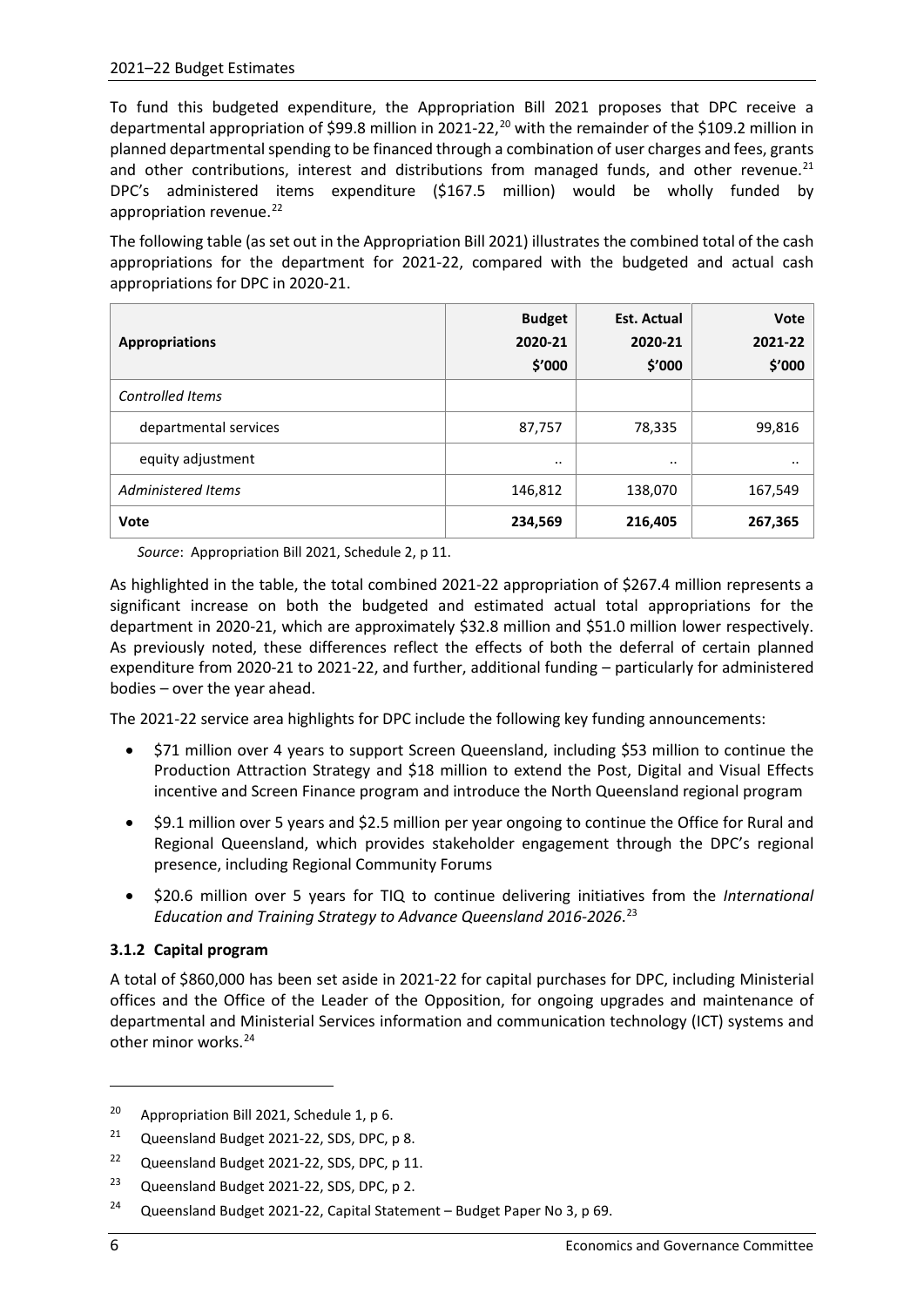DPC's 2021-22 budget also provides for capital grants to Screen Queensland for a Far North Queensland film studio (\$6.3 million) and a Gold Coast television hub (\$4.5 million).<sup>[25](#page-12-2)</sup> In addition, \$500,000 has been set aside for the Queensland Remembers Grants program to support ex-service organisations and not-for profit organisations that provide services to veterans to upgrade their buildings, facilities and equipment.<sup>[26](#page-12-3)</sup>

# <span id="page-12-0"></span>**3.2 Trade and Investment Queensland**

As previously noted, the Premier also has ministerial responsibility for the budget of TIQ. Established as a statutory body under the *Trade and Investment Queensland Act 2013*, TIQ's purpose is to enable global business opportunities that create jobs and help Queensland grow.<sup>[27](#page-12-4)</sup> To achieve this, TIQ assists Queensland exporters to take their products to world markets and promotes investment in Queensland.[28](#page-12-5) TIQ has 2 service areas: Trade and Investment Missions, and Trade and Investment Services. The Trade and Investment Missions service area uses government and industry missions and international events to promote Queensland as an ideal location for trade, investment, study and migration.<sup>[29](#page-12-6)</sup> Trade and Investment Services facilitates trade and investment opportunities for Queensland businesses and encourages investment in Queensland.<sup>[30](#page-12-7)</sup>

TIQ's objectives are to:

- position Queensland globally for success
- grow diversified exports
- promote regional success through global links
- attract and develop talent to grow Queensland
- attract job creating international investment.<sup>[31](#page-12-8)</sup>

## <span id="page-12-1"></span>**3.2.1 Budget overview**

**.** 

TIQ is funded by DPC-administered grant funding. In 2021-22, it is proposed that TIQ will receive \$53.5 million in administered funding from the DPC, an approximately 16.8% increase from TIQ's 2020-21 estimated actual appropriation funding amount.<sup>[32](#page-12-9)</sup> The DPC SDS explain that the increase is primarily associated with the impact of carrying over planned 2020-21 funding for the 'Advancing Trade and Investment Strategy, the Reinvigorated Agricultural Trade funding and the Regional Exporter Go Global program', all of which are to be expensed in 2021–22.<sup>[33](#page-12-10)</sup>

Key deliverables for TIQ in 2021-22 include:

• connecting Queensland exporters and project proponents with potential buyers and investors and capitalising on Queensland's success in managing the COVID-19 pandemic to promote the state as an ideal location for trade, investment, study and migration through virtual missions underpinned by digital technology, and physical missions once international travel can safely resume

<span id="page-12-2"></span><sup>&</sup>lt;sup>25</sup> Queensland Budget 2021-22, Capital Statement – Budget Paper No 3, p 69.

<span id="page-12-3"></span><sup>&</sup>lt;sup>26</sup> Queensland Budget 2021-22, Capital Statement – Budget Paper No 3, p 69.

<span id="page-12-4"></span><sup>&</sup>lt;sup>27</sup> Queensland Budget 2021-22, SDS, DPC, p 14.

<span id="page-12-5"></span><sup>&</sup>lt;sup>28</sup> Trade and Investment Queensland (TIQ), About us, www.tiq.qld.gov.au/connect/about-us/.

<span id="page-12-6"></span><sup>&</sup>lt;sup>29</sup> Queensland Budget 2021-22, SDS, DPC, p 16.

<span id="page-12-7"></span><sup>&</sup>lt;sup>30</sup> Queensland Budget 2021-22, SDS, DPC, p 16.

<span id="page-12-8"></span><sup>&</sup>lt;sup>31</sup> Queensland Budget 2021-22, SDS, DPC, p 14.

<span id="page-12-9"></span><sup>&</sup>lt;sup>32</sup> Queensland Budget 2021-22, SDS, DPC, p 7.

<span id="page-12-10"></span><sup>33</sup> Queensland Budget 2021-22, SDS, DPC, p 7.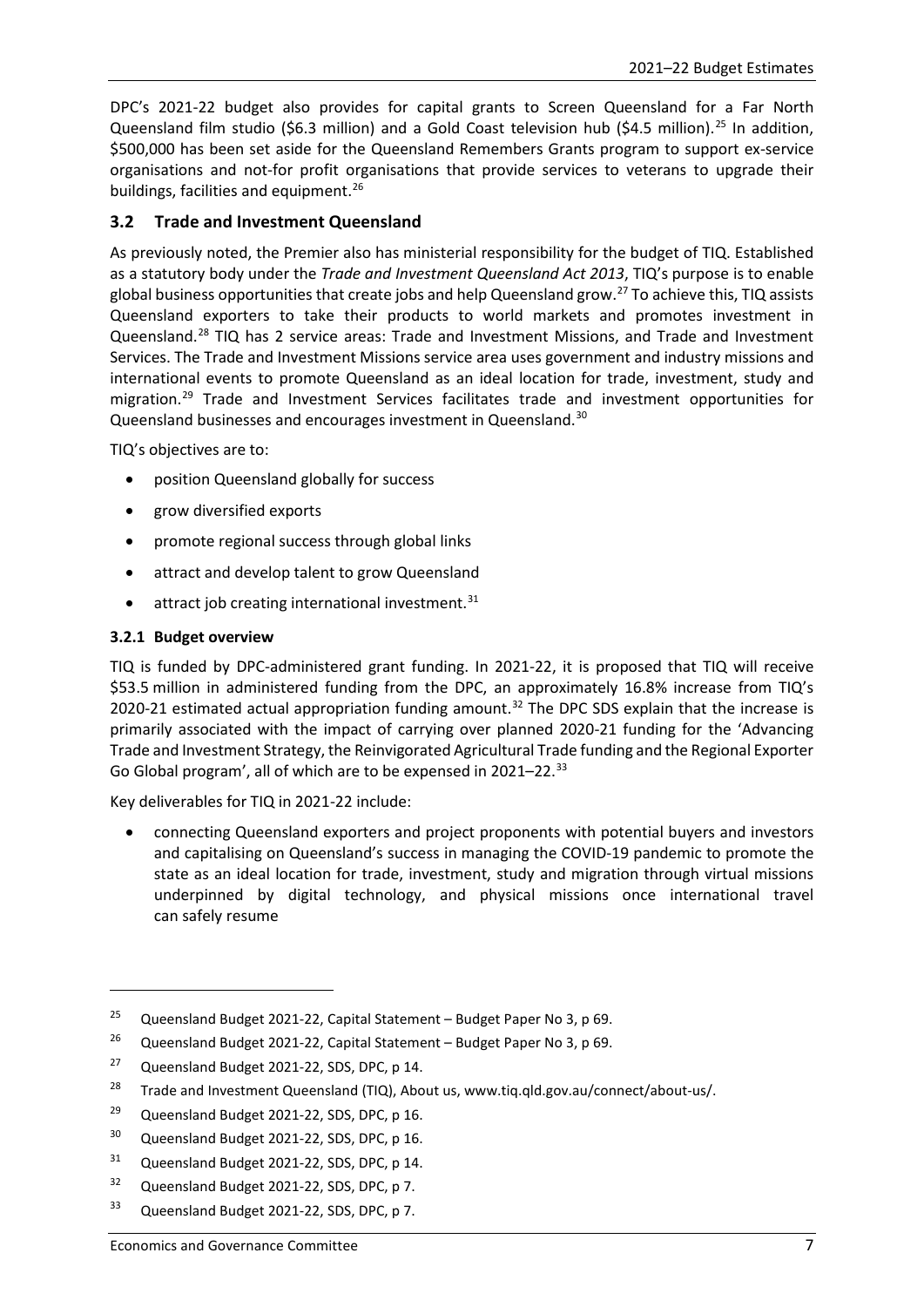- facilitating trade and investment opportunities for Queensland businesses and encouraging international investment; extending Queensland's overseas network to grow new markets; providing exporters with support in the form of market intelligence, connections, and financial assistance, to both maintain existing markets and find new markets; and promoting economic opportunities across Queensland to international investors
- continuing to deliver initiatives from the *International Education and Training Strategy to Advance Queensland 2016–2026* with increased funding of \$16.5 million over 4 years (for a combined total of \$20.6 million over 5 years).  $34$

# <span id="page-13-0"></span>**3.3 Office of the Governor**

The Office of the Governor is an independent entity that provides executive, administrative, logistical and personal support to assist the Governor in exercising constitutional powers and responsibilities and undertaking constitutional and ceremonial duties and community activities.<sup>[35](#page-13-3)</sup> The Office of the Governor also maintains the Government House Estate, in partnership with the Department of Energy and Public Works.[36](#page-13-4)

In 2021-22, the objectives for the Office of the Governor are to:

- support the Governor in safeguarding Queensland's Constitution and democratic system of government
- support the Governor in fulfilling ceremonial responsibilities
- facilitate the Governor's civic and community engagement with all Queenslanders
- promote Queensland by supporting Queensland's trade, investment and cultural endeavours locally and internationally
- provide strong corporate governance and management that utilises emerging technologies and continuously improves performance, capability, accountability and value-for-money service delivery
- provide efficient and effective stewardship of the Government House Estate.<sup>[37](#page-13-5)</sup>

## <span id="page-13-1"></span>**3.3.1 Budget overview**

The Office of the Governor is funded solely by appropriation revenue, with budgeted expenditure for 2021-22 totalling \$8.3 million. The SDS advise that this represents an increase of approximately \$899,000 on the Office's 2020-21 estimated actual appropriation funding. [38](#page-13-6) The SDS state that the increase 'is primarily due to the additional funding provided to support the transition to a new Governor'.[39](#page-13-7)

The following table taken from the Appropriation Bill 2021 (see next page) shows the proposed cash appropriations for the Office of the Governor for 2021-22, compared with the budgeted and actual cash appropriations for the office in 2020-21.

<span id="page-13-2"></span><sup>&</sup>lt;sup>34</sup> Queensland Budget 2021-22, SDS, DPC, p 14.

<span id="page-13-3"></span><sup>&</sup>lt;sup>35</sup> Queensland Budget 2021-22, SDS, DPC, p 21.

<span id="page-13-4"></span><sup>&</sup>lt;sup>36</sup> Queensland Budget 2021-22, SDS, DPC, p 21.

<span id="page-13-5"></span><sup>37</sup> Queensland Budget 2021-22, SDS, DPC, p 21.

<span id="page-13-6"></span><sup>38</sup> Queensland Budget 2021-22, SDS, DPC, p 24.

<span id="page-13-7"></span><sup>&</sup>lt;sup>39</sup> Queensland Budget 2021-22, SDS, DPC, p 24.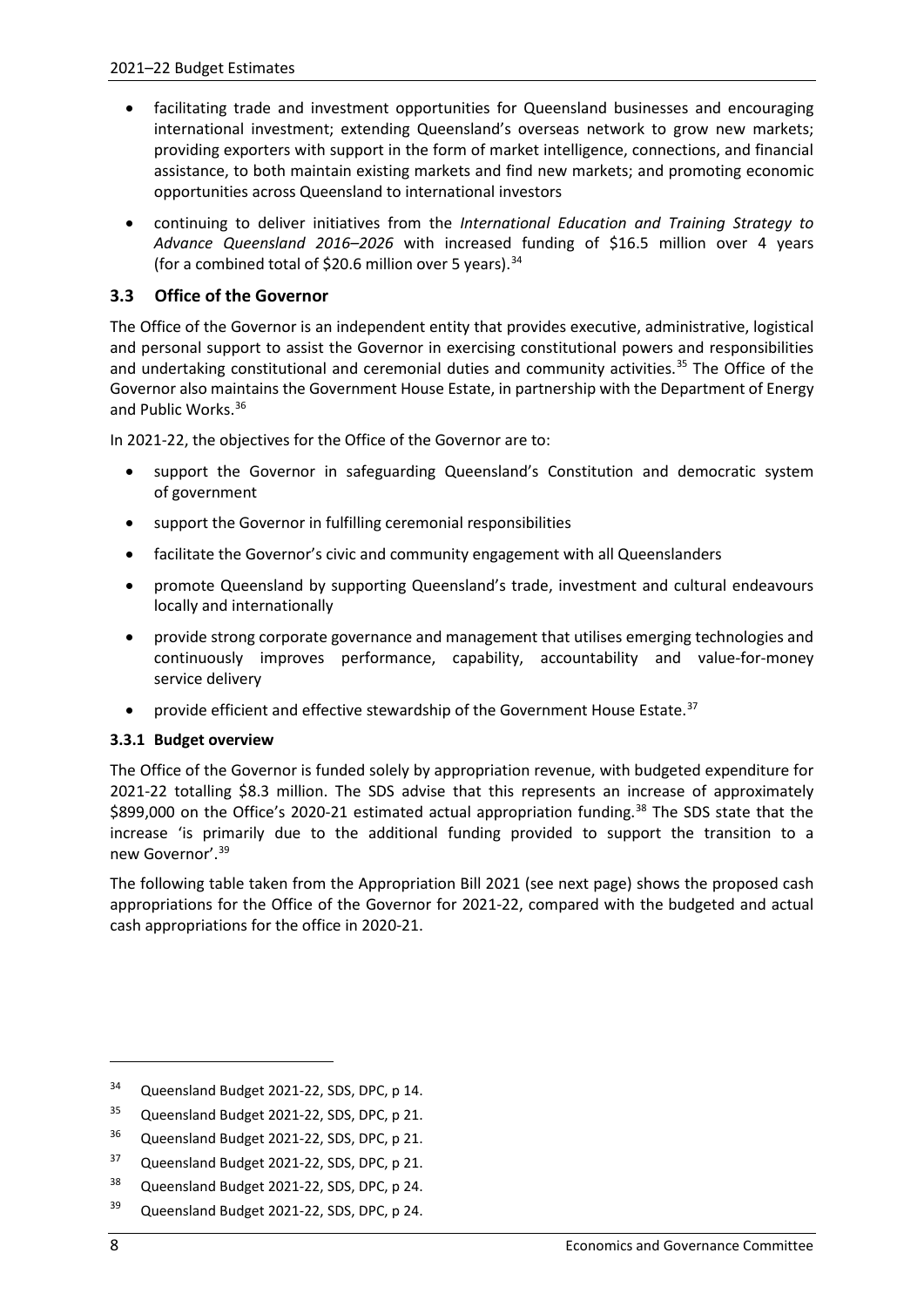| <b>Appropriations</b>     | <b>Budget</b><br>2020-21<br>\$′000 | <b>Est. Actual</b><br>2020-2021<br>\$'000 | <b>Vote</b><br>2021-22<br>\$'000 |
|---------------------------|------------------------------------|-------------------------------------------|----------------------------------|
| <b>Controlled Items</b>   |                                    |                                           |                                  |
| departmental services     | 7,337                              | 7,326                                     | 8,328                            |
| equity adjustment         | $\cdot \cdot$                      | 11                                        |                                  |
| <b>Administered Items</b> |                                    | $\cdot \cdot$                             |                                  |
| Vote                      | 7,337                              | 7,337                                     | 8,328                            |

*Source:* Appropriation Bill 2021, Schedule 2, p 14.

Key deliverables in 2021-22 for the Office of the Governor include:

- assuming additional activities for planning, development, and implementation to support the transition to a new Governor, including archiving and rebranding, and arranging the accommodation, transport and security requirements to support the transition
- participating in an audience with Her Majesty Queen Elizabeth II, Queensland's Head of State, for the Governors in transition.<sup>[40](#page-14-1)</sup>

The Office has also planned a budget outlay of \$64,000 for investment in upgrading ICT systems to support events and investitures at Government House and to replace assets in hospitality services.<sup>41</sup>

## <span id="page-14-0"></span>**3.4 Public Service Commission**

Established under the *Public Service Act 2008,* the PSC is an independent central agency of government.[42](#page-14-3) The role of the PSC is to advise, connect, support and partner with Queensland Government agencies to enable them to deliver on the government's objectives for the community.<sup>[43](#page-14-4)</sup> To fulfil its vision of a 'high performing, future-focused public sector for Queensland',<sup>[44](#page-14-5)</sup> the PSC supports the public sector to improve workforce management strategies and data analysis, build leadership and human resources capability, increase sector wide mobility, and implement *the Inclusion and Diversity Strategy 2021-26*. [45](#page-14-6)

The PSC's objectives for 2021-22 are to:

- support public sector agencies to effectively manage their workforces
- build a highly capable and responsive public sector workforce
- support the public sector to prepare for and respond to strategic workforce challenges.<sup>[46](#page-14-7)</sup>

The Integrity Commissioner is administratively included within the PSC and is responsible for providing advice to designated persons, raising awareness on ethics and integrity issues, and for maintaining the

 $\overline{a}$ 

<span id="page-14-1"></span><sup>40</sup> Queensland Budget 2021-22, SDS, DPC, p 21.

<span id="page-14-2"></span><sup>41</sup> Queensland Budget 2021-22, SDS, DPC, p 22.

<span id="page-14-3"></span><sup>42</sup> Queensland Government, 'About the Public Service Commission', https://www.qld.gov.au/about/howgovernment-works/government-structure/public-service-commission/about.

<span id="page-14-4"></span><sup>43</sup> Queensland Budget 2021-22, SDS, DPC, p 29.

<span id="page-14-5"></span><sup>44</sup> Queensland Public Service Commission, 'strategic plan 2020-24', www.qld.gov.au/\_\_data/assets/pdf\_file/0024/152682/Public-Service-Commission-Strategic-Plan-2020-2024.pdf.

<span id="page-14-6"></span><sup>45</sup> Queensland Budget 2021-22, SDS, DPC, p 31.

<span id="page-14-7"></span><sup>46</sup> Queensland Budget 2021-22, SDS, DPC, p 29.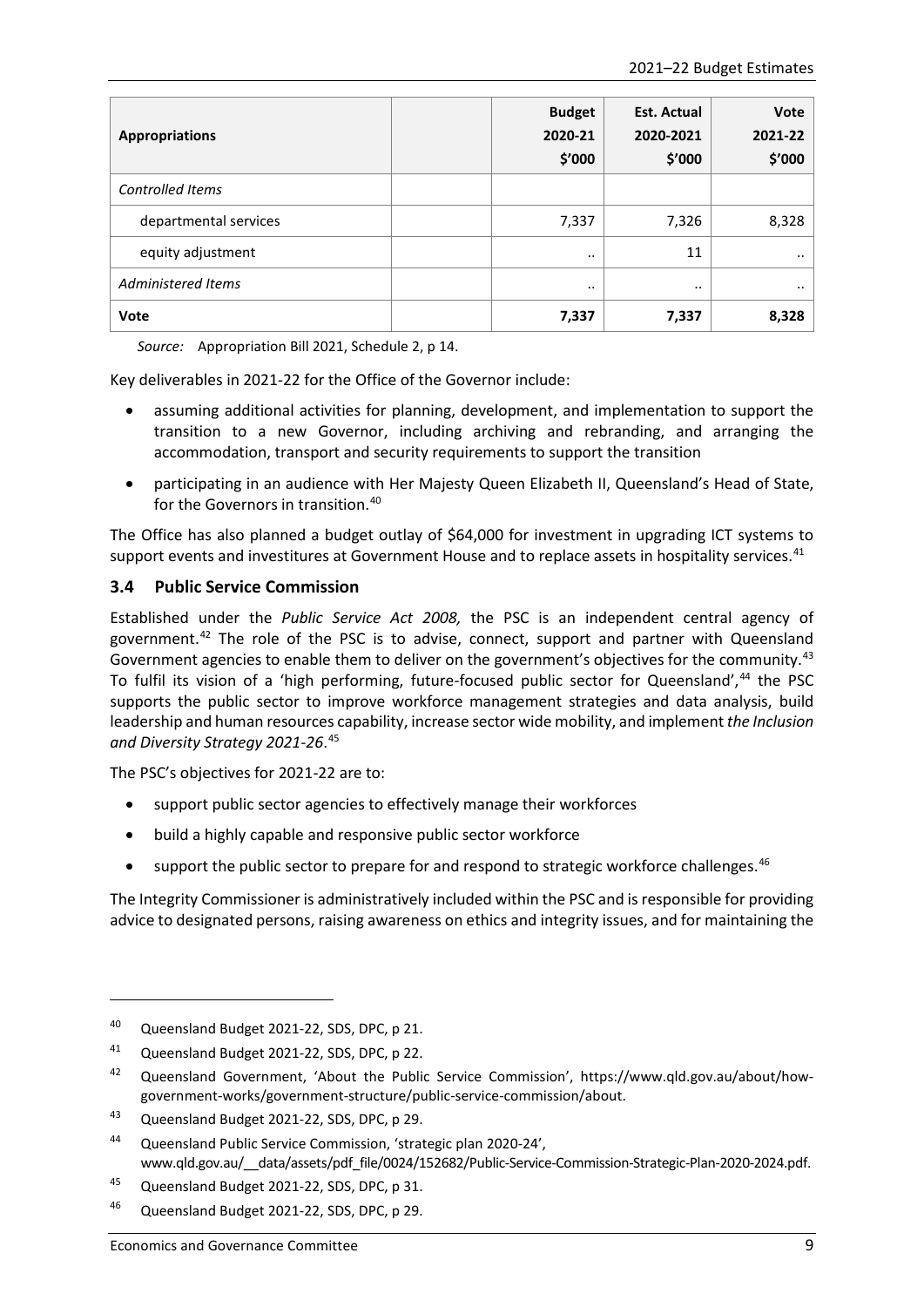Queensland Register of Lobbyists.<sup>[47](#page-15-2)</sup> The Integrity Commissioner is an independent officer of the Queensland Parliament who reports to the committee.<sup>[48](#page-15-3)</sup>

## <span id="page-15-0"></span>**3.4.1 Budget overview**

The PSC's budgeted operating expenditure for 2021-22 is \$15.2 million, an increase of \$952,000 over the 2020-21 estimated actual budget (\$14.2 million).<sup>[49](#page-15-4)</sup> The SDS state that the increase is primarily due to 'a deferral of funds for learning and development activities across the sector, the impact of enterprise bargaining arrangements and additional funding for the Special Commissioner (Equity and Diversity)'.<sup>[50](#page-15-5)</sup>

It is proposed that the PSC will receive appropriation revenue of just under \$14 million in 2021-22, with the remainder of the PSC's \$15.2 million in operating expenses to be funded from user charges and fees, grants and other contributions, and other revenue.<sup>[51](#page-15-6)</sup>

The following table taken from the Appropriation Bill 2021 shows the proposed cash appropriations for the PSC for 2021-22, compared with the budgeted and actual cash appropriations for the PSC in 2020-21.

| <b>Appropriations</b>     | <b>Budget</b><br>2020-21<br>\$'000 | <b>Est. Actual</b><br>2020-2021<br>\$′000 | <b>Vote</b><br>2021-22<br>\$'000 |
|---------------------------|------------------------------------|-------------------------------------------|----------------------------------|
| Controlled Items          |                                    |                                           |                                  |
| departmental services     | 11,485                             | 11,381                                    | 13,979                           |
| equity adjustment         |                                    |                                           | $\cdot \cdot$                    |
| <b>Administered Items</b> |                                    |                                           |                                  |
| <b>Vote</b>               | 11,485                             | 11,381                                    | 13,979                           |

*Source:* Appropriation Bill 2021, Schedule 2, p 16.

As previously noted, the 2021-22 Budget includes additional funding to establish the Office of the Special Commissioner (Equity and Diversity), with \$1.3 million over 5 years to be allocated for this purpose.<sup>[52](#page-15-7)</sup> The role of that office will be to 'review current public sector employment arrangements and conditions to address gender-based disparities and drive strategies and initiatives that promote gender pay equity and ensure fairness and inclusion across the state's largest workforce'.[53](#page-15-8)

## <span id="page-15-1"></span>**3.5 Queensland Audit Office**

The QAO is the independent auditor of the Queensland public sector. The QAO conducts financial and performance audits to provide public confidence in the reliability of public sector entity financial statements and operating performance. Through its audit work, the QAO makes recommendations to its clients on how they can improve their delivery of public services.<sup>54</sup>

- <span id="page-15-4"></span>49 Queensland Budget 2021-22, SDS, DPC, pp 32, 33.
- <span id="page-15-5"></span><sup>50</sup> Queensland Budget 2021-22, SDS, DPC, p 32.
- <span id="page-15-6"></span><sup>51</sup> Queensland Budget 2021-22, SDS, DPC, p 33.
- <span id="page-15-7"></span><sup>52</sup> Queensland Budget 2021-22, SDS, DPC, p 30.
- <span id="page-15-8"></span><sup>53</sup> Queensland Budget 2021-22, SDS, DPC, p 30.
- <span id="page-15-9"></span><sup>54</sup> Queensland Budget 2021-22, SDS, DPC, p 37.

 $\overline{a}$ 

<span id="page-15-2"></span><sup>47</sup> Queensland Budget 2021-22, SDS, DPC, p 29. See also: *Integrity Act 2009*, s 7.

<span id="page-15-3"></span><sup>48</sup> Queensland Budget 2021-22, SDS, DPC, p 29.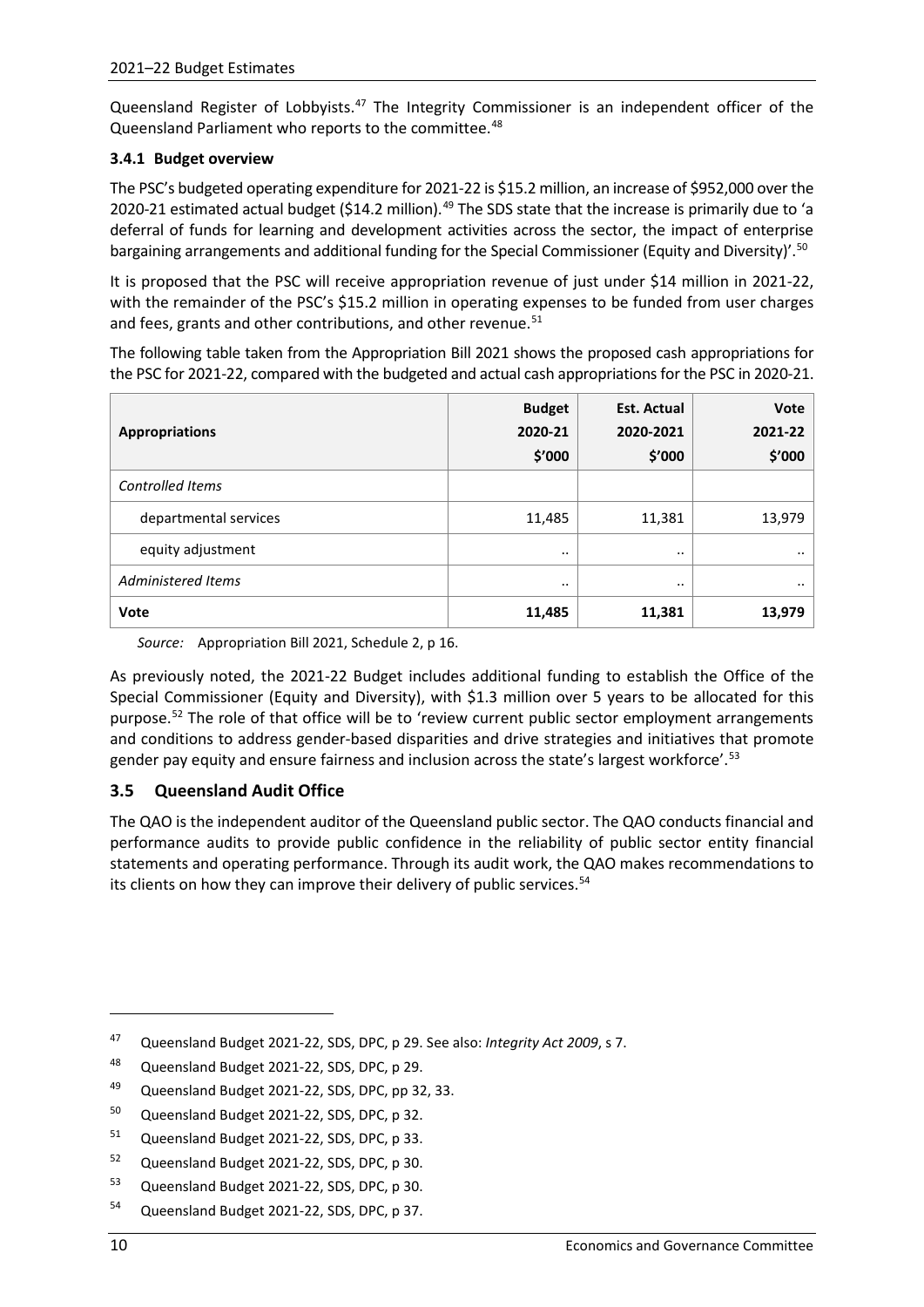The objectives of the QAO are:

- to support and inspire its people (including its audit service providers) to best serve Parliament and its clients
- for its services and insights to be trusted and valued by those it serves
- for its assurance services and insights to be used to improve accountability and performance.<sup>[55](#page-16-1)</sup>

## <span id="page-16-0"></span>**3.5.1 Budget overview**

The proposed appropriation revenue for the QAO for 2021-22, at \$7.0 million, is approximately \$416,000 higher than the estimated actual appropriation for 2020-21. However, appropriation funding constitutes only around 15% of the QAO's overall income for the year. The majority of the QAO's income is derived from user charges and fees (around 84% of the QAO's incoming funds in 2021-22), which will yield a reduced \$38.7 million in 2021-22– down by around \$1.1 million on the estimated actual amount for this income source for 2020-21.

The sum effect is a reduction in the QAO's overall income of \$703,000 (as compared to the estimated actual for 2020-21), which according to the SDS 'reflects timing differences between when work is performed and when it is planned to be performed'[56](#page-16-2) owing to machinery-of-government changes, new mandates over private hospital viability payments and the audit readiness of QAO clients.<sup>57</sup> In addition, the COVID-19 pandemic shutdown resulted in some 2019-20 audit work being deferred into 2020-21 to allow QAO clients additional time to prepare for their audits.<sup>[58](#page-16-4)</sup>

The following table taken from the Appropriation Bill 2021 showsthe proposed cash appropriation for the QAO for 2021-22 and the budgeted and estimated actual cash appropriations for the QAO in 2020-21.

| <b>Appropriations</b>   | <b>Budget</b><br>2020-21<br>\$'000 | <b>Est. Actual</b><br>2020-2021<br>\$′000 | Vote<br>2021-22<br>\$'000 |
|-------------------------|------------------------------------|-------------------------------------------|---------------------------|
| <b>Controlled Items</b> |                                    |                                           |                           |
| departmental services   | 6,598                              | 6,598                                     | 7,014                     |
| equity adjustment       |                                    | $\cdots$                                  | $\cdot \cdot$             |
| Administered Items      |                                    | $\cdot \cdot$                             | $\cdot \cdot$             |
| <b>Vote</b>             | 6,598                              | 6,598                                     | 7,014                     |

*Source:* Appropriation Bill 2021, Schedule 2, p 16.

In 2021-22, the QAO plans to:

- enhance internal and external relationships, based on QAO's recognition that its success in fostering better public services hinges on the quality of its relationships
- improve client experiences and shared insights
- build capacity through defining future workforce need and developing or attracting employees with essential skills.<sup>[59](#page-16-5)</sup>

<span id="page-16-1"></span><sup>55</sup> Queensland Budget 2021-22, SDS, DPC, p 37.

<span id="page-16-2"></span><sup>56</sup> Queensland Budget 2021-22, SDS, DPC, p 37.

<span id="page-16-3"></span><sup>57</sup> Queensland Budget 2021-22, SDS, DPC, p 40.

<span id="page-16-4"></span><sup>58</sup> Queensland Budget 2021-22, SDS, DPC, p 40.

<span id="page-16-5"></span><sup>59</sup> Queensland Budget 2021-22, SDS, DPC, p 37.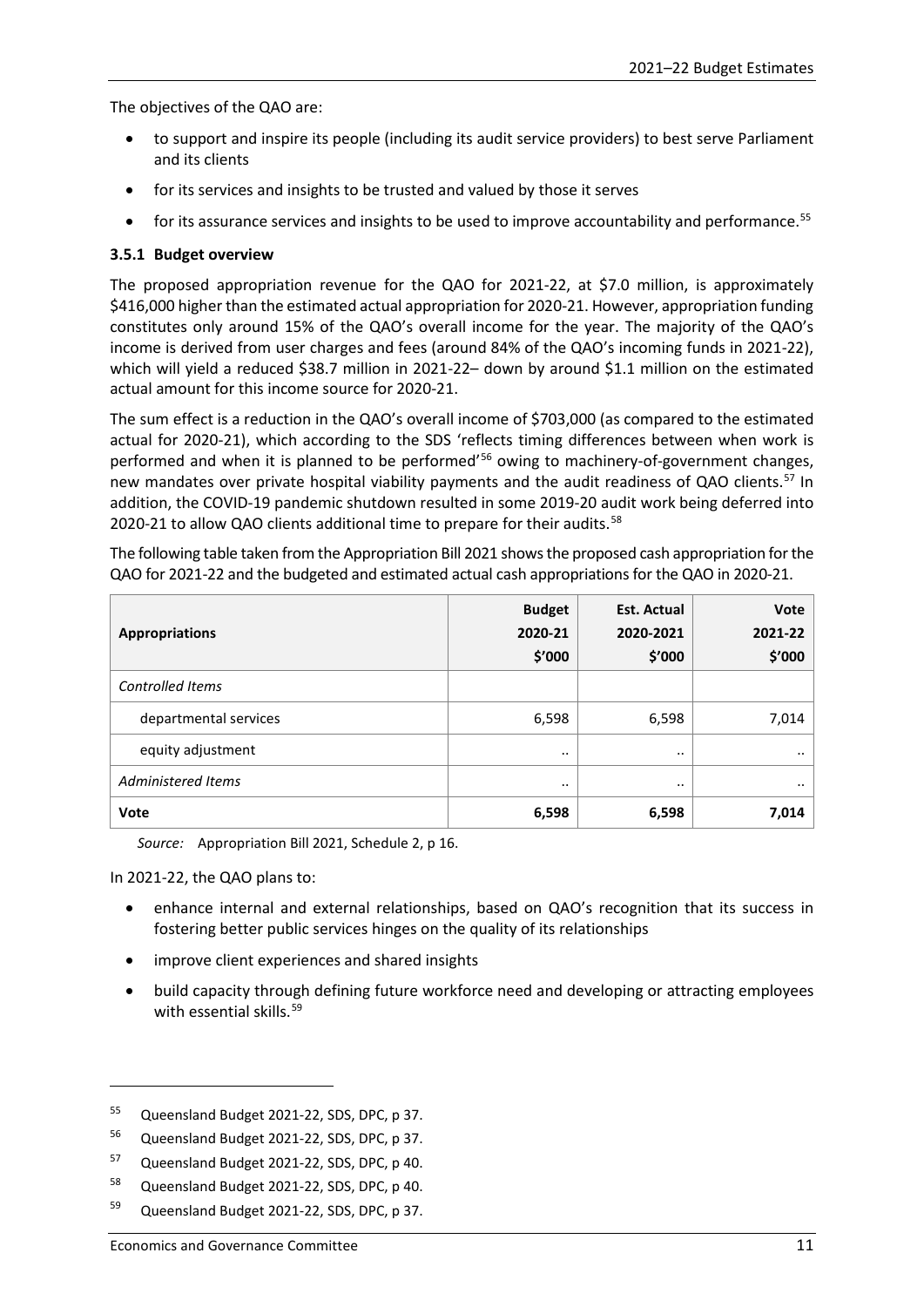## <span id="page-17-0"></span>**3.6 Key issues raised during consideration of the budget estimates**

Matters considered by the committee in relation to the estimates for the portfolio areas of Premier and Cabinet and Trade included:

- the operation of Queensland Health, its leadership and its governance framework $60$
- Queensland Health's asset planning<sup>[61](#page-17-2)</sup> and investment in the Queensland health system<sup>[62](#page-17-3)</sup>
- the definition of 'a sustainable health system'<sup>[63](#page-17-4)</sup> and demand for Queensland health services<sup>[64](#page-17-5)</sup>
- ambulance services in Queensland $65$
- the COVID-19 health response, its role in keeping Queenslanders safe, and its impact on the state's economy $^{66}$  $^{66}$  $^{66}$
- the release of information related to advice provided by the Chief Health Office and communication of the decision-making process in response to the COVID-19 pandemic<sup>[67](#page-17-8)</sup>
- vaccination of Queensland Government employees<sup>68</sup>
- regional quarantine facilities<sup>[69](#page-17-10)</sup>
- investment to support small businesses, including during COVID-19 pandemic lockdowns<sup>[70](#page-17-11)</sup>
- government support for jobs through the COVID economic recovery plan<sup>[71](#page-17-12)</sup>
- governance arrangements across government $^{72}$  $^{72}$  $^{72}$
- investigations by the CCC and other entities $73$
- the remuneration of current and former Directors-General of  $DPC<sup>74</sup>$  $DPC<sup>74</sup>$  $DPC<sup>74</sup>$
- the appointment process for the former Under Treasurer<sup>[75](#page-17-16)</sup>
- Queensland Government marketing, advertising and communication activities<sup>[76](#page-17-17)</sup>

<span id="page-17-1"></span> $60$  Public hearing transcript, Brisbane, 16 July 2021, pp 14-15, 16.

<span id="page-17-2"></span> $61$  Public hearing transcript, Brisbane, 16 July 2021, p 13; Premier and Minister for Trade (Premier), response to pre-hearing question on notice no. 20.

<span id="page-17-3"></span> $62$  Public hearing transcript, Brisbane, 16 July 2021, p 20; Premier, responses to pre-hearing questions on notice nos. 6 and 20.

<span id="page-17-4"></span><sup>&</sup>lt;sup>63</sup> Public hearing transcript, Brisbane, 16 July 2021, pp 14-15, 17.

<span id="page-17-5"></span> $64$  Premier, responses to pre-hearing questions on notice nos. 6 and 12.

<span id="page-17-6"></span><sup>&</sup>lt;sup>65</sup> Public hearing transcript, Brisbane, 16 July 2021, p 36; Premier, response to pre-hearing question on notice no. 12.

<span id="page-17-7"></span><sup>66</sup> Public hearing transcript, Brisbane, 16 July 2021, p 17.

<span id="page-17-8"></span><sup>&</sup>lt;sup>67</sup> Public hearing transcript, Brisbane, 16 July 2021, pp 36-38.

<span id="page-17-9"></span> $68$  Premier, response to pre-hearing question on notice no. 13.

<span id="page-17-10"></span> $69$  Public hearing transcript, Brisbane, 16 July 2021, p 39; Premier, response to pre-hearing question on notice no. 7.

<span id="page-17-11"></span><sup>&</sup>lt;sup>70</sup> Public hearing transcript, Brisbane, 16 July 2021, pp 33-34, 42-43; Premier, responses to pre-hearing questions on notice nos. 3, 11.

<span id="page-17-12"></span><sup>&</sup>lt;sup>71</sup> Public hearing transcript, Brisbane, 16 July 2021, p 18; Premier, response to pre-hearing question on notice no. 1.

<span id="page-17-13"></span><sup>72</sup> Public hearing transcript, Brisbane, 16 July 2021, p 22.

<span id="page-17-14"></span><sup>73</sup> Public hearing transcript, Brisbane, 16 July 2021, pp 20, 23, 28-29.

<span id="page-17-15"></span><sup>&</sup>lt;sup>74</sup> Public hearing transcript, Brisbane, 16 July 2021, pp 38, 41.

<span id="page-17-16"></span><sup>&</sup>lt;sup>75</sup> Public hearing transcript, Brisbane, 16 July 2021, p 20.

<span id="page-17-17"></span> $76$  Premier, response to pre-hearing question on notice no. 14.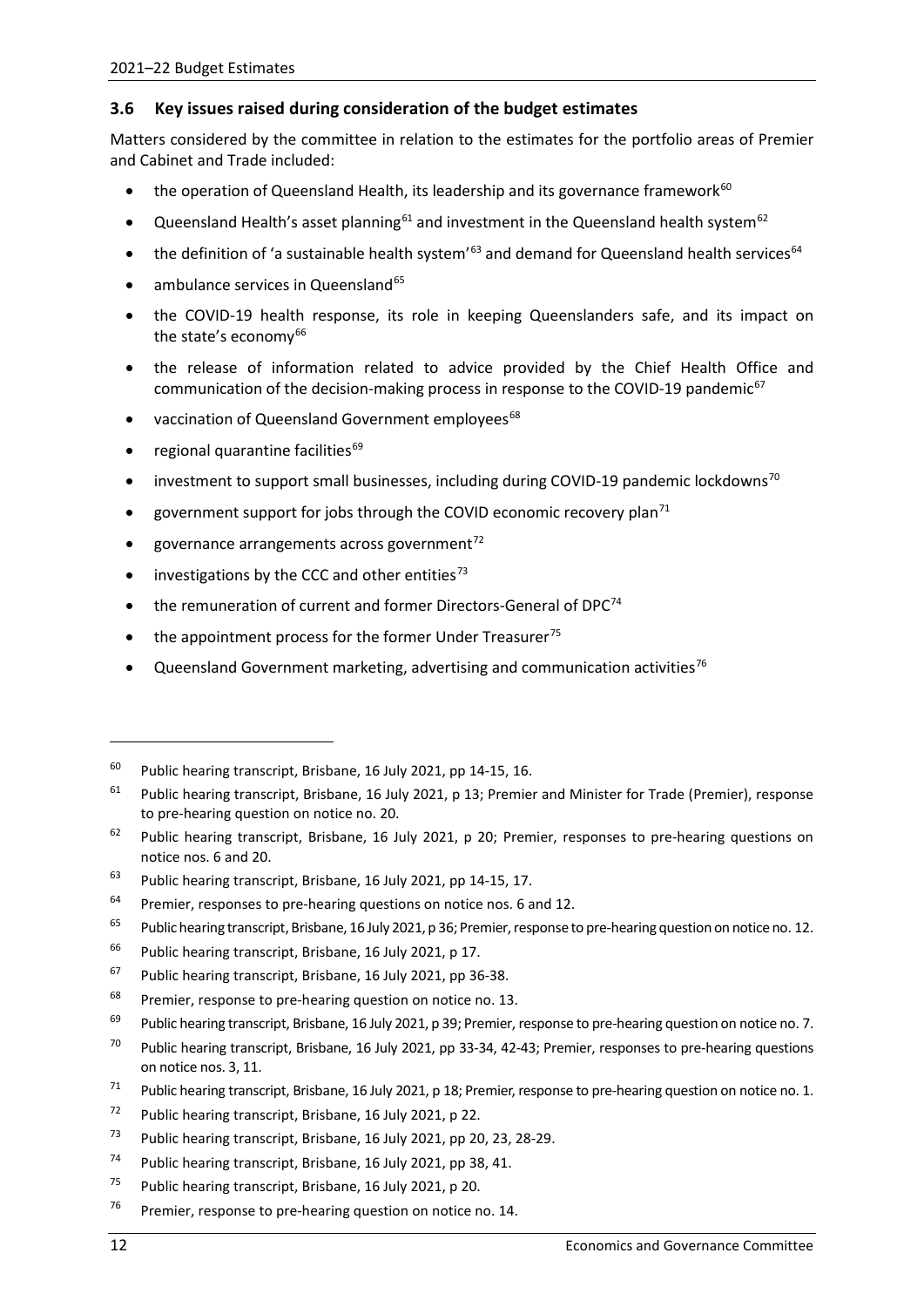- market research and voter sentiment polling contracted by  $DPC^{77}$  $DPC^{77}$  $DPC^{77}$
- grants awarded by the DPC and offices and statutory authorities within the Premier's portfolio<sup>[78](#page-18-1)</sup>
- communications staff employed in the office of the Premier and in DPC<sup>[79](#page-18-2)</sup>
- $\bullet$  the role of government media units<sup>[80](#page-18-3)</sup>
- the strategic review of the Integrity Commissioner<sup>[81](#page-18-4)</sup>
- unregistered lobbying<sup>[82](#page-18-5)</sup>
- briefings of Cabinet by the Integrity Commissioner<sup>[83](#page-18-6)</sup>
- government investment in frontline staff[84](#page-18-7)
- Queensland Government investment in state schools,<sup>[85](#page-18-8)</sup> including funding for state school health and wellbeing personnel<sup>86</sup>
- support for youth through the Skilling Queenslanders for Work program<sup>[87](#page-18-10)</sup>
- funding for public housing in Queensland<sup>[88](#page-18-11)</sup>
- breach of bail provisions<sup>[89](#page-18-12)</sup>

-

- support for Queensland's future athletes<sup>[90](#page-18-13)</sup>
- the potential benefits to Queensland of Brisbane securing the 2032 Olympic Games<sup>[91](#page-18-14)</sup>
- community consultation about the 2032 Olympics, $92$  and modelling on costs for residents in suburbs neighbouring the Gabba stadium $93$
- quarantine arrangements for the Premier following her visit to Tokyo to bid for the 2032 Olympic Games<sup>[94](#page-18-17)</sup>
- initiatives to deliver a strategic advantage to Queensland's tourism sector<sup>[95](#page-18-18)</sup>

<span id="page-18-1"></span> $78$  Premier, response to pre-hearing question on notice no. 17.

- <span id="page-18-13"></span><sup>90</sup> Public hearing transcript, Brisbane, 16 July 2021, p 19.
- <span id="page-18-14"></span><sup>91</sup> Public hearing transcript, Brisbane, 16 July 2021, p 19.
- <span id="page-18-15"></span><sup>92</sup> Public hearing transcript, Brisbane, 16 July 2021, p 31.
- <span id="page-18-16"></span>93 Public hearing transcript, Brisbane, 16 July 2021, p 30.
- <span id="page-18-17"></span><sup>94</sup> Public hearing transcript, Brisbane, 16 July 2021, p 35-36
- <span id="page-18-18"></span><sup>95</sup> Public hearing transcript, Brisbane, 16 July 2021, p 26.

<span id="page-18-0"></span> $77$  Premier, response to pre-hearing question on notice no. 16.

<span id="page-18-2"></span><sup>&</sup>lt;sup>79</sup> Public hearing transcript, Brisbane, 16 July 2021, pp 45-46.

<span id="page-18-3"></span><sup>80</sup> Public hearing transcript, Brisbane, 16 July 2021, p 29.

<span id="page-18-4"></span><sup>81</sup> Public hearing transcript, Brisbane, 16 July 2021, p 22.

<span id="page-18-5"></span><sup>82</sup> Public hearing transcript, Brisbane, 16 July 2021, p 22, 24.

<span id="page-18-6"></span><sup>&</sup>lt;sup>83</sup> Public hearing transcript, Brisbane, 16 July 2021, pp 23, 29; Premier, response to pre-hearing question on notice no. 15.

<span id="page-18-7"></span><sup>84</sup> Public hearing transcript, Brisbane, 16 July 2021, p 20; Premier, response to pre-hearing question on notice no. 12.

<span id="page-18-8"></span><sup>85</sup> Public hearing transcript, Brisbane, 16 July 2021, pp 25-26.

<span id="page-18-9"></span><sup>86</sup> Public hearing transcript, Brisbane, 16 July 2021, p 48.

<span id="page-18-10"></span><sup>&</sup>lt;sup>87</sup> Public hearing transcript, Brisbane, 16 July 2021, p 41; Premier, response to pre-hearing question on notice no. 1.

<span id="page-18-11"></span><sup>88</sup> Public hearing transcript, Brisbane, 16 July 2021, pp 26-27.

<span id="page-18-12"></span><sup>89</sup> Public hearing transcript, Brisbane, 16 July 2021, p 43.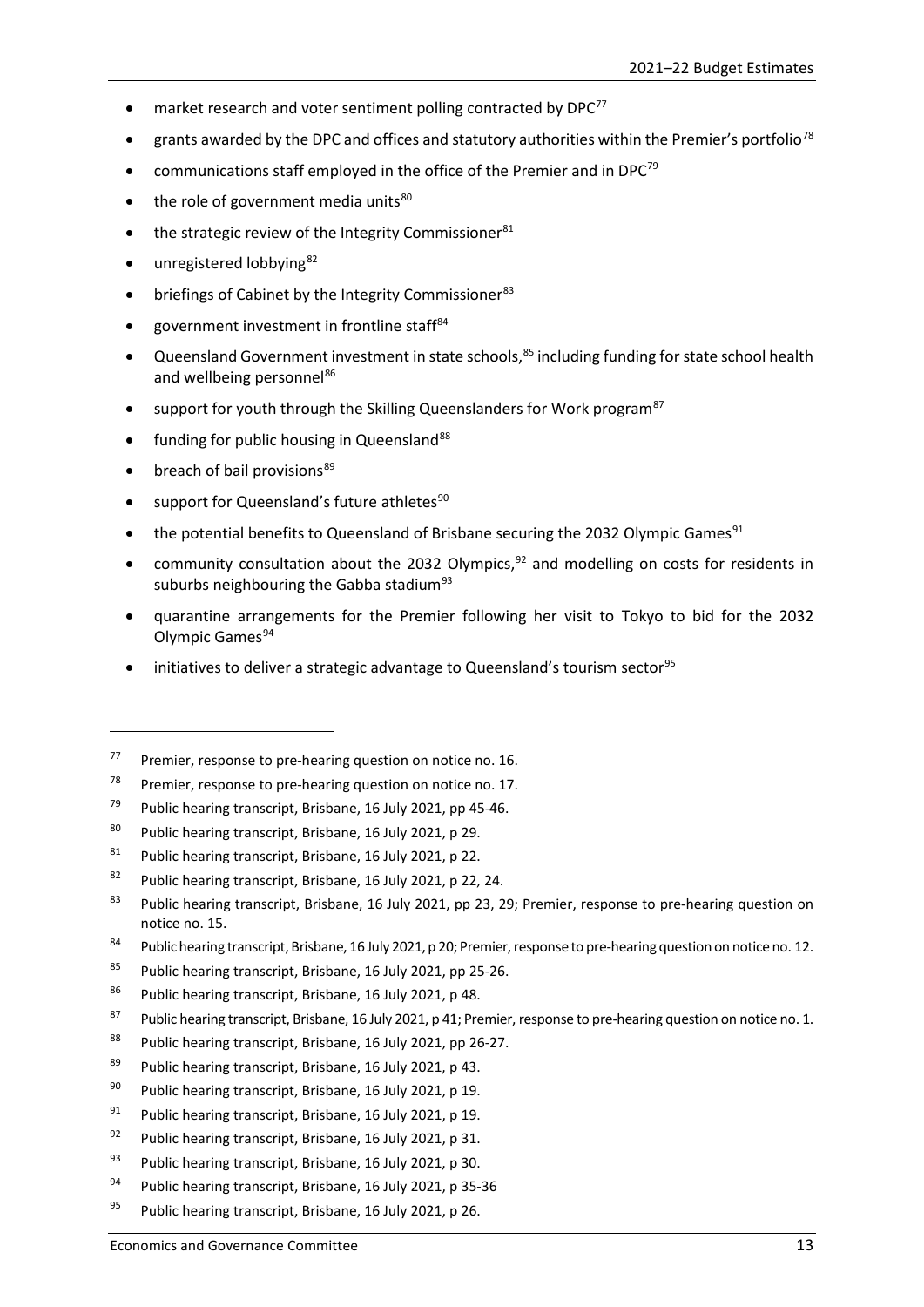- investment in Queensland's screen and film industry<sup>[96](#page-19-0)</sup>
- $\bullet$  investment in the hydrogen economy<sup>[97](#page-19-1)</sup>
- the Queensland Government's strategic engagement with stakeholders and business partners in the community and private sector $98$
- the Auditor-General's planned audit of Advance Queensland<sup>[99](#page-19-3)</sup>
- trade outcomes for Queensland during 2020-21<sup>[100](#page-19-4)</sup> and the impact of the COVID-19 pandemic on the trade portfolio<sup>[101](#page-19-5)</sup>
- trade grants for primary producers $102$
- investment in infrastructure in regional Queensland, $103$  and specifically Hervey Bay $104$
- the appointment of the CEO of the Gladstone Ports Corporation<sup>[105](#page-19-9)</sup>
- support for the CopperString project $106$
- funding provided to, and the work of, the expert panel examining the Bradfield scheme<sup>107</sup>
- Northern Australia Infrastructure Facility funding for the Olive Downs Mine<sup>[108](#page-19-12)</sup>
- support for veterans<sup>[109](#page-19-13)</sup>
- the Path to Treaty Fund<sup>[110](#page-19-14)</sup>
- the work of the Domestic and Family Violence Implementation Council<sup>[111](#page-19-15)</sup>
- $\bullet$  the representation and the economic participation of women in Queensland<sup>[112](#page-19-16)</sup>
- the role of the Special Commissioner Equity and Diversity $113$
- investment in bushfire and disaster preparedness.<sup>[114](#page-19-18)</sup>

- <span id="page-19-10"></span><sup>106</sup> Public hearing transcript, Brisbane, 16 July 2021, p 45.
- <span id="page-19-11"></span><sup>107</sup> Public hearing transcript, Brisbane, 16 July 2021, p 46.
- <span id="page-19-12"></span><sup>108</sup> Public hearing transcript, Brisbane, 16 July 2021, pp 46-47, 48-49.

- <span id="page-19-14"></span><sup>110</sup> Public hearing transcript, Brisbane, 16 July 2021, pp 31-32.
- <span id="page-19-15"></span> $111$  Public hearing transcript, Brisbane, 16 July 2021, pp 27, 40-41.
- <span id="page-19-16"></span><sup>112</sup> Public hearing transcript, Brisbane, 16 July 2021, p 48.
- <span id="page-19-17"></span><sup>113</sup> Public hearing transcript, Brisbane, 16 July 2021, p 48; Premier, responses to pre-hearing questions on notice nos. 4 and 18.
- <span id="page-19-18"></span><sup>114</sup> Public hearing transcript, Brisbane, 16 July 2021, pp 18-19.

-

<span id="page-19-0"></span><sup>&</sup>lt;sup>96</sup> Public hearing transcript, Brisbane, 16 July 2021, p 39-40; Premier, response to pre-hearing question on notice no. 5.

<span id="page-19-1"></span><sup>97</sup> Public hearing transcript, Brisbane, 16 July 2021, p 31.

<span id="page-19-2"></span><sup>98</sup> Public hearing transcript, Brisbane, 16 July 2021, p 39.

<span id="page-19-3"></span> $99$  Premier, response to pre-hearing question on notice no. 19.

<span id="page-19-4"></span><sup>100</sup> Public hearing transcript, Brisbane, 16 July 2021, pp 27-28; Premier, response to pre-hearing question on notice no. 9.

<span id="page-19-5"></span> $101$  Premier, response to pre-hearing question on notice no. 9.

<span id="page-19-6"></span> $102$  Premier, response to pre-hearing question on notice no. 10.

<span id="page-19-7"></span><sup>&</sup>lt;sup>103</sup> Public hearing transcript, Brisbane, 16 July 2021, p 32; Premier, response to pre-hearing question on notice no. 8.

<span id="page-19-8"></span><sup>104</sup> Public hearing transcript, Brisbane, 16 July 2021, p 46.

<span id="page-19-9"></span><sup>&</sup>lt;sup>105</sup> Public hearing transcript, Brisbane, 16 July 2021, p 44.

<span id="page-19-13"></span><sup>&</sup>lt;sup>109</sup> Public hearing transcript, Brisbane, 16 July 2021, p 33; Premier, response to pre-hearing question on notice no. 2.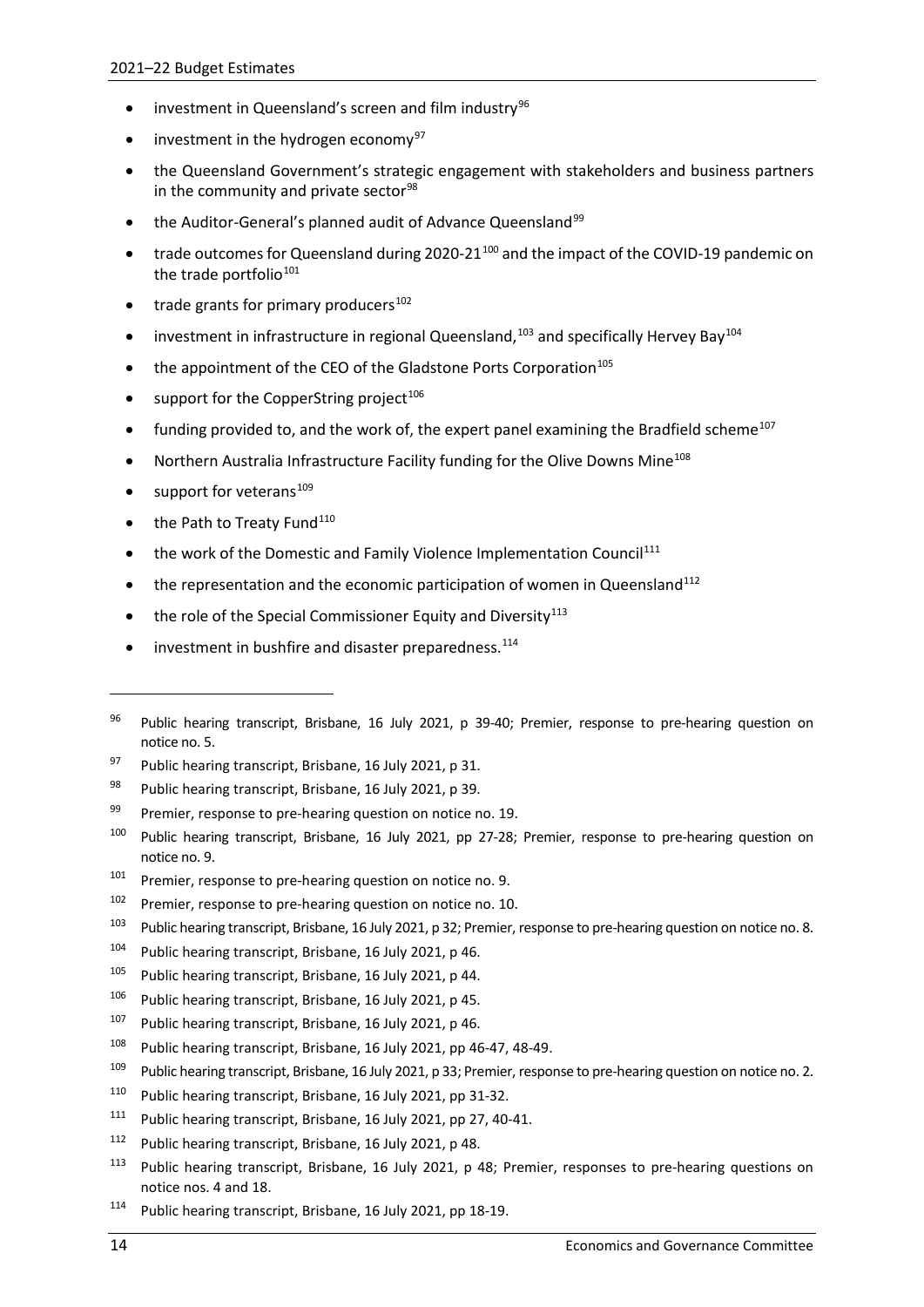# <span id="page-20-0"></span>**4 Treasurer and Minister for Investment**

The Treasurer, the Honourable Cameron Dick MP, has responsibility for:

- Queensland Treasury (QT)
- the Motor Accident Insurance Commission (MAIC)/Nominal Defendant.

In addition, the Treasurer is responsible for the administration of the *Government Owned Corporations Act 1993, National Injury Insurance Scheme (Queensland) Act 2016, Queensland Competition Authority Act 1997, Queensland Investment Corporation Act 1991, Queensland Treasury Corporation Act 1988, South East Queensland Water (Restructuring) Act 2007*. This legislation governs the operations of:

- the National Injury Insurance Agency, Queensland
- the Queensland Competition Authority
- QIC Limited, Queensland Treasury Corporation (QTC), and all government owned corporations (GOCs) for which the Treasurer is a shareholding Minister<sup>[115](#page-20-2)</sup>
- two statutory entities with commercial operations—Queensland Rail, and the Queensland Bulk Water Supply Authority (Seqwater).

In keeping with the requirements of Schedule 7 of the Standing Orders, the chief executives of each of these entities were present at the hearing on 16 July 2021 to assist the committee with its consideration of the portfolio estimates.<sup>[116](#page-20-3)</sup>

## <span id="page-20-1"></span>**4.1 Queensland Treasury**

QT's vision is for a strong economy for all Queenslanders, guided by its purpose of driving government priorities, expert advice and services.<sup>[117](#page-20-4)</sup>

QT's objectives are to:

**.** 

- grow the Queensland economy and create jobs
- deliver fiscal sustainability
- equip our workforce for the future
- $\bullet$  drive public sector reform.<sup>118</sup>

QT's activities are coordinated through 4 main service areas: Economics and Policy, Fiscal, Commercial and Investment, and Revenue Management.<sup>[119](#page-20-6)</sup>

The Economics and Policy service area informs, supports and enhances the Queensland Government's policy formulation and decision-making through expert economic and policy analysis, advice and

<span id="page-20-2"></span><sup>&</sup>lt;sup>115</sup> Queensland Treasury (QT) monitors the performance of all government-owned corporations (GOCs) on behalf of the Treasurer. These GOCs include energy generators CS Energy Ltd and Stanwell Corporation Ltd; renewable energy generator CleanCo Queensland; energy transmission entity the Queensland Electricity Transmission Corporation Limited (Powerlink Queensland); energy distributor Energy Queensland Limited; ports operators Far North Queensland Ports Corporation Limited (Ports North), Gladstone Ports Corporation Limited, North Queensland Bulk Ports Corporation Limited, and Port of Townsville Limited; water body SunWater Limited; and QIC Limited. See: QT, 'Government Owned Corporations', https://www.treasury.qld.gov.au/queenslands-economy/government-owned-corporations/. See also Standing Rules and Orders of the Legislative Assembly, Schedule 7.

<span id="page-20-3"></span><sup>&</sup>lt;sup>116</sup> Where a relevant chief executive was unable to attend, they were represented by another senior officer of the organisation, ensuring compliance with Schedule 7 responsibilities.

<span id="page-20-4"></span><sup>&</sup>lt;sup>117</sup> Queensland Budget 2021-22, SDS, QT, p 1.

<span id="page-20-5"></span><sup>118</sup> Queensland Budget 2021-22, SDS, QT, p 1.

<span id="page-20-6"></span><sup>119</sup> Queensland Budget 2021-22, SDS, QT, p 1.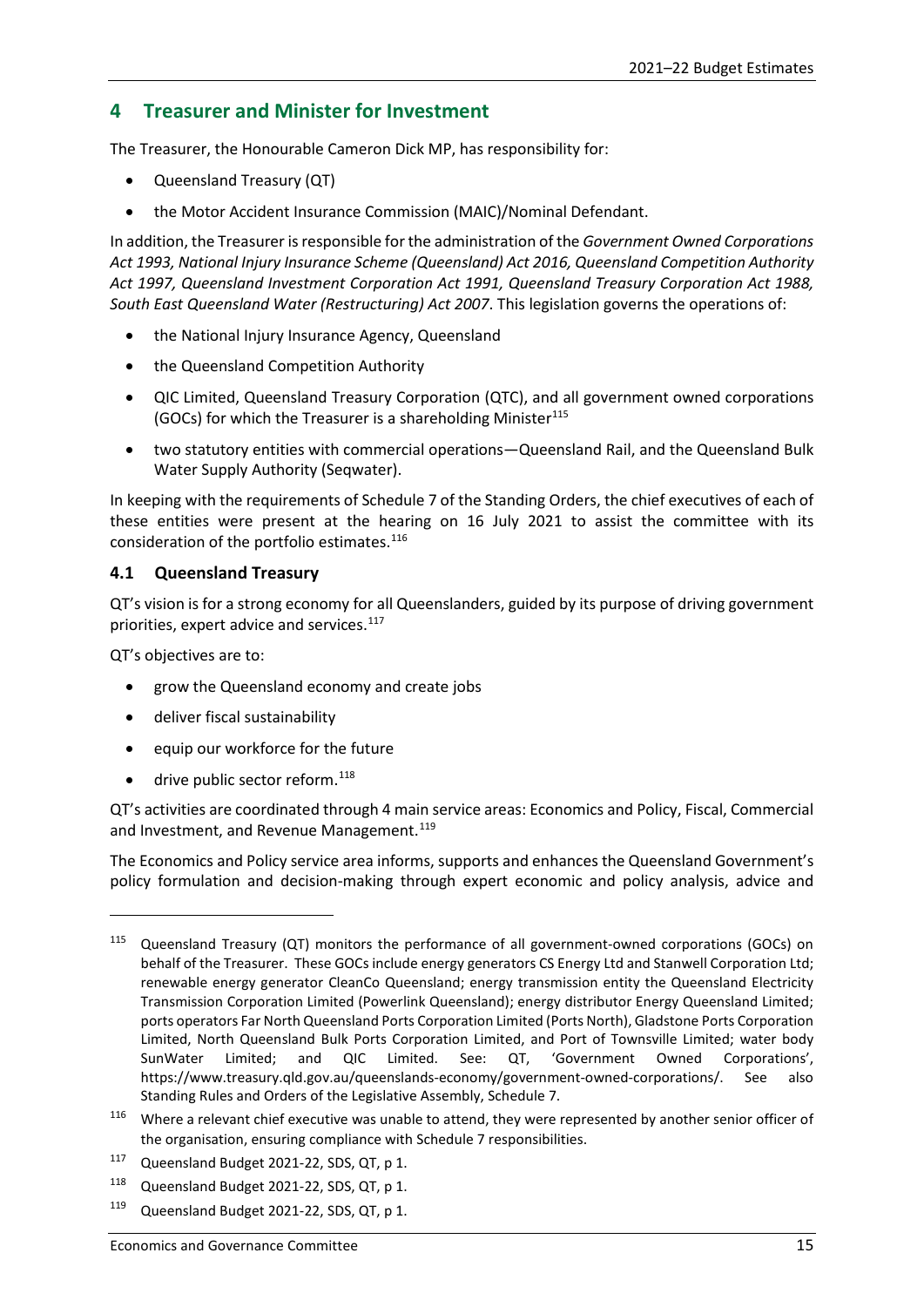forecasts, including providing economic, revenue and regulatory leadership.[120](#page-21-1) The Fiscal service area is tasked with the preparation of the Queensland Budget with a focus on the long-term sustainability of Queensland's fiscal position, and leads the whole-of-state approach to managing the balance sheet and operating statement.<sup>[121](#page-21-2)</sup>

The Commercial and Investment service area structures commercial opportunities and activities to support business investment. Commercial and Investment manages existing and new assets, investments, financial and commercial risks. The SDS state that the service area also 'supports economic recovery and growth in Queensland by providing robust financial and commercial advice to the Queensland Government on commercial and strategic investments and attracting and facilitating investment opportunities that provide enduring economic benefit to Queensland'.<sup>122</sup> The Revenue Management service area collects revenue, recovers debt and pays grants.<sup>[123](#page-21-4)</sup>

## <span id="page-21-0"></span>**4.1.1 Budget overview**

QT's budgeted departmental expenditure for 2021-22 is \$510.2 million, a decrease of \$114.4 million from the 2020-21 estimated actual (\$624.5 million).<sup>[124](#page-21-5)</sup> The SDS state that this decrease is 'mainly due to a one-off expense recognised as a result of the transfer of securities held by Queensland Treasury Holdings to the Debt Retirement Fund in 2020-21'.<sup>[125](#page-21-6)</sup> Further, budgeted 2021-22 expenses have also been reduced by 'the transfer of the Resources Community Infrastructure Fund to the Department of State Development, Infrastructure, Local Government and Planning, effective February 2021'.<sup>[126](#page-21-7)</sup> The decrease is partially offset by 'the realignment of costs associated with the Jobs and Regional Growth Fund and the Advance Queensland Industry Attraction Fund from 2020-21 to 2021-22'.[127](#page-21-8)

In addition to this departmental expenditure, QT is responsible for overseeing significant administered revenue and expenses. The department receives a large proportion of the state's taxation, royalties and Australian Government revenue, which is used to fund government priorities. QT administers major grant programs and provides funding to the Queensland Competition Authority.<sup>[128](#page-21-9)</sup>

QT also administers the Government's cash balances and financing requirements in collaboration with the Queensland Treasury Corporation.<sup>[129](#page-21-10)</sup>

In 2021-22, administered items expenditure by QT is expected to total \$45.6 billion, up from an estimated actual \$43.5 billion in 2020-21[.130](#page-21-11)

The following table taken from the Appropriation Bill 2021 (see next page) shows the proposed cash appropriations for QT for 2021-22, compared with the budgeted and actual cash appropriations for the department in 2020-21.

- <span id="page-21-3"></span>122 Queensland Budget 2021-22, SDS, QT, p 6.
- <span id="page-21-4"></span>123 Queensland Budget 2021-22, SDS, QT, p 7.
- <span id="page-21-5"></span>124 Queensland Budget 2021-22, SDS, QT, p 9.
- <span id="page-21-6"></span>125 Queensland Budget 2021-22, SDS, QT, p 8.
- <span id="page-21-7"></span>126 Queensland Budget 2021-22, SDS, QT, p 8.
- <span id="page-21-8"></span>127 Queensland Budget 2021-22, SDS, QT, p 8.
- <span id="page-21-9"></span><sup>128</sup> Queensland Budget 2021-22, SDS, QT, p 8.
- <span id="page-21-10"></span>129 Queensland Budget 2021-22, SDS, QT, p 8.
- <span id="page-21-11"></span>130 Queensland Budget 2021-22, SDS, QT, p 8.

1

<span id="page-21-1"></span><sup>120</sup> Queensland Budget 2021-22, SDS, QT, p 4.

<span id="page-21-2"></span><sup>121</sup> Queensland Budget 2021-22, SDS, QT, p 5.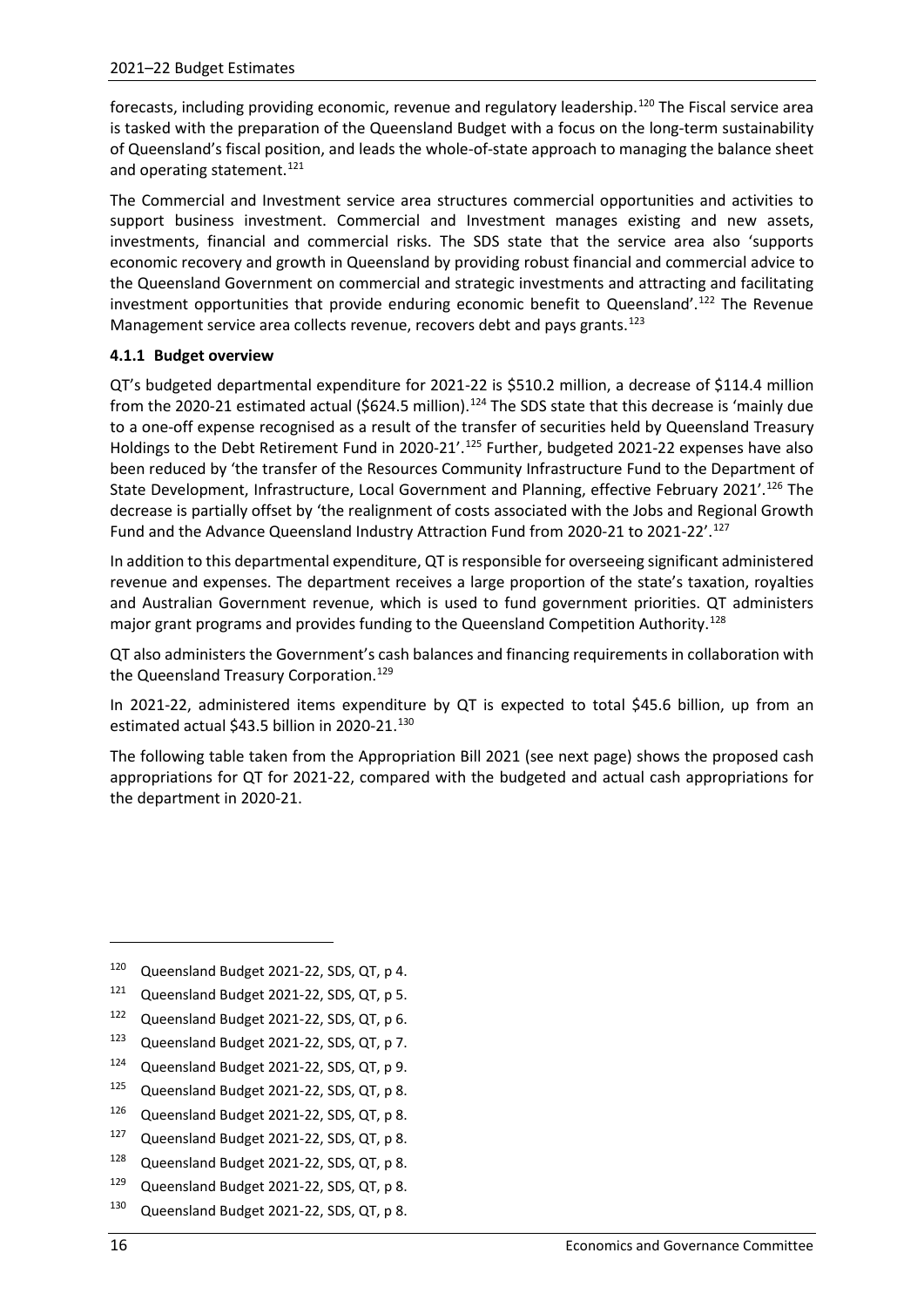| <b>Appropriations</b>   | <b>Budget</b><br>2020-21<br>\$'000 | <b>Est. Actual</b><br>2020-2021<br>\$'000 | Vote<br>2021-22<br>\$'000 |
|-------------------------|------------------------------------|-------------------------------------------|---------------------------|
| <b>Controlled Items</b> |                                    |                                           |                           |
| departmental services   | 371,772                            | 342,217                                   | 477,879                   |
| equity adjustment       | (9, 254)                           | 151,371                                   | 7,596                     |
| Administered Items      | 8,156,408                          | 7,918,229                                 | 6,370,998                 |
| Vote                    | 8,518,926                          | 8,411,817                                 | 6,856,473                 |

*Source*: Appropriation Bill 2021, Schedule 2, p 18.

As illustrated in the table, the departmental appropriation for QT for 2021-22 is significantly higher than in 2020-21, offsetting some decreases in other funding sources for QT and contributing to a planned operational surplus for the department over the year.<sup>[131](#page-22-0)</sup> The proposed appropriation for administered items, in contrast, is significantly lower than the budgeted and estimated actual appropriations for administered funding in 2020-21. However, appropriation revenue will account for only around 13.8% of all income for administered items in 2021-22, with increases in nearly all other revenue sources expecting to finance the budgeted rise in administered expenditure for QT for the year.<sup>[132](#page-22-1)</sup>

Budget highlights for QT for 2021-22 include the following funding allocations:

- a \$7.7 billion contribution to the Queensland Future Fund—Debt Retirement Fund to support current and future borrowing
- \$2 billion for the Queensland Renewable Energy and Hydrogen Jobs Fund for GOCs to increase investment in commercial renewable energy and hydrogen projects, along with supporting infrastructure, including in partnership with the private sector
- \$1 billion for the Housing Investment Fund, administered in partnership with the Department of Communities, Housing and Digital Economy, with its returns used to drive new supply to support current and future housing needs, and support the objectives of the Queensland Housing Strategy and the evolving needs of Queensland's housing portfolio
- \$500 million for the Carbon Reduction Investment Fund, with its returns used to support the existing Land Restoration Fund to leverage private finance and investment and support financially sustainable carbon markets
- \$300 million for the Path to Treaty Fund, with returns used to support Path to Treaty actions and actions informed by the government's consideration of the report of the Treaty Advancement Committee, expected to be provided to government later in 2021
- \$4.8 million over 4 years from 2021–22 and \$1 million per annum ongoing to increase targeted field enforcement activities to enhance the Office of State Revenue's compliance functions
- \$3.5 million additional funding in 2021–22 to establish and commence Stage 1 implementation of an integrated fine and penalty debt management system in Queensland
- \$1.9 million in 2021–22 for the continued operation of the Crime Statistics and Research Unit to support research and policy development and the assessment of whole-of-criminal-justice-system demands and financial impacts

 $\overline{a}$ 

<span id="page-22-0"></span><sup>&</sup>lt;sup>131</sup> See Queensland Budget 2021-22, SDS, QT, p 9.

<span id="page-22-1"></span><sup>&</sup>lt;sup>132</sup> See Queensland Budget 2021-22, SDS, QT, pp 12, 14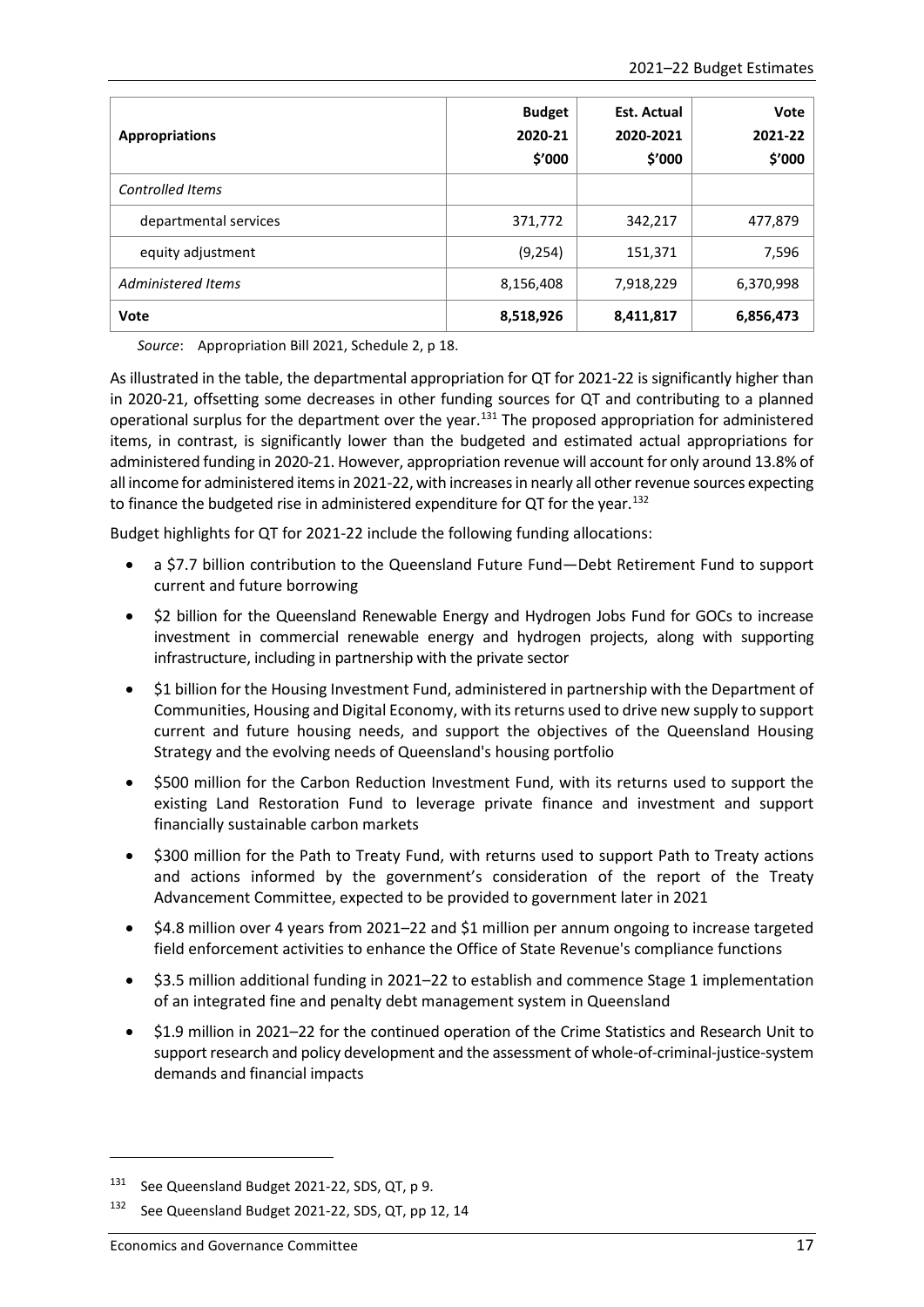• \$27.6 million over 4 years and \$7.2 million per annum ongoing to continue the work of the Native Title Compensation Office.<sup>[133](#page-23-3)</sup>

## <span id="page-23-0"></span>**4.1.2 Capital program**

For 2021-22, QT has planned capital grants of \$128.2 million, consisting of:

- \$122.7 million through the Office of the State Revenue for the Queensland First Home Owners' Grant
- \$5.5 million through the Commercial and Investment service area to continue the implementation of the Southport Spit Master Plan. (The Southport Spit Master Plan has an overall committed funding allocation of \$60 million, with \$19.4 million in capital grants.)<sup>[134](#page-23-4)</sup>

## <span id="page-23-1"></span>**4.2 Motor Accident Insurance Commission/Nominal Defendant**

MAIC and the Nominal Defendant are statutory bodies established under the *Motor Accident Insurance Act 1994*. MAIC manages the Compulsory Third Party (CTP) scheme in Queensland and the Nominal Defendant compensates people who are injured by the negligent driving of unidentified motor vehicles and/or motor vehicles without CTP insurance. The 2 entities are funded by a statutory levy within the CTP insurance program.<sup>[135](#page-23-5)</sup>

The purpose of MAIC is to:

- regulate and improve the CTP insurance scheme
- monitor and make recommendations for the National Injury Insurance Scheme Queensland
- manage the Motor Accident Insurance and Nominal Defendant funds for the benefit of the Queensland community.<sup>[136](#page-23-6)</sup>

The objectives for MAIC/the Nominal Defendant for 2021-22 are to:

- deliver a financially sound CTP insurance scheme
- strengthen insurer supervision and compliance
- develop and promote best practice claims management
- embed insights-enabled decision making and deliver value to motorists, claimants and the CTP insurance market
- create a positive, engaged community of internal and external stakeholders.[137](#page-23-7)

## <span id="page-23-2"></span>**4.2.1 Budget overview**

MAIC's budgeted expenditure for 2021-22 is \$41.9 million, an increase of \$138,000 on the 2020-21 estimated actual. The SDS indicate that MAIC expects to record an operating deficit of \$21.8 million in 2021-22.<sup>[138](#page-23-8)</sup> MAIC continues to hold a significant financial asset balance against the operating losses experienced.[139](#page-23-9)

 $\overline{a}$ 

<span id="page-23-3"></span><sup>133</sup> Queensland Budget 2021-22, SDS, QT, p 2.

<span id="page-23-4"></span><sup>134</sup> Queensland Budget 2021-22, SDS, QT, p 3.

<span id="page-23-5"></span><sup>135</sup> Motor Accident Insurance Commission (MAIC), 'Motor Accident Insurance Commission', https://maic.qld.gov.au/about/maic/; MAIC, 'Nominal Defendant', https://maic.qld.gov.au/about/nominaldefendant/.

<span id="page-23-6"></span><sup>136</sup> Queensland Budget 2021-22, SDS, QT, p 15.

<span id="page-23-7"></span><sup>137</sup> Queensland Budget 2021-22, SDS, QT, p 15.

<span id="page-23-8"></span><sup>138</sup> Queensland Budget 2021-22, SDS, QT, p 18.

<span id="page-23-9"></span><sup>139</sup> Queensland Budget 2021-22, SDS, QT, p 19.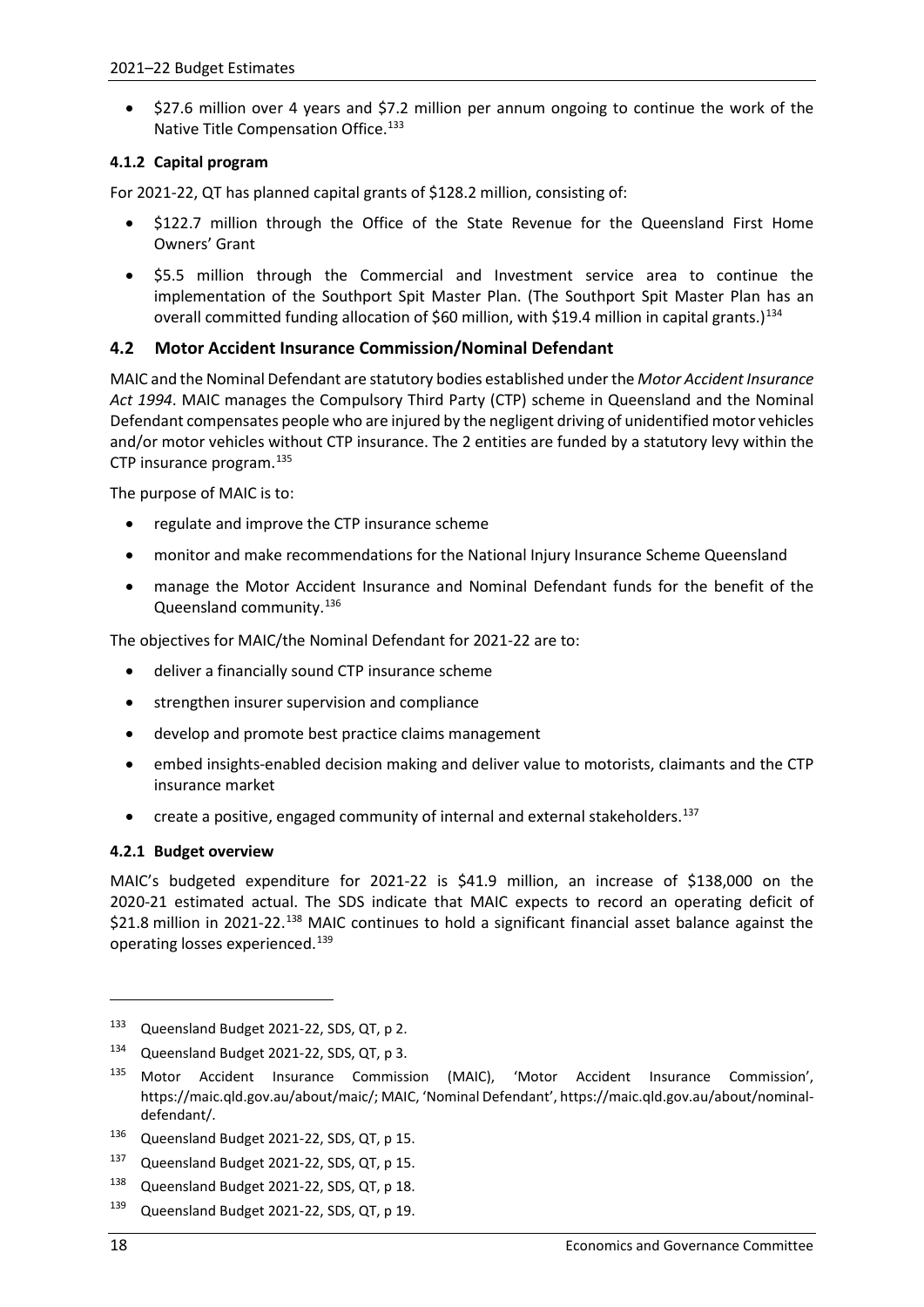The Nominal Defendant's operating budget for 2021-22 is \$42.7 million, an increase of \$1.5 million on the 2020-21 estimated actual expenditure. The SDS indicate that the Nominal Defendant is anticipating an operating surplus of \$11.6 million in 2021-22.<sup>[140](#page-24-1)</sup>

Key deliverables for MAIC/the Nominal Defendant in 2021-22 include:

- delivering a financially sound CTP insurance scheme
- funding road trauma related programs that benefit Queensland motorists
- delivering an improved CTP claim lodgement process.<sup>[141](#page-24-2)</sup>

## <span id="page-24-0"></span>**4.3 Key issues raised during consideration of the budget estimates**

Matters considered by the committee in relation to the portfolios of Treasury and Investment included:

- the impact of COVID-19 pandemic lockdowns on Queensland's state Budget<sup>142</sup>
- Queensland's Budget operating position and targets for an operating surplus in Queensland and other Australian jurisdictions<sup>[143](#page-24-4)</sup>
- Queensland's public sector debt position compared with other Australian jurisdictions[144](#page-24-5)
- the debt and asset position of GOCs<sup>[145](#page-24-6)</sup>
- updates provided by the Queensland Government to QTC about Queensland's fiscal position<sup>[146](#page-24-7)</sup>
- Queensland's credit rating and economic outlook<sup>[147](#page-24-8)</sup>
- the Queensland Government Savings and Debt Plan<sup>148</sup>
- the decrease in Queensland Treasury's budgeted expenditure for 2021-22<sup>[149](#page-24-10)</sup>
- the corporatisation of the Titles Registry<sup>150</sup>, its valuation<sup>[151](#page-24-12)</sup> and its estimated rate of return,<sup>[152](#page-24-13)</sup> and the transfer of securities to the Debt Retirement Fund<sup>[153](#page-24-14)</sup>
- Queensland's current management of taxation and other revenue compared with the approach of previous Queensland governments<sup>154</sup>

-

- <span id="page-24-8"></span><sup>147</sup> Public hearing transcript, Brisbane, 16 July 2021, pp 71-72.
- <span id="page-24-9"></span><sup>148</sup> Treasurer and Minister for Investment (Treasurer), responses to pre-hearing questions on notice nos. 11, 12, 13.
- <span id="page-24-10"></span><sup>149</sup> Treasurer, response to pre-hearing question on notice no. 18.
- <span id="page-24-11"></span><sup>150</sup> Public hearing transcript, Brisbane, 16 July 2021, p 54.
- <span id="page-24-12"></span><sup>151</sup> Public hearing transcript, Brisbane, 16 July 2021, pp 55-56, 59, 60.
- <span id="page-24-13"></span><sup>152</sup> Public hearing transcript, Brisbane, 16 July 2021, p 68.
- <span id="page-24-14"></span><sup>153</sup> Treasurer, response to pre-hearing question on notice no. 18.
- <span id="page-24-15"></span><sup>154</sup> Public hearing transcript, Brisbane, 16 July 2021, p 63.

<span id="page-24-1"></span><sup>140</sup> Queensland Budget 2021-22, SDS, QT, p 21.

<span id="page-24-2"></span><sup>141</sup> Queensland Budget 2021-22, SDS, QT, p 15.

<span id="page-24-3"></span><sup>142</sup> Public hearing transcript, Brisbane, 16 July 2021, pp 52-53.

<span id="page-24-4"></span><sup>143</sup> Public hearing transcript, Brisbane, 16 July 2021, p 80.

<span id="page-24-5"></span><sup>144</sup> Public hearing transcript, Brisbane, 16 July 2021, p 57.

<span id="page-24-6"></span><sup>&</sup>lt;sup>145</sup> Public hearing transcript, Brisbane, 16 July 2021, p 58.

<span id="page-24-7"></span><sup>146</sup> Public hearing transcript, Brisbane, 16 July 2021, p 61.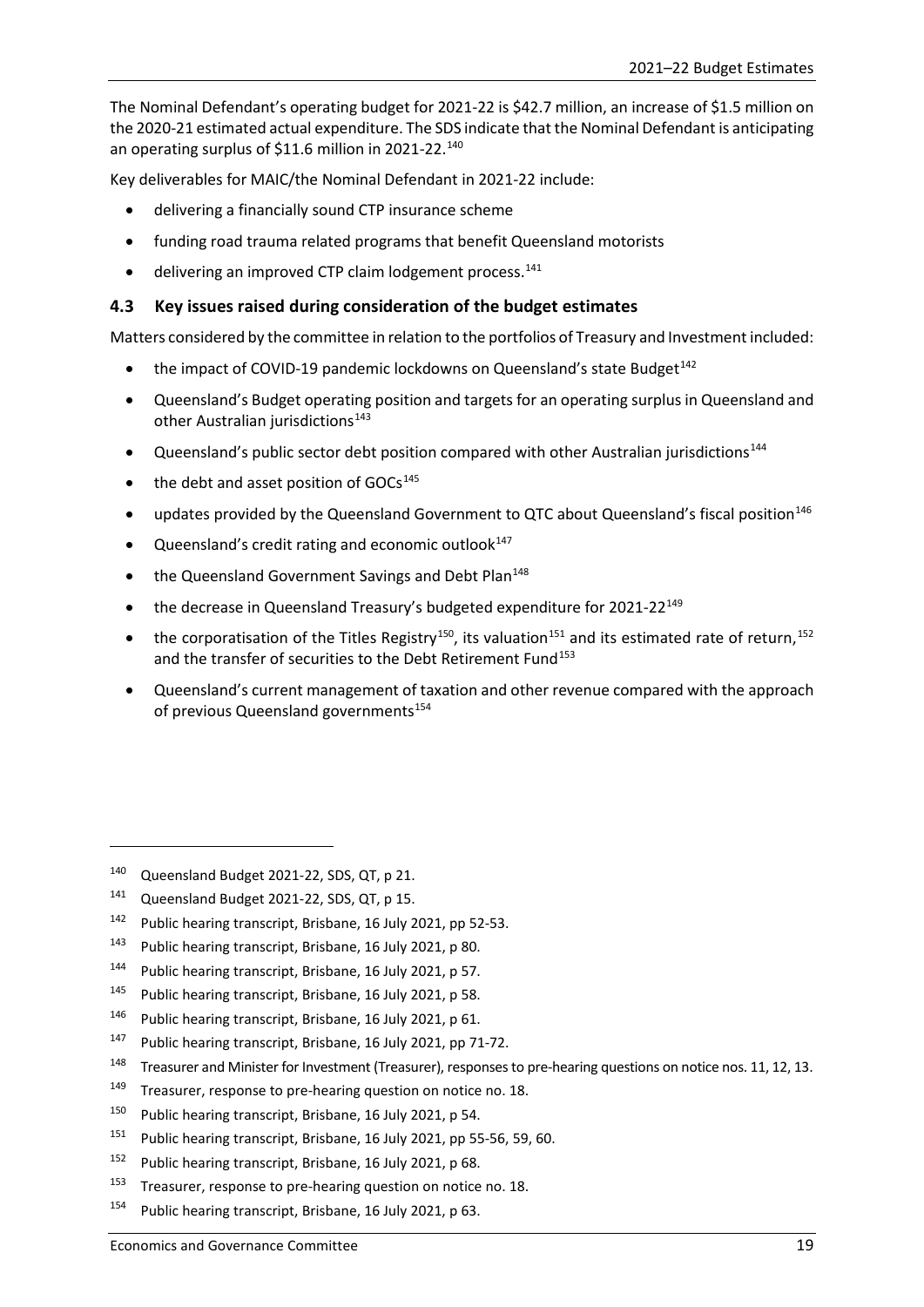- Queensland's tax competitiveness in the wake of COVID-19 compared with other Australian jurisdictions,<sup>[155](#page-25-0)</sup> and the government's setting for state taxes, fees and charges compared with those at the local government level<sup>[156](#page-25-1)</sup>
- the Queensland Government's interest payments<sup>[157](#page-25-2)</sup>
- key risks to the Budget forecasts<sup>[158](#page-25-3)</sup>
- drivers and assumptions underpinning Budget forecasts for non-dwelling constructions and machinery and equipment<sup>[159](#page-25-4)</sup>
- payments to third parties to assist in preparation of the Queensland Budget 2021-22<sup>[160](#page-25-5)</sup>
- expenditure on the Budget advertising campaign $161$
- government advertising directives and expenditure<sup>[162](#page-25-7)</sup>
- budgeted advertising expenditure for the unite and recover program $^{163}$  $^{163}$  $^{163}$
- funding for a vaccination education and advertising campaign $164$
- social media accounts across the Queensland Government<sup>[165](#page-25-10)</sup>
- Queensland's economic growth throughout the COVID-19 pandemic and how it compares with other Australian jurisdictions<sup>[166](#page-25-11)</sup>
- the growth in Queensland's household consumption throughout the COVID-19 pandemic, its forecast, and how it compares with other Australian jurisdictions $167$
- investment in dwellings in Queensland since the beginning of the pandemic<sup>[168](#page-25-13)</sup>
- Queensland's labour market recovery compared with other Australian states<sup>[169](#page-25-14)</sup>
- the Queensland Jobs Fund<sup>170</sup>
- support for jobs in the Wide Bay and Logan regions $171$
- investment in business through the COVID-19 pandemic and investment growth in other Australian jurisdictions<sup>[172](#page-25-17)</sup>

- <span id="page-25-7"></span><sup>162</sup> Public hearing transcript, Brisbane, 16 July 2021, pp 69-71.
- <span id="page-25-8"></span><sup>163</sup> Public hearing transcript, Brisbane, 16 July 2021, p 74.
- <span id="page-25-9"></span><sup>164</sup> Public hearing transcript, Brisbane, 16 July 2021, p 74.
- <span id="page-25-10"></span><sup>165</sup> Public hearing transcript, Brisbane, 16 July 2021, p 74.
- <span id="page-25-11"></span><sup>166</sup> Public hearing transcript, Brisbane, 16 July 2021, pp 76-77.
- <span id="page-25-12"></span><sup>167</sup> Public hearing transcript, Brisbane, 16 July 2021, pp 72-73.
- <span id="page-25-13"></span><sup>168</sup> Treasurer, response to pre-hearing question on notice no. 4.
- <span id="page-25-14"></span><sup>169</sup> Public hearing transcript, Brisbane, 16 July 2021, p 56; Treasurer, response to pre-hearing question on notice no. 1.
- <span id="page-25-15"></span><sup>170</sup> Public hearing transcript, Brisbane, 16 July 2021, pp 81, 92.
- <span id="page-25-16"></span> $171$  Treasurer, responses to pre-hearing question on notice nos. 2 and 3.
- <span id="page-25-17"></span><sup>172</sup> Public hearing transcript, Brisbane, 16 July 2021, pp 82-83.

-

<span id="page-25-0"></span><sup>155</sup> Public hearing transcript, Brisbane, 16 July 2021, p 88.

<span id="page-25-1"></span><sup>156</sup> Public hearing transcript, Brisbane, 16 July 2021, pp 63-63.

<span id="page-25-2"></span><sup>157</sup> Public hearing transcript, Brisbane, 16 July 2021, pp 87-88.

<span id="page-25-3"></span><sup>158</sup> Public hearing transcript, Brisbane, 16 July 2021, p 72.

<span id="page-25-4"></span><sup>&</sup>lt;sup>159</sup> Treasurer, response to pre-hearing question on notice no 15.

<span id="page-25-5"></span><sup>&</sup>lt;sup>160</sup> Treasurer, response to pre-hearing question on notice no. 20.

<span id="page-25-6"></span><sup>161</sup> Public hearing transcript, Brisbane, 16 July 2021, pp 68, 92.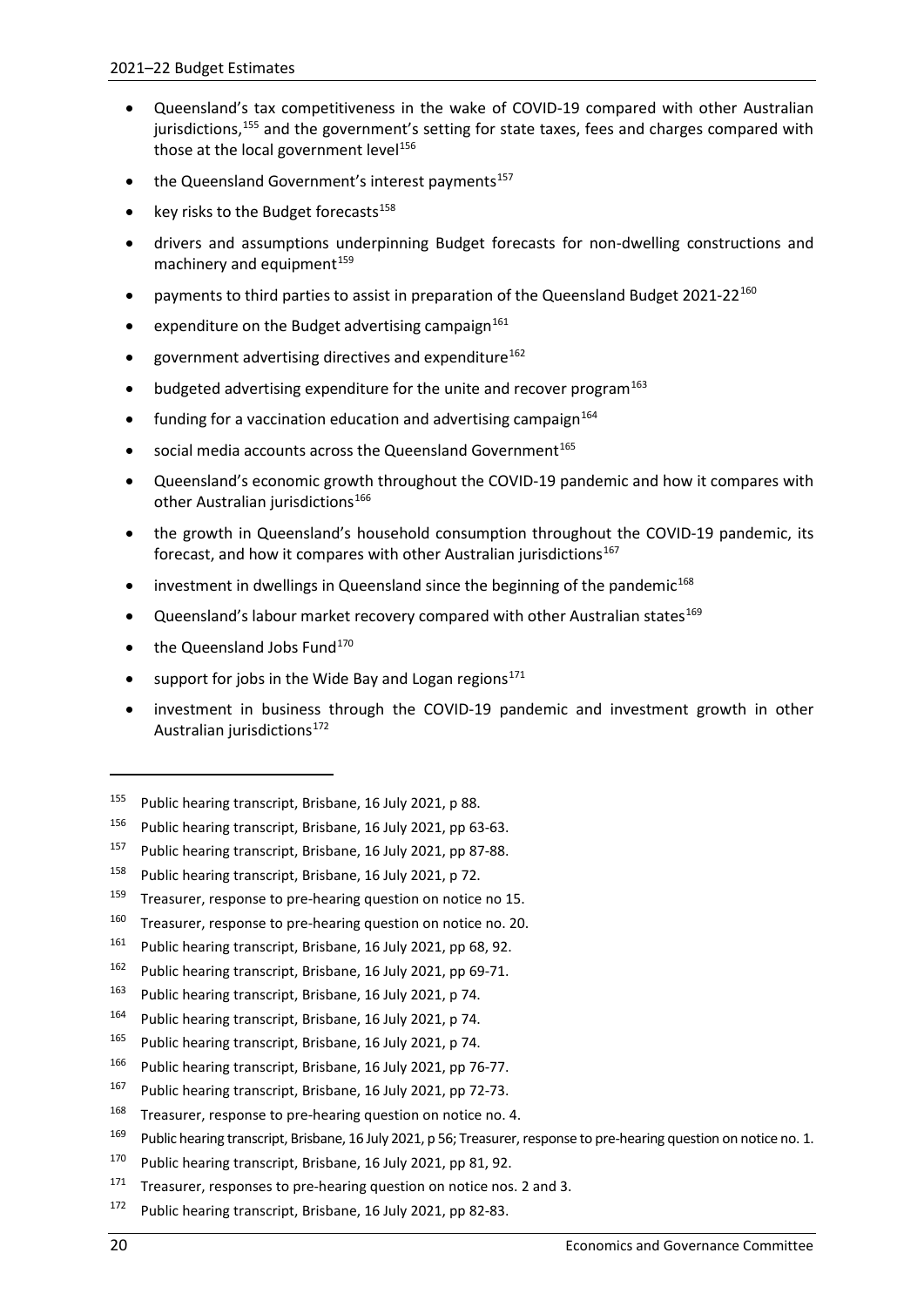- support for businesses affected by COVID-19 pandemic lockdowns<sup>[173](#page-26-0)</sup>
- support for businesses through the business investment fund $174$
- Queensland's regulatory requirements<sup>175</sup>
- the establishment and staffing of the Office of Productivity and Red Tape Reduction<sup>[176](#page-26-3)</sup>
- the impact of the COVID-19 pandemic on Queensland's population growth<sup>177</sup>
- interstate migration $178$
- increases in interstate licence fees<sup>[179](#page-26-6)</sup>
- funding for infrastructure<sup>[180](#page-26-7)</sup>
- funding for the Gold Coast Light Rail Stage  $3^{181}$  $3^{181}$  $3^{181}$
- funding for a northern Gold Coast hospital<sup>[182](#page-26-9)</sup>
- investment in social housing $183$
- $\bullet$  support for social enterprises<sup>[184](#page-26-11)</sup>

1

- the recruitment and appointment process for the position of Under Treasurer<sup>[185](#page-26-12)</sup>
- the return on the Queensland Government's investment in Virgin Australia<sup>[186](#page-26-13)</sup>
- funding of Queensland's defined benefit superannuation scheme<sup>[187](#page-26-14)</sup>
- the merging of Sunsuper and QSuper<sup>[188](#page-26-15)</sup>
- $\bullet$  the operation and staffing of the compliance team in the Office of State Revenue<sup>[189](#page-26-16)</sup>
- outstanding State Penalties Enforcement Registry debts owed by aged debtors<sup>[190](#page-26-17)</sup>
- $QT$  employee expenses, including expenses associated with third party contractors<sup>[191](#page-26-18)</sup>

- <span id="page-26-9"></span><sup>182</sup> Public hearing transcript, Brisbane, 16 July 2021, pp 84-85.
- <span id="page-26-10"></span><sup>183</sup> Public hearing transcript, Brisbane, 16 July 2021, pp 64-65.
- <span id="page-26-11"></span><sup>184</sup> Public hearing transcript, Brisbane, 16 July 2021, p 65.
- <span id="page-26-12"></span><sup>185</sup> Public hearing transcript, Brisbane, 16 July 2021, pp 65-67.
- <span id="page-26-13"></span><sup>186</sup> Public hearing transcript, Brisbane, 16 July 2021, p 86.
- <span id="page-26-14"></span><sup>187</sup> Public hearing transcript, Brisbane, 16 July 2021, pp 62, 84, 91.
- <span id="page-26-15"></span><sup>188</sup> Public hearing transcript, Brisbane, 16 July 2021, p 84.
- <span id="page-26-16"></span><sup>189</sup> Public hearing transcript, Brisbane, 16 July 2021, pp 86-87, 90-91, 92.
- <span id="page-26-17"></span> $190$  Treasurer, response to pre-hearing question on notice no. 16.
- <span id="page-26-18"></span> $191$  Treasurer, responses to pre-hearing questions on notice nos. 14 and 19.

<span id="page-26-0"></span><sup>173</sup> Public hearing transcript, Brisbane, 16 July 2021, pp 53-54, 70, 75, 78-80.

<span id="page-26-1"></span><sup>174</sup> Public hearing transcript, Brisbane, 16 July 2021, pp 62-63, 85.

<span id="page-26-2"></span><sup>175</sup> Public hearing transcript, Brisbane, 16 July 2021, pp 60-61, 92.

<span id="page-26-3"></span><sup>176</sup> Public hearing transcript, Brisbane, 16 July 2021, pp 60, 92.

<span id="page-26-4"></span><sup>177</sup> Public hearing transcript, Brisbane, 16 July 2021, pp 83-84.

<span id="page-26-5"></span> $178$  Treasurer, response to pre-hearing question on notice no. 5.

<span id="page-26-6"></span><sup>&</sup>lt;sup>179</sup> Public hearing transcript, Brisbane, 16 July 2021, pp 63, 73.

<span id="page-26-7"></span><sup>&</sup>lt;sup>180</sup> Public hearing transcript, Brisbane, 16 July 2021, p 83; Treasurer, response to pre-hearing question on notice no. 6.

<span id="page-26-8"></span><sup>181</sup> Public hearing transcript, Brisbane, 16 July 2021, p 73.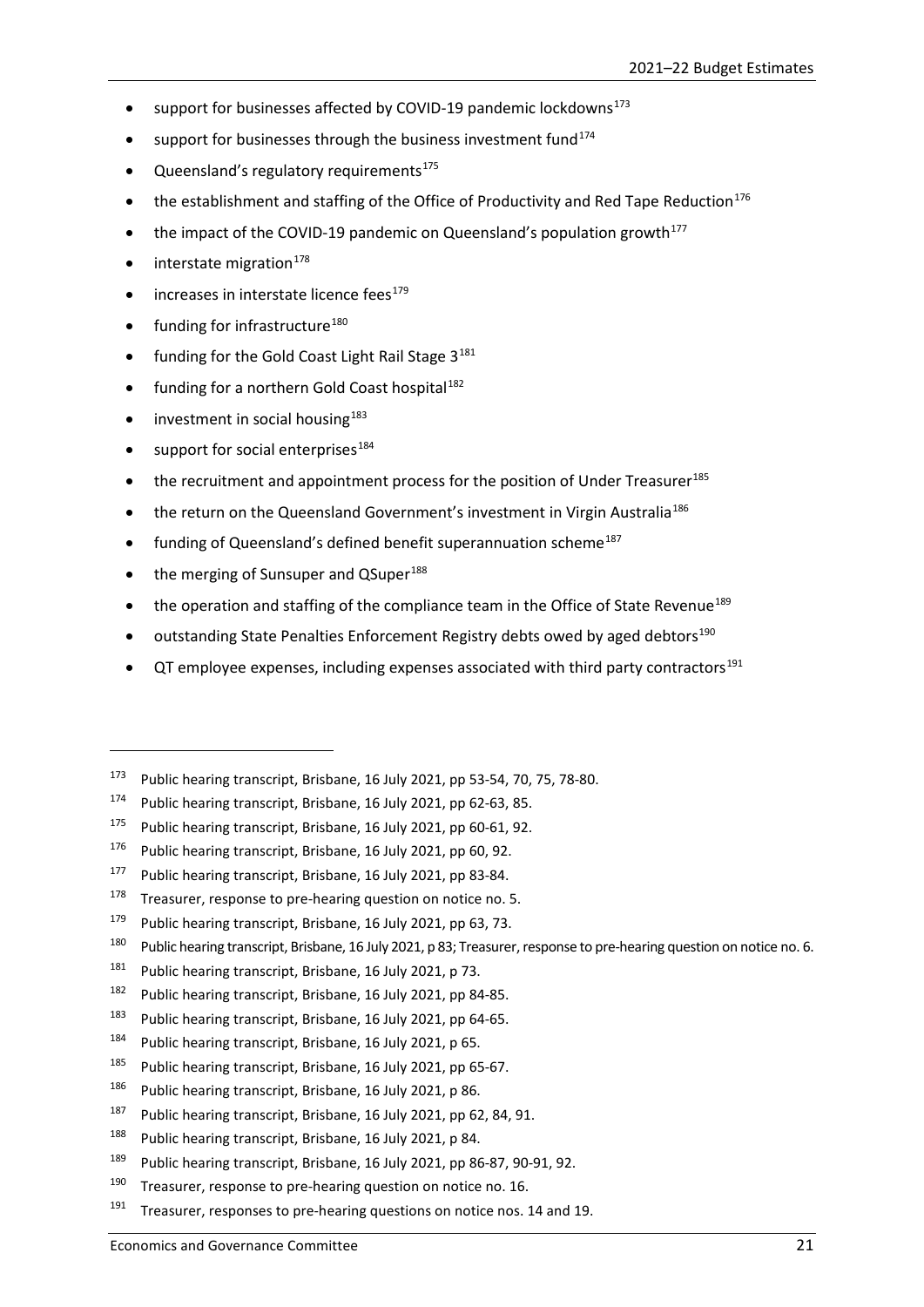- the cost of government accommodation in 1 William Street, Brisbane, compared with alternative accommodation<sup>[192](#page-27-0)</sup>
- QT's service standard for Economic Strategy outputs<sup>[193](#page-27-1)</sup>
- electricity pricing in Queensland<sup>[194](#page-27-2)</sup>
- modelling of equity injections into the Stanwell Corporation and CS Energy<sup>[195](#page-27-3)</sup>
- workforce of the Stanwell Corporation<sup>[196](#page-27-4)</sup>
- the rebuilding of the Callide C14 turbine<sup>[197](#page-27-5)</sup>
- support for coal-fired energy projects<sup>[198](#page-27-6)</sup>
- the impact of the volume-based royalty model for petroleum royalties<sup>[199](#page-27-7)</sup>
- forecast royalties for the North West Minerals Province<sup>[200](#page-27-8)</sup>
- support for renewable energy projects<sup>[201](#page-27-9)</sup>
- the operation of the Renewable Energy and Hydrogen Jobs Fund<sup>[202](#page-27-10)</sup>
- the Carbon Reduction Investment Fund<sup>[203](#page-27-11)</sup>
- forecasts for beef production and exports $204$
- the outlook for the Queensland sugar industry $^{205}$  $^{205}$  $^{205}$
- $\bullet$  the impact of the China trade dispute on the Queensland economy.<sup>[206](#page-27-14)</sup>

<span id="page-27-1"></span> $193$  Treasurer, response to pre-hearing question on notice no. 17.

<span id="page-27-12"></span> $204$  Treasurer, response to pre-hearing question on notice no. 7.

-

<span id="page-27-0"></span> $192$  Treasurer, response to pre-hearing question on notice no. 10.

<span id="page-27-2"></span><sup>194</sup> Public hearing transcript, Brisbane, 16 July 2021, pp 58-59.

<span id="page-27-3"></span><sup>195</sup> Public hearing transcript, Brisbane, 16 July 2021, p 90.

<span id="page-27-4"></span><sup>196</sup> Public hearing transcript, Brisbane, 16 July 2021, p 78.

<span id="page-27-5"></span><sup>&</sup>lt;sup>197</sup> Public hearing transcript, Brisbane, 16 July 2021, pp 77-78.

<span id="page-27-6"></span><sup>198</sup> Public hearing transcript, Brisbane, 16 July 2021, p 91.

<span id="page-27-7"></span><sup>&</sup>lt;sup>199</sup> Public hearing transcript, Brisbane, 16 July 2021, p 90; Treasurer, response to pre-hearing question on notice no. 8.

<span id="page-27-8"></span><sup>200</sup> Public hearing transcript, Brisbane, 16 July 2021, pp 86-87.

<span id="page-27-9"></span><sup>&</sup>lt;sup>201</sup> Public hearing transcript, Brisbane, 16 July 2021, p 91.

<span id="page-27-10"></span><sup>202</sup> Public hearing transcript, Brisbane, 16 July 2021, pp 81-82, 84.

<span id="page-27-11"></span><sup>203</sup> Public hearing transcript, Brisbane, 16 July 2021, p 60.

<span id="page-27-13"></span> $205$  Treasurer, response to pre-hearing question on notice no. 9.

<span id="page-27-14"></span><sup>&</sup>lt;sup>206</sup> Public hearing transcript, Brisbane, 16 July 2021, p 89.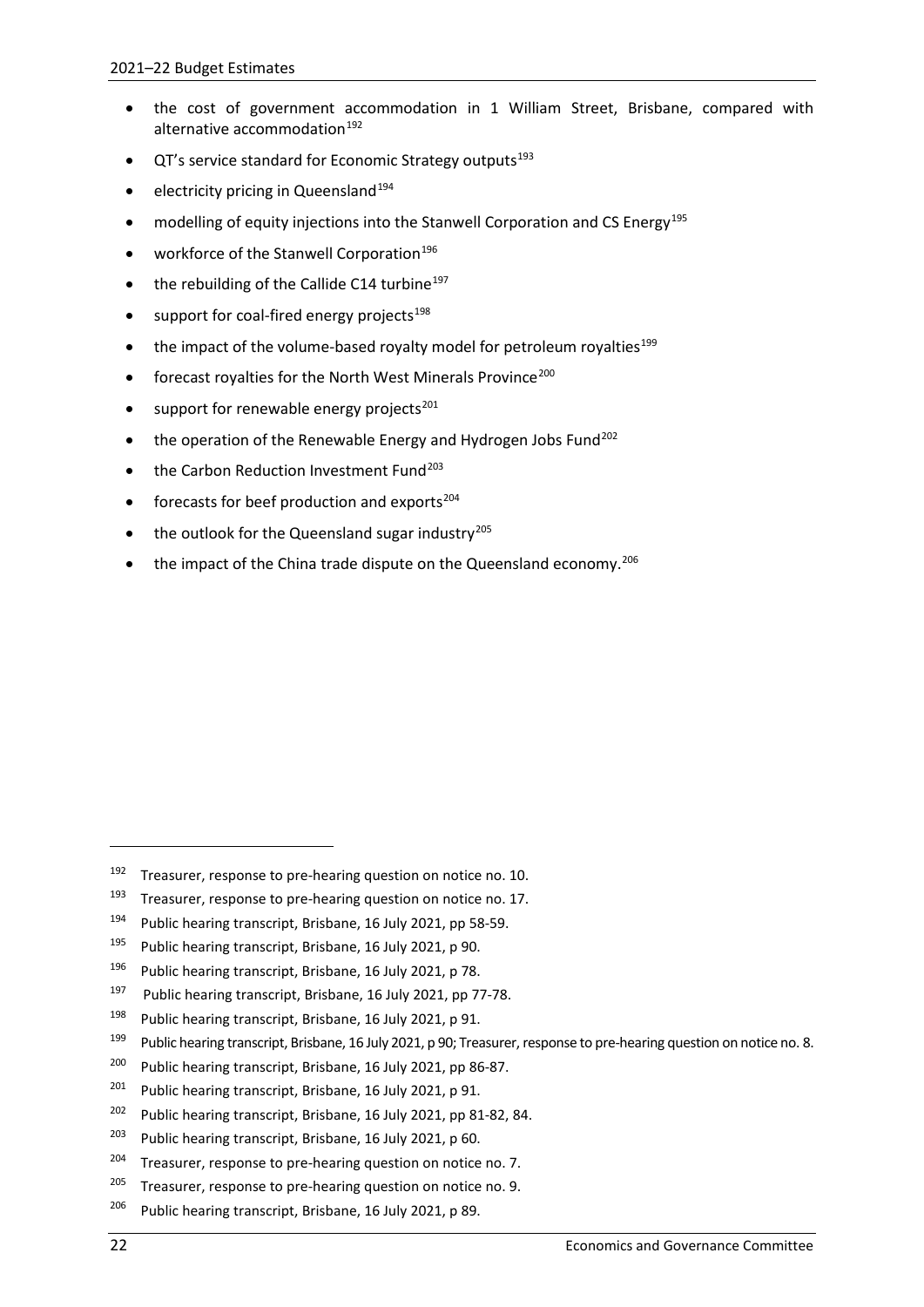# <span id="page-28-0"></span>**5 Minister for Tourism Industry Development and Innovation and Minister for Sport**

The Minister for Tourism Industry Development and Innovation and Minister for Sport, the Hon Stirling Hinchliffe MP, is responsible for the Department of Tourism, Innovation and Sport (DTIS) and for statutory entities Tourism and Events Queensland (TEQ) and Stadiums Queensland. TEQ is the Queensland Government's lead marketing, experience development and major events agency and Stadiums Queensland supports and maintains the operation of sporting and entertainment facilities. [207](#page-28-2) Additionally, while the Premier has ministerial responsibility for TIQ (see report chapter 3.2), the Minister has responsibility for the Act under which that entity is established (the *Trade and Investment Queensland Act* 2013) to the extent that it is relevant to international education and training.[208](#page-28-3)

In keeping with the requirements of Schedule 7 of the Standing Orders,<sup>[209](#page-28-4)</sup> the chief executives of TEQ, Stadiums Queensland and TIQ were all present during the Minister's examination at the hearing on 16 July 2021 to assist the committee with its consideration of the portfolio estimates.

## <span id="page-28-1"></span>**5.1 Department of Tourism, Innovation and Sport**

The vision of DTIS is to enrich the lives of Queenslanders by maximising Queensland's visitor and innovation economies and supporting healthy and active lifestyles.<sup>[210](#page-28-5)</sup> DTIS's purpose is to support the transformation of Queensland's economy by creating a more competitive and resilient visitor economy, enabling a thriving innovation economy, and improving health and wellbeing outcomes through sport and active recreation.<sup>[211](#page-28-6)</sup>

DTIS's objectives are to:

**.** 

- drive economic recovery and growth by attracting and amplifying tourism and innovation investment to sustain and create Queensland jobs
- create a diverse, productive and sustainable economy for a fairer Queensland
- maximise the benefits of tourism, major events and sport and active recreation experiences to realise Queensland's economic potential.<sup>[212](#page-28-7)</sup>

DTIS contains 3 service areas: Advancing Queensland through Innovation; Tourism Industry Development; and Sport and Recreation. Advancing Queensland through Innovation seeks to drive economic growth and job creation through innovation in Queensland's traditional and emerging strengths. The service area aims to harness Queensland's research expertise and entrepreneurship to encourage new industries and use new technology, new skills capital and ideas to support business and industry creation, global connections and growth.<sup>213</sup> The Tourism Industry Development service area promotes long-term growth of the tourism industry by facilitating a strategic, whole-ofgovernment approach to planning and investment in the state's tourism infrastructure, assets and products and through the coordination and leveraging of key major events to generate jobs.<sup>[214](#page-28-9)</sup> Sport and Recreation aims to benefit Queenslanders and their communities by promoting healthier, more active lifestyles, through supporting and encouraging participation in sports and recreation. The

<span id="page-28-2"></span><sup>&</sup>lt;sup>207</sup> Administrative Arrangements Order (No. 1) 2021, p 21; Queensland Budget 2021-22, SDS, Department of Tourism, Innovation and Sport (DTIS), p 7.

<span id="page-28-3"></span><sup>208</sup> Administrative Arrangements Order (No. 1) 2021, p 21.

<span id="page-28-4"></span><sup>&</sup>lt;sup>209</sup> Schedule 7 of the Standing Orders sets out a list of statutory entities to which direct questioning of chief executives at estimates applies.

<span id="page-28-5"></span><sup>&</sup>lt;sup>210</sup> Queensland Budget 2021-22, SDS, DTIS, p 1.

<span id="page-28-6"></span><sup>&</sup>lt;sup>211</sup> Queensland Budget 2021-22, SDS, DTIS, p 1.

<span id="page-28-7"></span><sup>&</sup>lt;sup>212</sup> Queensland Budget 2021-22, SDS, DTIS, p 1.

<span id="page-28-8"></span><sup>&</sup>lt;sup>213</sup> Queensland Budget 2021-22, SDS, DTIS, p 1.

<span id="page-28-9"></span><sup>&</sup>lt;sup>214</sup> Queensland Budget 2021-22, SDS, DTIS, p 1.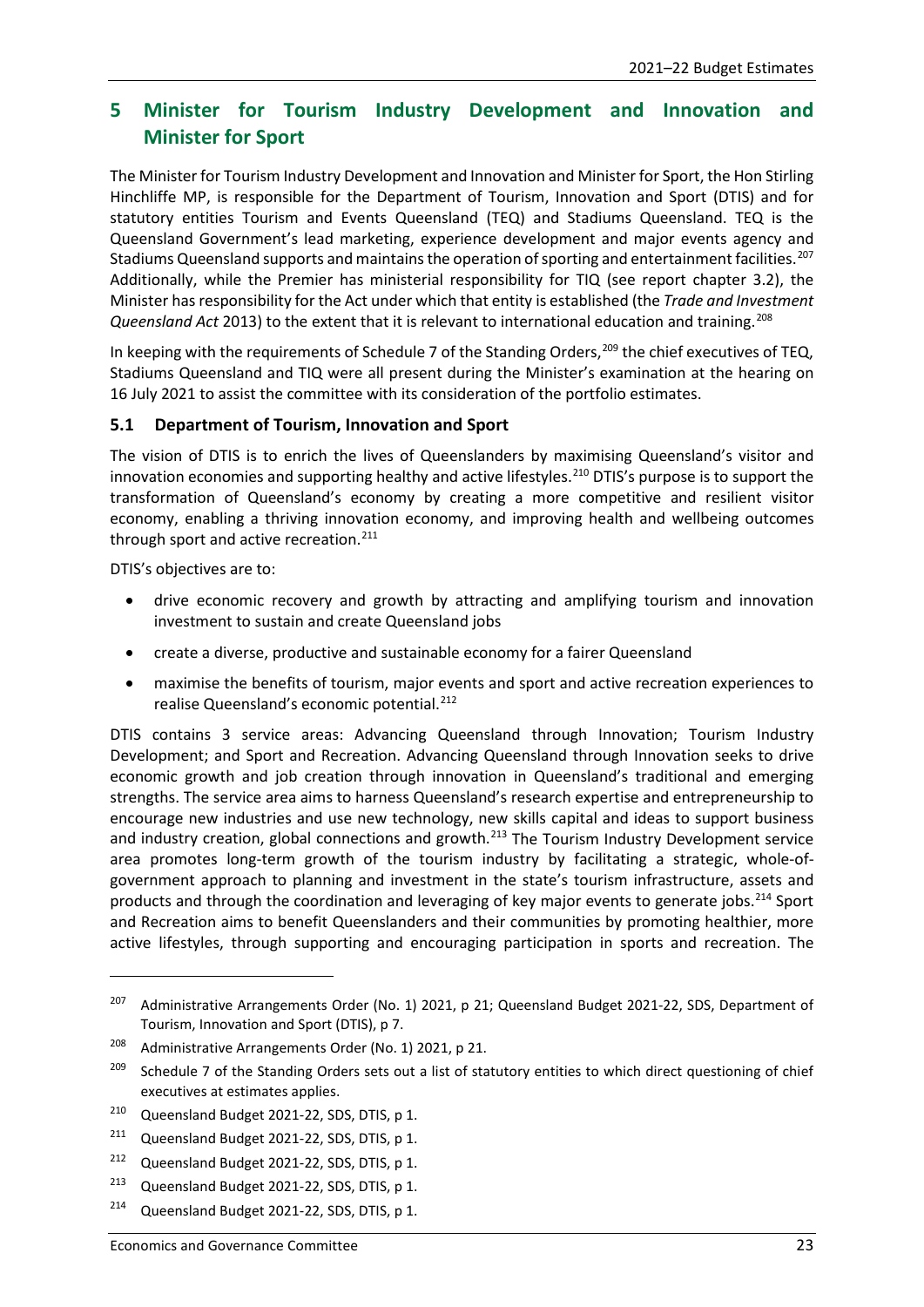service area also works to prepare Queensland's elite athletes for world-class success and leverage the athletes' success to inspire Queenslanders of all ages to be ambitious, healthy and active.<sup>[215](#page-29-1)</sup>

## <span id="page-29-0"></span>**5.1.1 Budget overview**

DTIS's budgeted departmental expenditure for 2021-22 is \$392.3 million, a decrease of \$20.1 million from the department's 2020-21 estimated actual expenses.<sup>[216](#page-29-2)</sup> The SDS indicate that DTIS has budgeted for an operating deficit of \$200,000 in 2021-22.<sup>[217](#page-29-3)</sup>

It is proposed that DTIS receive appropriation revenue of \$377.1 million in 2021-22.<sup>[218](#page-29-4)</sup> The remainder of DTIS's budgeted \$392.1 million in income for 2021-222 (just short of the planned expenses, as noted above) would be funded by user charges and fees, grants and other contributions, and other revenue. $219$ 

Much of the department's planned expenditure is associated with a range of different grant programs administered by the department's service areas, with funding for new initiatives including the Aviation Route Support Package, which 'provides \$10 million over 2 years to rebuild Queensland's international aviation connectivity'.<sup>[220](#page-29-6)</sup> In addition, the DTIS SDS highlights that the 2021-22 Budget provides \$29.3 million over 2 years as an initial allocation of funding for preparations for future Olympic Games, should Queensland be successful in securing the 2032 Olympic and Paralympic Games.[221](#page-29-7)

In addition to its direct departmental expenses, DTIS administers funds on behalf of the state, including providing funding for TEQ and for Stadiums Queensland.<sup>[222](#page-29-8)</sup> In 2021-22, the department's proposed administrative funding expenses are \$126.6 million, a decrease of \$22.2 million on the estimated actual administered expenses for 2020-21.<sup>[223](#page-29-9)</sup> DTIS's proposed administered items appropriation would cover these expenses.<sup>[224](#page-29-10)</sup>

The following table taken from the Appropriation Bill 2021 shows the proposed cash appropriations for the department for 2021-22, compared with the budgeted and actual cash appropriations for DTIS in 2020-21.

| <b>Appropriations</b>   | <b>Budget</b><br>2020-21<br>\$'000 | <b>Est. Actual</b><br>2020-2021<br>\$'000 | Vote<br>2021-22<br>\$'000 |
|-------------------------|------------------------------------|-------------------------------------------|---------------------------|
| <b>Controlled Items</b> |                                    |                                           |                           |
| departmental services   | 438,853                            | 373,352                                   | 377,073                   |
| equity adjustment       | 32,187                             | 25,181                                    | 23,497                    |
| Administered Items      | 224,970                            | 244,970                                   | 126,559                   |
| Vote                    | 696,010                            | 643,503                                   | 527,129                   |

*Source*: Appropriation Bill 2021, Schedule 2, p 13.

1

<span id="page-29-1"></span><sup>&</sup>lt;sup>215</sup> Queensland Budget 2021-22, SDS, DTIS, p 1.

<span id="page-29-2"></span><sup>216</sup> Queensland Budget 2021-22, SDS, DTIS, p 7.

<span id="page-29-3"></span><sup>&</sup>lt;sup>217</sup> Queensland Budget 2021-22, SDS, DTIS, p 8.

<span id="page-29-4"></span><sup>&</sup>lt;sup>218</sup> Appropriation Bill 2021, Schedule 1, p 13. See also Queensland Budget 2021-22, SDS, DTIS, p 8

<span id="page-29-5"></span><sup>219</sup> Queensland Budget 2021-22, SDS, DTIS, p 8.

<span id="page-29-6"></span><sup>&</sup>lt;sup>220</sup> Queensland Budget 2021-22, SDS, DTIS, p 2.

<span id="page-29-7"></span><sup>&</sup>lt;sup>221</sup> Queensland Budget 2021-22, SDS, DTIS, p 2.

<span id="page-29-8"></span><sup>&</sup>lt;sup>222</sup> Queensland Budget 2021-22, SDS, DTIS, p 7.

<span id="page-29-9"></span><sup>&</sup>lt;sup>223</sup> Queensland Budget 2021-22, SDS, DTIS, p 11.

<span id="page-29-10"></span><sup>&</sup>lt;sup>224</sup> Queensland Budget 2021-22, SDS, DTIS, p 11. See also Appropriation Bill 2021, Schedule 2, p 13.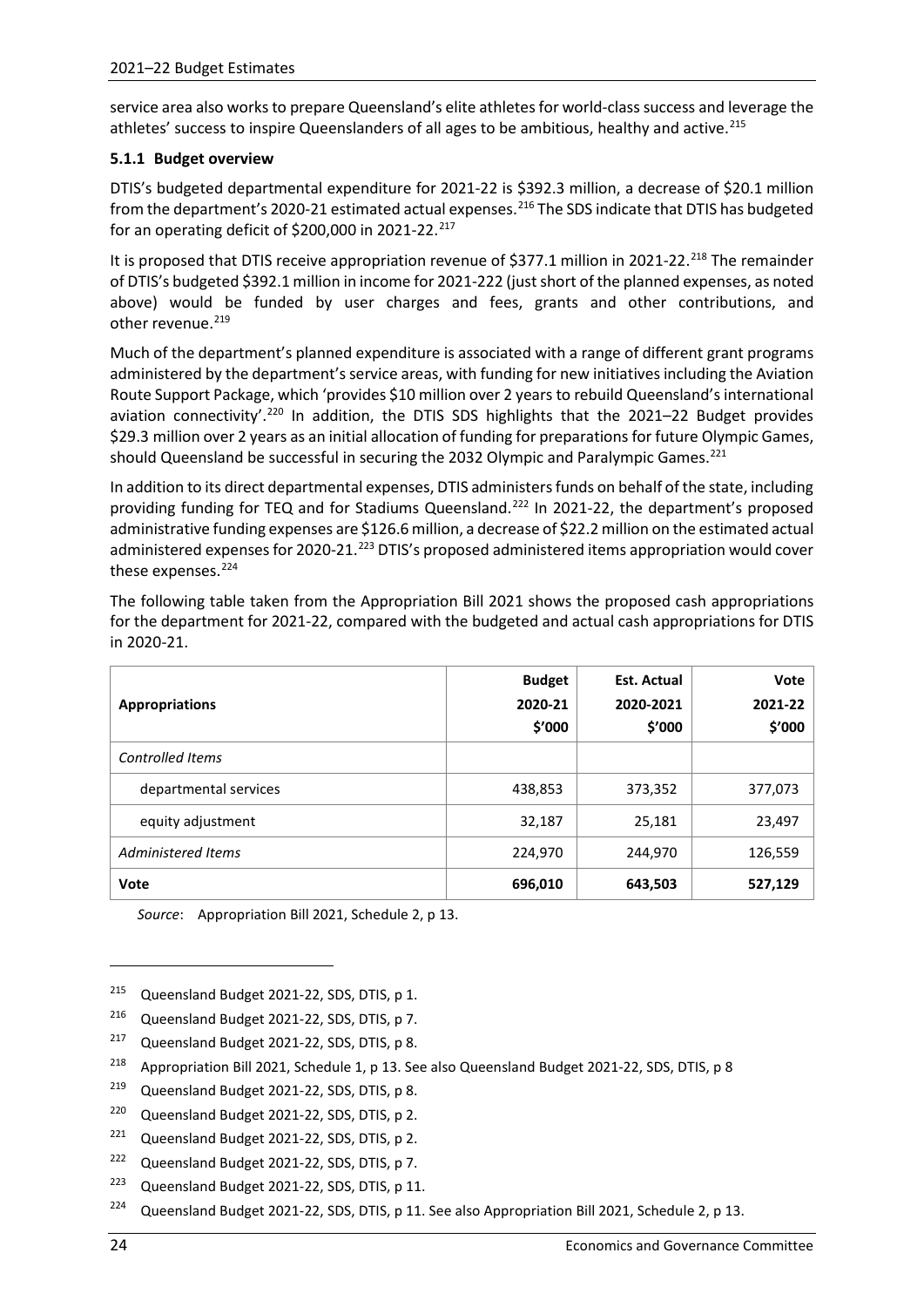## <span id="page-30-0"></span>**5.1.2 Capital program**

A total of \$27.4 million has been set aside for capital purchases for DTIS in 2021-22, including:

- \$14.6 million to enhance state-owned sport and active recreation facilities at the Gold Coast, Sunshine Coast and Townsville
- \$9.9 million for a 94-kilometre walking and mountain biking trail from Palm Cove to Port Douglas, with public and eco-accommodation facilities. [225](#page-30-3)

The DTIS budget also includes a total of \$138.9 million in capital grants allocations, including:

- \$26.6 million for local community sporting infrastructure
- \$20 million towards the Stage 1 redevelopment of the Sunshine Coast Stadium at Bokarina
- \$15 million to build resilient businesses, regions and communities by creating sustainable new jobs and increasing visitor expenditure through investment in tourism infrastructure that supports COVID-19 recovery
- \$15 million towards the redevelopment of the Ballymore Stadium in Herston
- \$12.6 million to deliver modular infrastructure solutions in high-needs communities that improves accessibility and activity, including support for female participation.<sup>[226](#page-30-4)</sup>

Additionally, a capital outlay of \$24 million is planned for Stadiums Queensland in 2021-22 for the entity's annual capital program (\$18.7 million) and the Queensland Sport and Athletics Centre industry hub redevelopment (\$5.2 million).<sup>[227](#page-30-5)</sup>

## <span id="page-30-1"></span>**5.2 Tourism and Events Queensland**

TEQ is a statutory body established under the *Tourism and Events Queensland Act 2012.* As previously mentioned, TEQ is the Queensland Government's lead marketing, destination experience development and major events agency.<sup>228</sup> The agency's objective is to grow the tourism and events industry in partnership with industry and government, driving economic and social benefits for the state.<sup>[229](#page-30-7)</sup>

## <span id="page-30-2"></span>**5.2.1 Budget overview**

1

TEQ's budgeted operating expenditure for 2021-22 is \$120.8 million, a decrease of \$32.9 million on the 2020-21 estimated actual.<sup>[230](#page-30-8)</sup> Administered grant funding from DTIS will account for approximately \$116.2 million of this expenditure, with the remainder of the spending to be financed by a mixture of user charges and fees, interest and other revenue.<sup>[231](#page-30-9)</sup>

During the estimates hearing, the Minister advised although departmental grant funding for TEQ would be lower than in the past 3 years, it would be higher than the previous funding allocations of \$109 million in 2017-18, \$102 million in 2016-17 and \$101 million in 2015-16.<sup>[232](#page-30-10)</sup> In addition, the Minister sought to highlight the Queensland Government's broader commitments of funding in support of the state's tourism industry, including:

… the Queensland government's \$74 million commitment to rebuilding Tourism Queensland and the extra support that is built into what we are providing—through our \$20 million events boost, our

<span id="page-30-3"></span><sup>&</sup>lt;sup>225</sup> Queensland Budget 2021-22, Capital Statement – Budget Paper No 3, p 106.

<span id="page-30-4"></span><sup>&</sup>lt;sup>226</sup> Queensland Budget 2021-22, Capital Statement – Budget Paper No 3, p 106; Queensland Budget 2021-22, SDS, DTIS, p 2.

<span id="page-30-5"></span> $227$  Queensland Budget 2021-22, Capital Statement – Budget Paper No 3, p 106, 108.

<span id="page-30-6"></span><sup>&</sup>lt;sup>228</sup> Tourism and Events Queensland (TEQ), 'About TEQ', https://teq.queensland.com/about-teq-new.

<span id="page-30-7"></span><sup>&</sup>lt;sup>229</sup> Queensland Budget 2021-22, SDS, DTIS, p 16.

<span id="page-30-8"></span><sup>&</sup>lt;sup>230</sup> Queensland Budget 2021-22, SDS, DTIS, p 17.

<span id="page-30-9"></span><sup>&</sup>lt;sup>231</sup> Queensland Budget 2021-22, SDS, DTIS, p 17.

<span id="page-30-10"></span><sup>&</sup>lt;sup>232</sup> Public hearing transcript, Brisbane, 16 July 2021, p 96.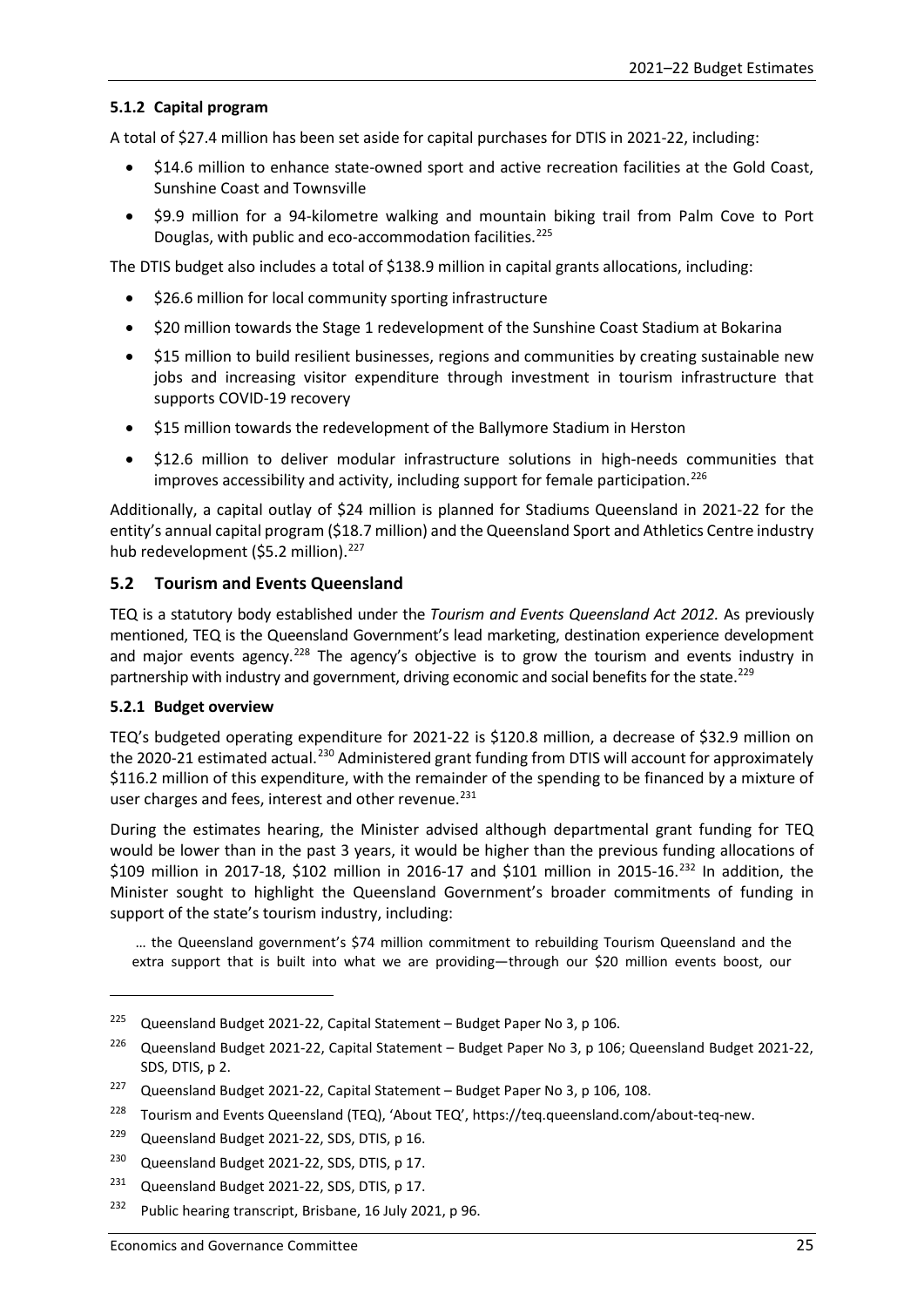\$15 million regional tourism organisation fund and a \$15 million marketing fund for a marketing blitz to encourage more travellers to experience Queensland.<sup>[233](#page-31-1)</sup>

## <span id="page-31-0"></span>**5.3 Key issues raised during consideration of the budget estimates**

Matters considered by the committee in relation to the portfolios of Tourism Industry Development, Innovation and Sport included:

- savings achieved by DTIS in 2020-21 $^{234}$  $^{234}$  $^{234}$
- planning in DTIS, including the development of new sector plans and strategies<sup>[235](#page-31-3)</sup>
- forward planning by TEQ for the opening of the international border<sup>[236](#page-31-4)</sup>
- funding for TEQ and the employment conditions for staff of TEQ $^{237}$  $^{237}$  $^{237}$
- expenditure on consultants by TEQ<sup>[238](#page-31-6)</sup>
- support for the tourism industry in Queensland, relative to other Australian jurisdictions<sup>[239](#page-31-7)</sup>
- support for small and family businesses in the tourism sector during COVID-19 pandemic lockdowns<sup>[240](#page-31-8)</sup>
- the Tourism Infrastructure Grants Program<sup>[241](#page-31-9)</sup>
- capital expenditure on ecotourism $^{242}$  $^{242}$  $^{242}$
- ecotourism tenders and their status<sup>[243](#page-31-11)</sup>
- the economic impacts of planned ecotourism projects that will not progress and engagement with stakeholders<sup>[244](#page-31-12)</sup>
- expenditure on the Wangetti Trail in 2020-2021<sup>[245](#page-31-13)</sup>
- progress on the Paluma to Wallaman Falls Trail and accommodation on the Thorsborne Trail<sup>246</sup>
- funding for regional tourism organisations<sup>[247](#page-31-15)</sup> and support for tourism industry operators in Hervey Bay<sup>[248](#page-31-16)</sup> and in the Whitsunday region<sup>[249](#page-31-17)</sup>

-

<span id="page-31-1"></span><sup>&</sup>lt;sup>233</sup> Public hearing transcript, Brisbane, 16 July 2021, p 96.

<span id="page-31-2"></span><sup>&</sup>lt;sup>234</sup> Minister for Tourism Industry Development and Innovation and Minister for Sport (Minister), response to pre-hearing question on notice no. 20.

<span id="page-31-3"></span><sup>&</sup>lt;sup>235</sup> Public hearing transcript, Brisbane, 16 July 2021, p 105.

<span id="page-31-4"></span><sup>&</sup>lt;sup>236</sup> Minister, response to pre-hearing question on notice no. 15.

<span id="page-31-5"></span><sup>&</sup>lt;sup>237</sup> Public hearing transcript, Brisbane, 16 July 2021, pp 95-97; Minister, response to pre-hearing question on notice no. 13.

<span id="page-31-6"></span><sup>&</sup>lt;sup>238</sup> Minister, response to pre-hearing question on notice no. 14.

<span id="page-31-7"></span><sup>&</sup>lt;sup>239</sup> Public hearing transcript, Brisbane, 16 July 2021, p 110.

<span id="page-31-8"></span><sup>&</sup>lt;sup>240</sup> Public hearing transcript, Brisbane, 16 July 2021, pp 97-98.

<span id="page-31-9"></span> $241$  Minister, response to pre-hearing question on notice no. 9.

<span id="page-31-10"></span><sup>&</sup>lt;sup>242</sup> Public hearing transcript, Brisbane, 16 July 2021, pp 104-105.

<span id="page-31-11"></span> $243$  Minister, response to pre-hearing question on notice no. 16.

<span id="page-31-12"></span><sup>&</sup>lt;sup>244</sup> Public hearing transcript, Brisbane, 16 July 2021, p 105.

<span id="page-31-13"></span><sup>245</sup> Public hearing transcript, Brisbane, 16 July 2021, p 99.

<span id="page-31-14"></span><sup>&</sup>lt;sup>246</sup> Public hearing transcript, Brisbane, 16 July 2021, p 99.

<span id="page-31-15"></span> $247$  Minister, response to pre-hearing question on notice nos. 11 and 12.

<span id="page-31-16"></span><sup>&</sup>lt;sup>248</sup> Public hearing transcript, Brisbane, 16 July 2021, pp 111-112.

<span id="page-31-17"></span> $249$  Minister, response to pre-hearing question on notice no. 10.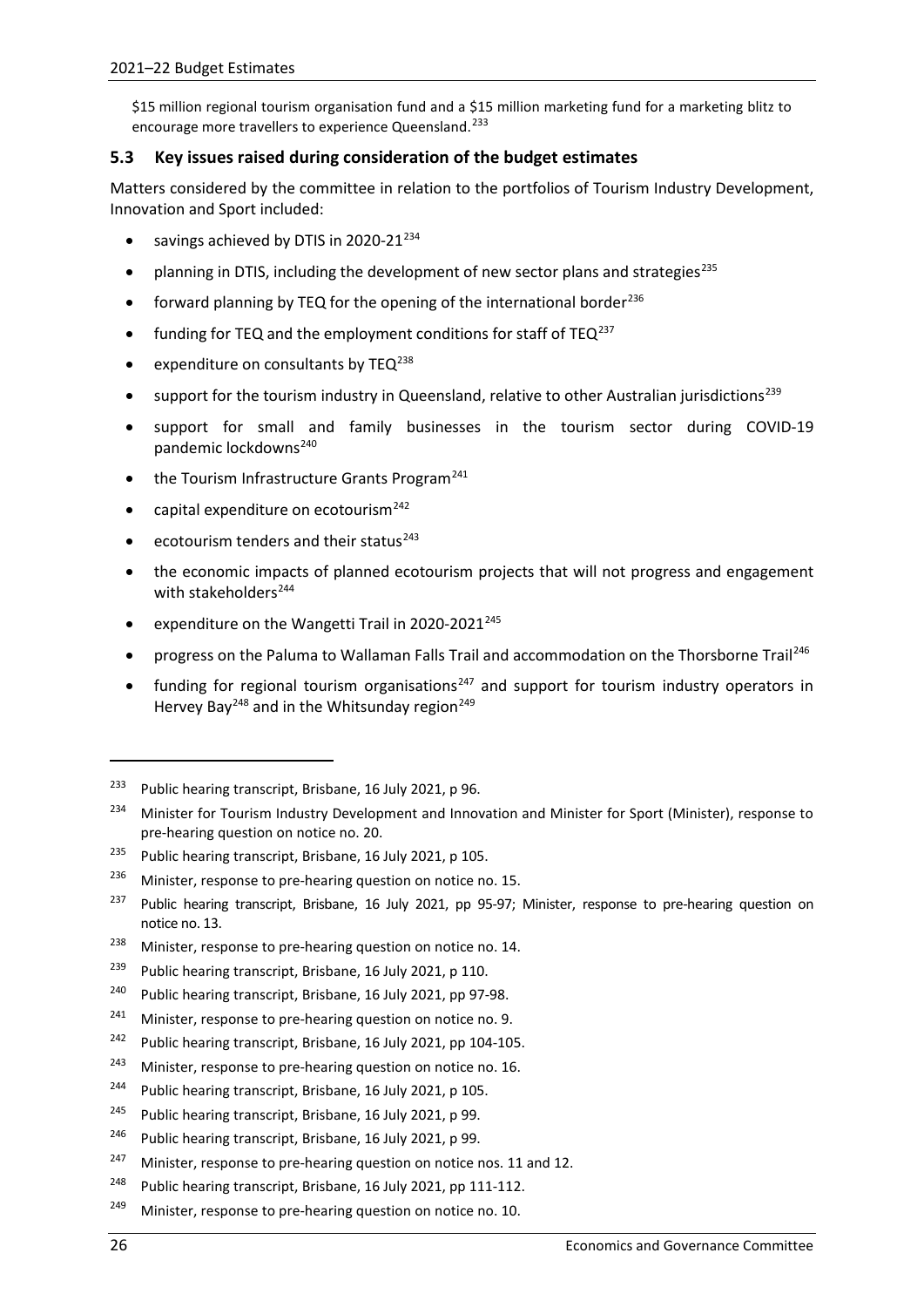- the Year of Indigenous Tourism $^{250}$  $^{250}$  $^{250}$
- the Work in Paradise program<sup>[251](#page-32-1)</sup>
- the International Education and Training Strategy and initiatives of Study Queensland<sup>[252](#page-32-2)</sup>
- $\bullet$  the Queensland Destination Events Program<sup>[253](#page-32-3)</sup>
- the Queensland Government's bid for the 2032 Olympic and Paralympic Games<sup>254</sup>
- funding allocated for the preparation for the Olympic Games in Queensland<sup>[255](#page-32-5)</sup>
- the use of Raymond Park, Kangaroo Point, as a possible 2032 Games venue<sup>[256](#page-32-6)</sup>
- Queensland's representation in the Tokyo Olympic and Paralympic Games<sup>[257](#page-32-7)</sup>
- funding for infrastructure and its impact on sport in Queensland<sup>[258](#page-32-8)</sup>
- commercial in confidence agreements between sporting organisations and the Queensland Government<sup>[259](#page-32-9)</sup>
- NRL clubs and competition in Queensland<sup>[260](#page-32-10)</sup>
- health protocols at Queensland stadiums<sup>[261](#page-32-11)</sup>
- $\bullet$  funding for sport and recreation facilities<sup>[262](#page-32-12)</sup>
- the State of Origin game in Townsville<sup>[263](#page-32-13)</sup>
- the Sunshine Coast Stadium and the Women's State of Origin<sup>[264](#page-32-14)</sup>
- grants for Queensland sporting clubs<sup>[265](#page-32-15)</sup>
- the Active Gameday Projects Fund<sup>[266](#page-32-16)</sup>
- $\bullet$  the Good to Go campaign<sup>[267](#page-32-17)</sup>

1

<span id="page-32-1"></span><sup>251</sup> Public hearing transcript, Brisbane, 16 July 2021, pp 101-102.

<span id="page-32-3"></span> $253$  Minister, response to pre-hearing question on notice no. 4.

<span id="page-32-9"></span><sup>259</sup> Public hearing transcript, Brisbane, 16 July 2021, pp 106-107, 108.

- <span id="page-32-11"></span> $261$  Public hearing transcript, Brisbane, 16 July 2021, pp 108-109.
- <span id="page-32-12"></span> $262$  Public hearing transcript, Brisbane, 16 July 2021, pp 100-101.
- <span id="page-32-13"></span><sup>263</sup> Public hearing transcript, Brisbane, 16 July 2021, pp 106, 107, 110-111.
- <span id="page-32-14"></span><sup>264</sup> Public hearing transcript, Brisbane, 16 July 2021, p 117.
- <span id="page-32-15"></span><sup>265</sup> Public hearing transcript, Brisbane, 16 July 2021, pp 113-115; Minister, responses to pre-hearing questions on notice nos. 17 and 18.
- <span id="page-32-16"></span><sup>266</sup> Public hearing transcript, Brisbane, 16 July 2021, pp 95, 101, 113.
- <span id="page-32-17"></span> $267$  Minister, response to pre-hearing question on notice no. 5.

<span id="page-32-0"></span> $250$  Minister, response to pre-hearing question on notice no. 1.

<span id="page-32-2"></span><sup>252</sup> Public hearing transcript, Brisbane, 16 July 2021, pp 107-108.

<span id="page-32-4"></span><sup>&</sup>lt;sup>254</sup> Public hearing transcript, Brisbane, 16 July 2021, p 109.

<span id="page-32-5"></span><sup>&</sup>lt;sup>255</sup> Public hearing transcript, Brisbane, 16 July 2021, p 100; Minister, response to pre-hearing question on notice no. 19.

<span id="page-32-6"></span><sup>&</sup>lt;sup>256</sup> Public hearing transcript, Brisbane, 16 July 2021, p 119.

<span id="page-32-7"></span><sup>&</sup>lt;sup>257</sup> Public hearing transcript, Brisbane, 16 July 2021, pp 112-113.

<span id="page-32-8"></span><sup>&</sup>lt;sup>258</sup> Public hearing transcript, Brisbane, 16 July 2021, pp 105-106.

<span id="page-32-10"></span><sup>&</sup>lt;sup>260</sup> Public hearing transcript, Brisbane, 16 July 2021, p 109, 116-117.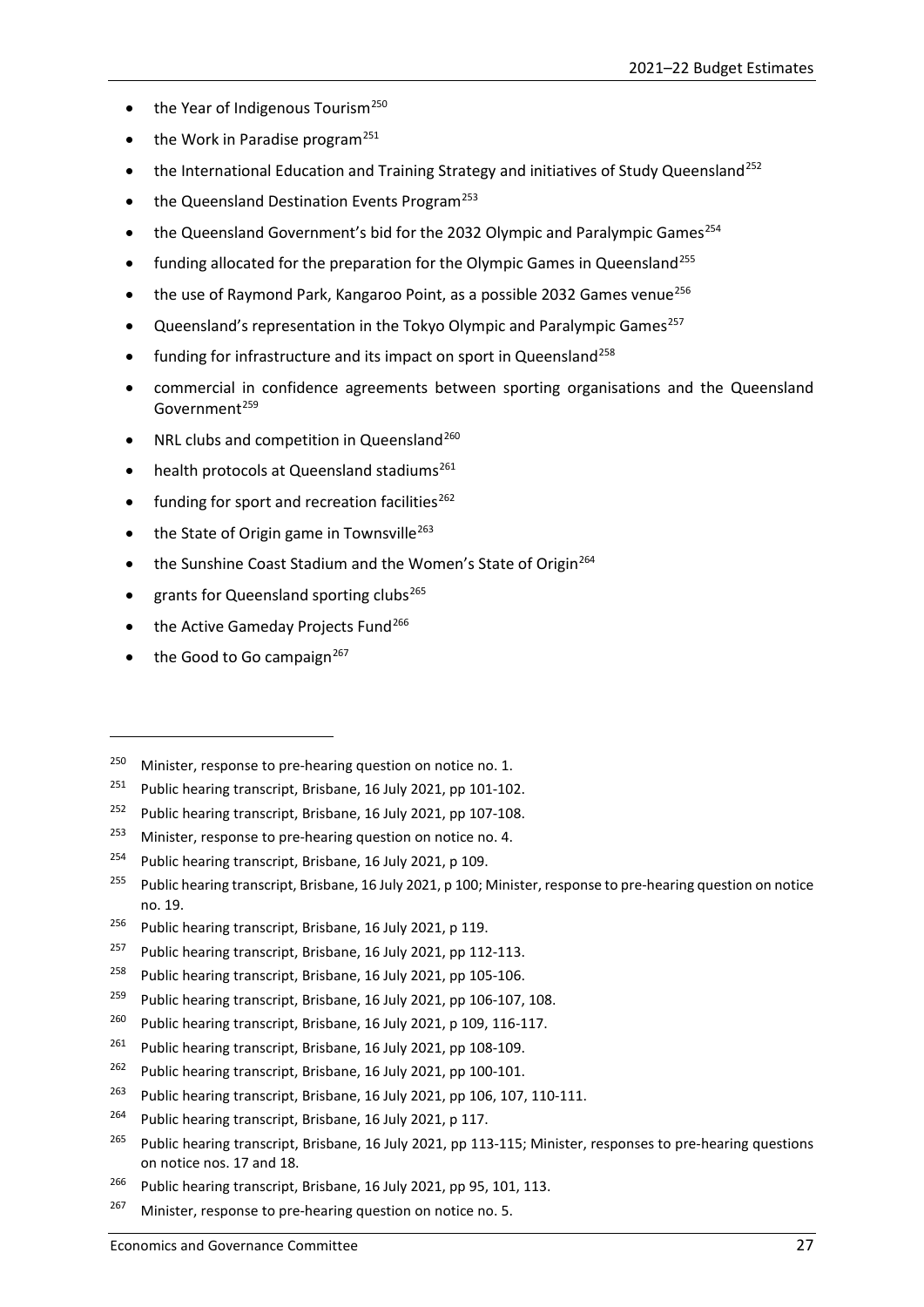- women's participation in sport in Queensland<sup>[268](#page-33-0)</sup>
- $\bullet$  the FairPlay program<sup>[269](#page-33-1)</sup>
- $\bullet$  the Activate! Queensland Strategy<sup>[270](#page-33-2)</sup>
- $\bullet$  the review of Advance Queensland<sup>[271](#page-33-3)</sup>
- the role of the Queensland Chief Entrepreneur<sup>[272](#page-33-4)</sup>
- the role of the Innovation Advisory Council<sup>[273](#page-33-5)</sup>
- $\bullet$  the Ignite Ideas Fund<sup>[274](#page-33-6)</sup>
- the Toowoomba Agtech and Logistics Hub<sup>[275](#page-33-7)</sup>
- support for the Gold Coast Health and Knowledge Precinct.<sup>[276](#page-33-8)</sup>
- the aviation route support package.<sup>[277](#page-33-9)</sup>

1

<span id="page-33-0"></span><sup>&</sup>lt;sup>268</sup> Minister, response to pre-hearing question on notice no. 6.

<span id="page-33-1"></span><sup>&</sup>lt;sup>269</sup> Minister, response to pre-hearing question on notice no. 7.

<span id="page-33-2"></span><sup>&</sup>lt;sup>270</sup> Minister, response to pre-hearing question on notice no. 3.

<span id="page-33-3"></span><sup>&</sup>lt;sup>271</sup> Public hearing transcript, Brisbane, 16 July 2021, pp 115-116, 119-120.

<span id="page-33-4"></span><sup>&</sup>lt;sup>272</sup> Public hearing transcript, Brisbane, 16 July 2021, pp 103, 116.

<span id="page-33-5"></span><sup>273</sup> Public hearing transcript, Brisbane, 16 July 2021, pp 103-104.

<span id="page-33-6"></span><sup>&</sup>lt;sup>274</sup> Minister, response to pre-hearing question on notice no. 8.

<span id="page-33-7"></span> $275$  Minister, response to pre-hearing question on notice no. 2.

<span id="page-33-8"></span><sup>&</sup>lt;sup>276</sup> Public hearing transcript, Brisbane, 16 July 2021, pp 120-121.

<span id="page-33-9"></span><sup>&</sup>lt;sup>277</sup> Public hearing transcript, Brisbane, 16 July 2021, p 102.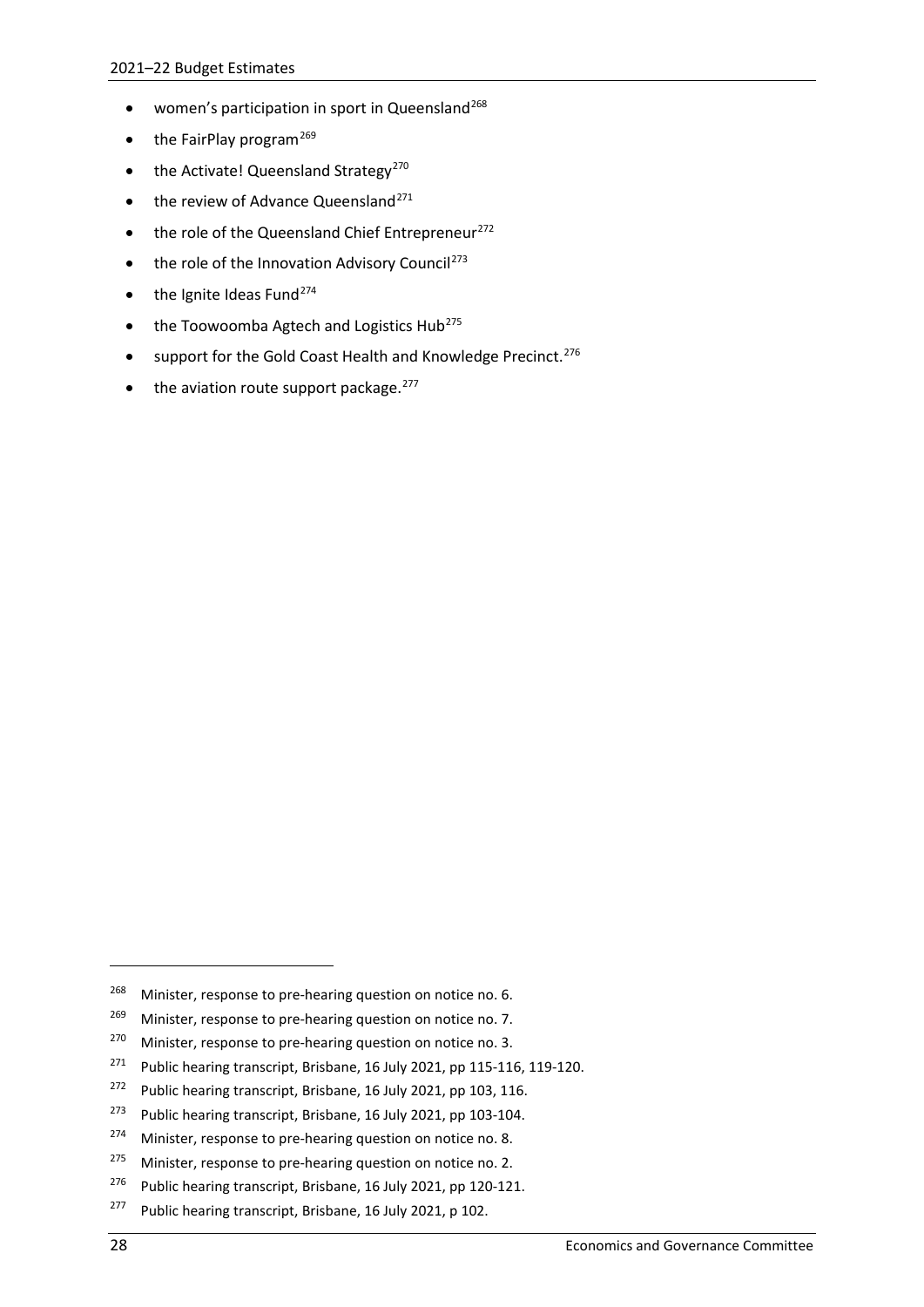# <span id="page-34-0"></span>**Statement of Reservation**

# **NON-GOVERNMENT STATEMENT OF RESERVATION**

#### **Economics and Governance Committee – Budget 2021/22 Statement of Reservation**

The LNP agree with passing the 2021/22 Budget.

However, honest Queenslanders expected more from the Labor Government's budget.

With the health system in crisis, they deserved solutions to fix ambulance ramping and the ever-growing surgery waiting lists.

With small and family businesses going to the wall under the pressure of COVID lockdowns, they expected the Labor Government to step up and provide COVID support payments.

With young criminals running rampant through Queensland, they expected action to keep their family and possessions safe.

With double income families struggling to buy or rent a home, they expected action be taken to release more land.

What they received was a budget which announced funds without funding and \$4 billion cuts to vital infrastructure spending.

In this estimates process, Queenslanders expected the Labor Government to be honest and accountable. It is our view that instead, Labor Committee Chairs used the Standing Orders to protect Labor Ministers.

#### **Legislative Assembly and Parliamentary Process**

The LNP is happy to see money allocated in this budget for upgrades to provide a safe and modern working environment for hard working Parliamentary staff. It is disappointing it took pressure during last year's estimates about the poor and unsafe working conditions to do it. Parliamentary staff expect more from the Labor Government to provide them a safe and modern working environment.

Despite providing a product which was not fit for purpose, the LNP is disappointed money could not be recouped from Microsoft for the below par rollout of the Microsoft Teams telephony system.

## **Premier and Cabinet**

With the health system in crisis the LNP are concerned the Auditor General found Queensland Health does not have a plan for a sustainable health system. Of more concern is the fact the Health Minister has not set any expectations of the Hospital and Health Service Boards.

In a time of crisis Queenslanders expect the Minister to show leadership, they would expect the Premier to have the confidence in her Ministers to delegate decision making to them.

Queenslanders deserve more than a system which produces ambulance ramping at a rate of 40 percent.

The Integrity Commissioner revealed there were 46 discrepancies between the records of government departments and those on the lobbyist register. The LNP are concerned about the lack of honesty and accountability in the dealings of the Labor Government and lobbyists.

Following revelations at last year's estimates that lobbyists were actively working in the Premier's office during the 2021 Election, Queenslanders deserve to know if the Labor Government is working for them or working for lobbyists.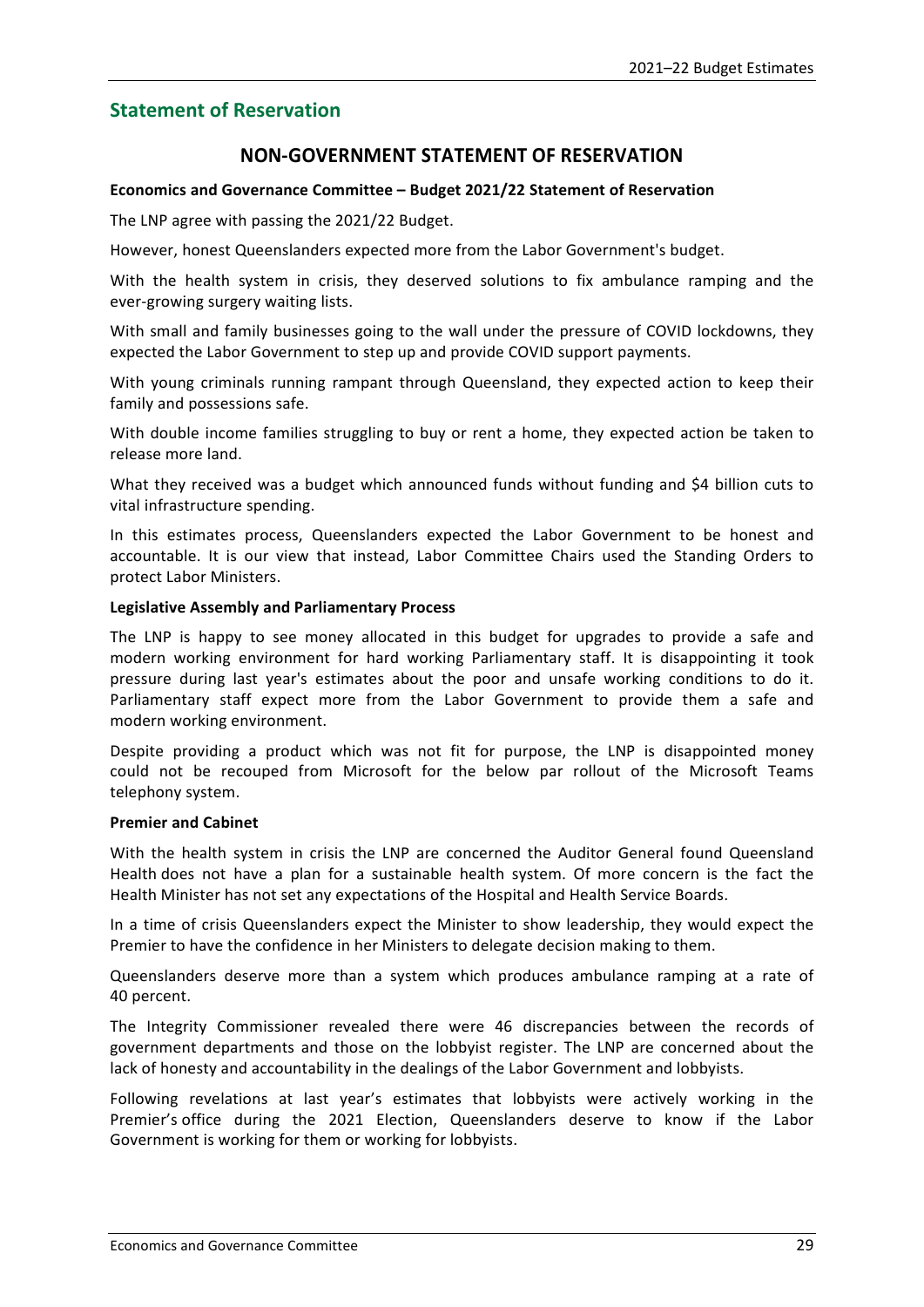## **Treasury, Finance, and Investment**

The LNP, along with the Queensland business community, have been calling out for a tailored Lockdown Business support package since early 2021.

Despite this Treasury had not been asked to perform any modelling on an assistance package or set aside money in the budget for such a package.

Small and family businesses deserve more.

This lack of planning meant when the Labor Government finally announced a support package it was haphazard and poorly thought out – with support only being provided to one in nine businesses across the state. Another consequence was the extreme delay of getting funds into bank accounts.

With better planning during the budget preparation, the quantum of the package and the payment mechanism would have been ready immediately.

Rather than providing assistance to business, it became evident the Treasurer will instead pursue small and family businesses for extra revenue through the employment of an extra 38 FTE's in the compliance division of the Office of State Revenue.

Queensland small and family businesses deserve more.

This budget failed to correct the Labor Government's poor record of transparency and service delivery. Of concern was the lack of transparency in relation to the valuation of the Titles Office.

No detail of the \$750 million in savings was provided. This lack of honesty and accountability means these so-called savings do not exist except as part of Labor Government media releases.

The LNP calls on the Treasurer to release the valuation documents for the Titles Office and full details of all the savings identified. Additionally, the Treasurer should also set aside further funding to provide support to all small and family businesses across Queensland.

## **Tourism**

At the height of the COVID pandemic, with tourism operators crying out for support, they expected more than the third-term Labor Government cutting the Tourism and Events Queensland Budget by \$37 million dollars. Nearly a quarter of the budget in one hit.

Not content with that effort, the Labor Government also cut staff in Tourism Industry Development by 19 percent.

These cuts come off the back of the Premier's claims during the election that slashing support when it's most needed hurts confidence, damages tourism and that Labor's plan is fundamentally different.

The LNP rejects the assertions from the Government that cutting nearly a quarter of the budget will have no impact of the services delivered to the tourism industry. The LNP will continue to engage with the industry and hold the Labor Government to account on these assertions.

Another estimates session provides further evidence the third-term Labor Government are losing control of eco-tourism projects.

Former Minister Kate Jones committed to completing the business case for Paluma to Wallaman by late 2020, yet the hearing uncovered the Government still consulting with no date provided for the completion of the business case.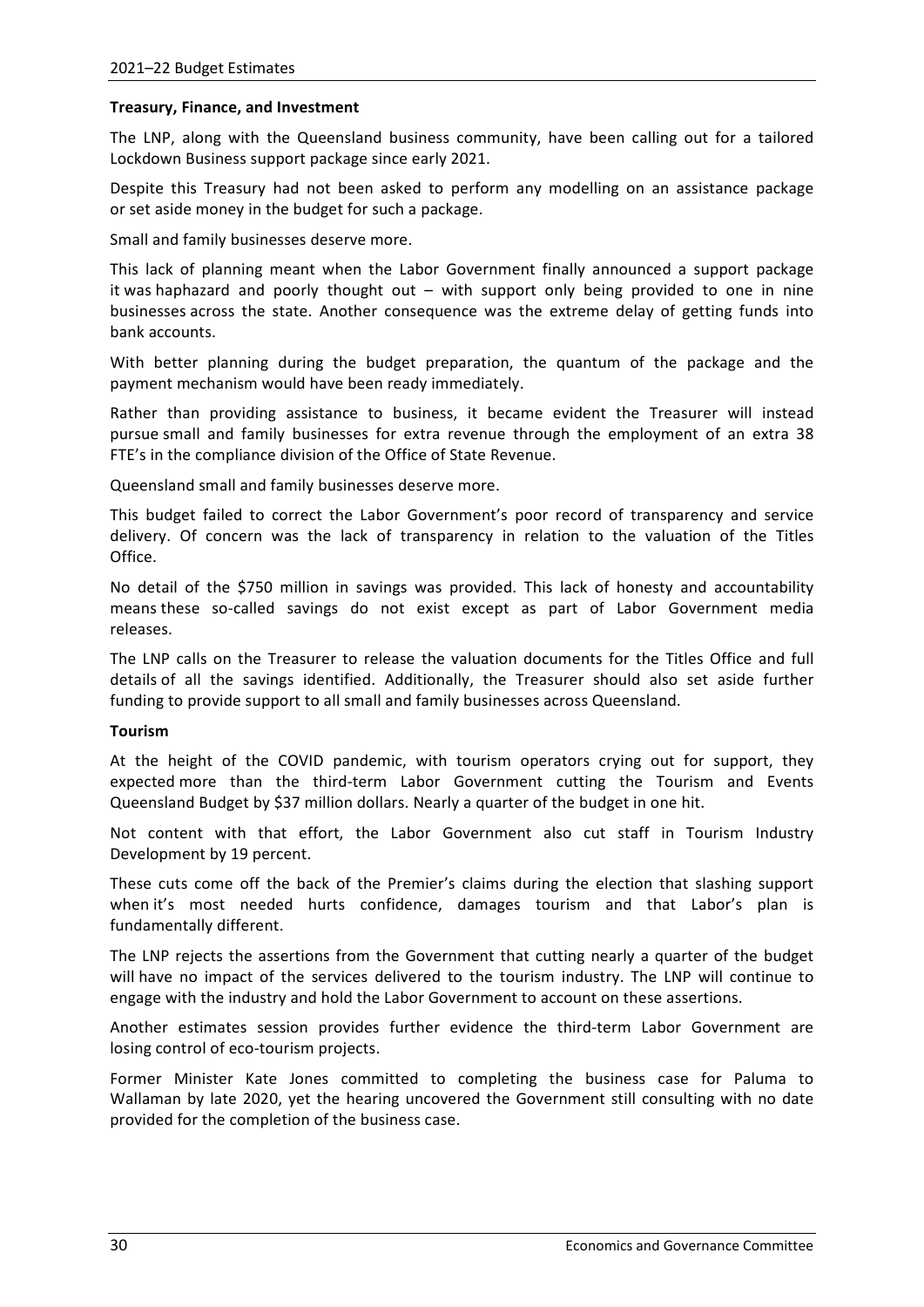It was also revealed other eco-tourism projects have been significantly scaled back in their scope, had significant project delays and underspends, while other parts were cut completely.

The Labor Government is not only losing control of ecotourism projects.

Outback Queensland has again been forgotten by the Labor Government with only \$1,000 of a \$1 million budget being spent from the Outback Tourism Infrastructure Fund in the 2020-21 financial year.

The Labor Government has also failed to roll out its Holiday Dollars program with over 75 percent of vouchers issued going unused. Queensland's struggling tourism sector deserves more than a program designed to make headlines, not holidays.

These estimates hearings further highlighted the third-term Labor Government has a lack of vision and long-term planning strategy for the tourism industry post COVID. The Advancing Tourism Plan 2016-2020, the Advancing Tourism in North Queensland Plan 2016-2020, the Queensland Tourism Transport Strategy 2016-2020 and the Ecotourism Plan 2016-2020 are all out of date with the Government providing no guidance as to when refreshed plans will be developed.

At the same time the Tourism Industry Reference Panel report was slated for release mid-2021 but is yet to be released. The LNP will hold the Government to account on this report as industry fears it will not deliver on initial expectations.

The third-term Labor Government is losing control of the planning and delivery of projects to help Queensland's tourism industry out of the COVID. This is not surprising as their only idea to help tourism is to cut funding by \$37 million and people by 19 percent.

This is why the LNP is calling for the development of a 20-year plan for Queensland's tourism sector. A strategy to plan for the sector post COVID, into the lead up, and then beyond the 2032 Olympics.

Queensland's tourism operators, the majority of which are small and family businesses, expect more and the LNP will continue to hold the Government to account to ensure they receive it.

## **Sports**

Despite the Labor Government's infatuation with elite sporting teams and events, the LNP recognise that community sporting organisations are the heart and soul of sport in Queensland. Becoming an elite athlete does not happen overnight. The journey must start somewhere, and that place is on community fields, pools and tracks across our state.

The LNP are concerned that community sporting organisations have been underfunded over the course of Labor's three terms in Government. Disappointingly, the 2021/22 budget confirms this view. Page 3 of the Service Delivery Statement shows that the Department's capital expenditure has been cut by some \$73 million when compared to last financial year.

The announcement made on the evening of the Estimates hearing for the Active Gameday Projects Fund was a last-minute attempt by the Government to show an interest in community sport.

Noting that grants of up to \$150,000 will be available under the \$9 million Active Gameday fund, it is conceivable that the fund will be exhausted with applications from only 90 sporting clubs. In real terms, of the 10,000 sporting clubs in Queensland, less than a percent (0.9%) may receive funding through the Active Gameday Projects fund.

Despite touting the fund as 'new' during the hearing, the announcement from Minister Hinchliffe was shown to be a hollow political stunt, rather than a genuine and meaningful investment for community sporting organisations. The money dedicated to the initiative already was announced in the budget, as advised by the Director-General.